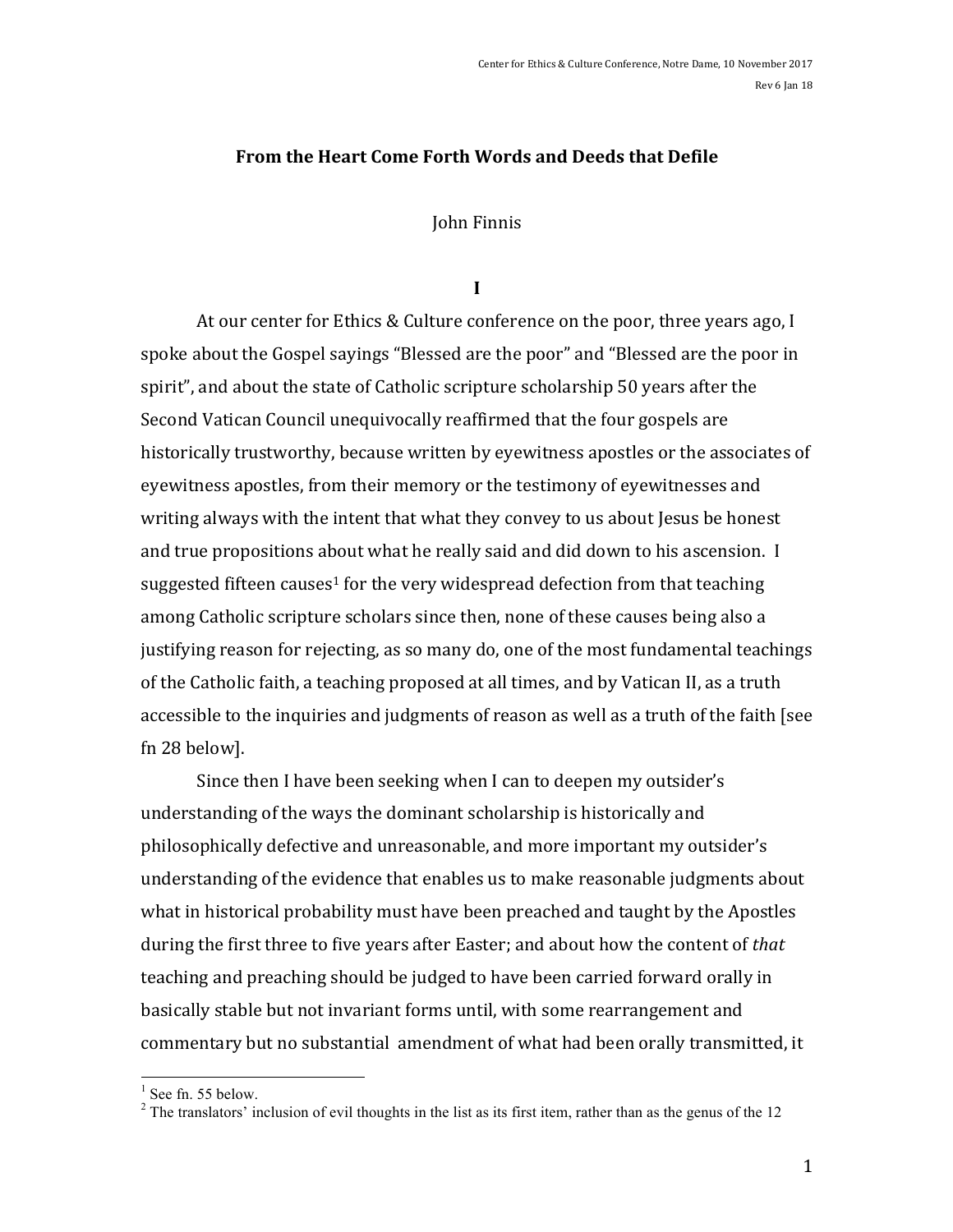was written out in the Aramaic and Greek gospel documents we now know, at least in Greek: the gospels "according to" *Matthew, Mark, Luke* and *John*. So when I was invited to talk here again, in this conference on morality and the human heart, I thought it might be interesting to take – as another test case to drill down into – the arguably most important gospel teaching on the heart. It is in *Matthew* 15.1-20 and *Mark* 7. 1–23, but not *Luke* or *John*. Here, omitting six verses along the way for brevity, is *Mark*'s version. Of the two it is the better, I think, in communicating the full sense of what Jesus did on the day in question, as I will later explain. I will read it in the modern way in the New American Bible Revised Edition that the US bishops have adopted for liturgical use; but I will change the word "meal(s)" to "bread" or when plural, "loaves of bread", to fit the Greek more literally. (Later I will read the last part of it to you again, in a form closer to what I believe would have been memorized by many preachers and teachers as they spread out from Jerusalem, north, east, west and south in the first and later decades after Easter.)

<sup>1</sup>Now when the Pharisees with some scribes who had come from Jerusalem gathered around him,  $^{2}$ they observed that some of his disciples ate their [loaves of bread] with unclean, that is, unwashed, hands.

> $3$ (For the Pharisees and, in fact, all Jews, do not eat without carefully washing their hands, keeping the tradition of the elders. <sup>4</sup>And on coming from the marketplace they do not eat without purifying themselves. And there are many other things that they have traditionally observed, the purification of cups and jugs and kettles [and beds].)

<sup>5</sup>So the Pharisees and scribes questioned him, "Why do your disciples not follow the tradition of the elders but instead eat [bread] with unclean hands?"

<sup>6</sup>He responded, "Well did Isaiah prophesy about you hypocrites, as it is written [Is 29. 13]:

'This people honors me with their lips, / but their hearts are far from me;  $^{7}$ In vain do they worship me, / teaching as doctrines human precepts.'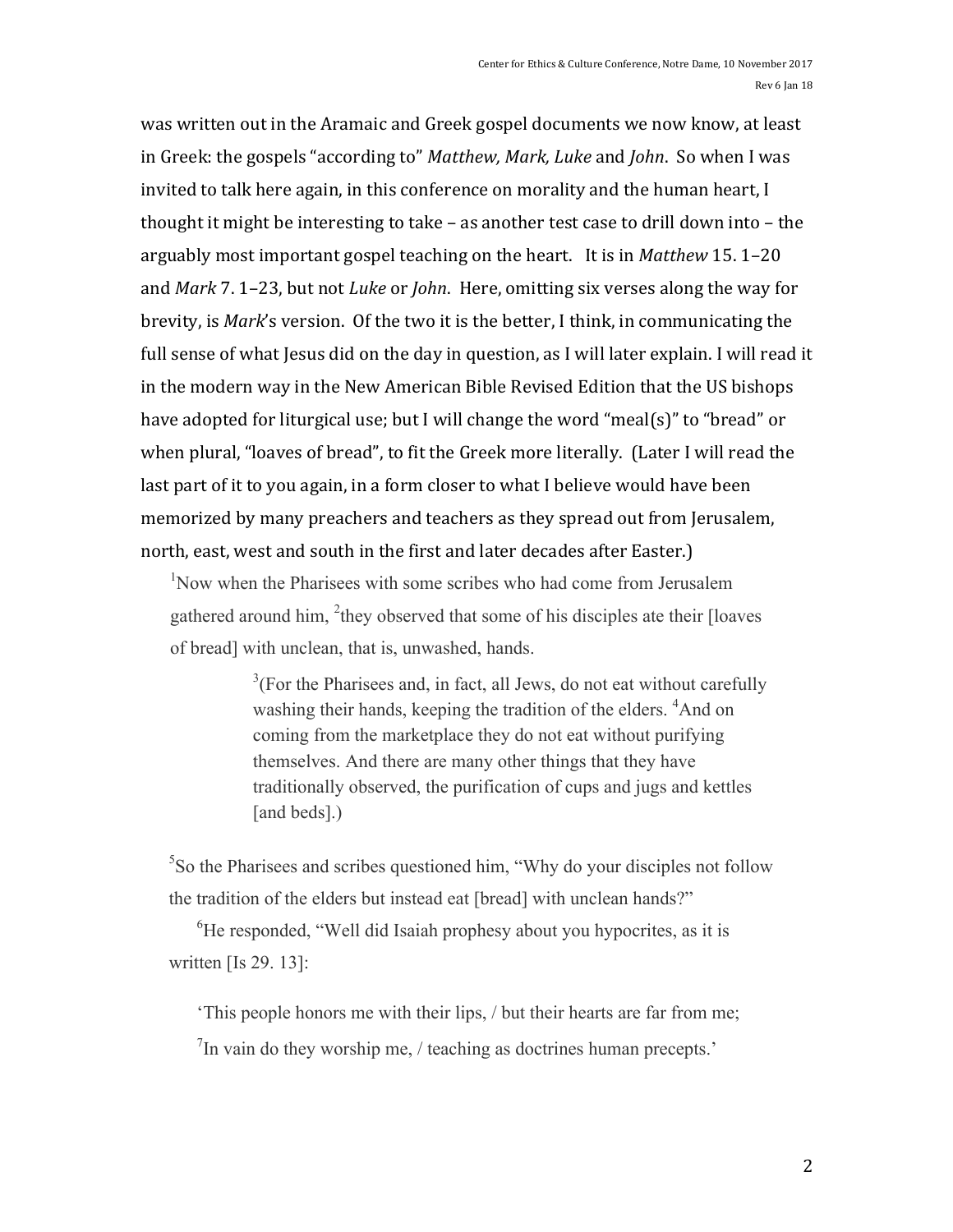${}^{8}$ You disregard God's commandment but cling to human tradition." <sup>9</sup>He went on to say, "How well you have set aside the commandment of God in order to uphold your tradition!

> $10$ For Moses said, 'Honor your father and your mother,' and 'Whoever curses father or mother shall die.' 11Yet you say, 'If a person says to father or mother, "Any support you might have had from me is qorban"' (meaning, dedicated to God),  $^{12}$ you allow him to do nothing more for his father or mother.  $\frac{13}{12}$  You nullify the word of God in favor of your tradition that you have handed on. And you do many such things."

<sup>14</sup>He summoned the crowd again and said to them, "Hear me, all of you, and understand.<sup>15</sup>Nothing that enters one from outside can defile that person; but the things that come out from within are what defile."  $[16]$  Anyone who has ears to hear ought to hear.

 $17$  When he got home away from the crowd his disciples questioned him about the parable.18He said to them, "Are even you likewise without understanding? Do you not realize that everything that goes into a person from outside cannot defile,  $19 \text{ since it enters not the heart but the stomach and passes out into the latrine?}$ (Thus he declared all foods clean.)  $^{20}$ "But what comes out of a person, that is what defiles. <sup>21</sup> From within people, from their hearts, come evil thoughts,  $2<sup>2</sup>$ unchastity, theft, murder,  $^{22}$  adultery, greed, malice, deceit, licentiousness, envy, blasphemy, arrogance, folly.  $^{23}$ All these evils come from within and they defile."

#### **II**

Did this confrontation and teaching moment ever occur? Did Jesus ever say this? A local exemplar of much scholarship firmly answers No, and after criticizing that answer and finding it unjustified, I will consider what Jesus did with that teaching moment, its permanent significance for ethical theory but also for understanding the information now available to us about becoming persons fit for a more lasting city than this world.

<sup>&</sup>lt;sup>2</sup> The translators' inclusion of evil thoughts in the list as its first item, rather than as the genus of the 12 items listed, is a mistranslation of *Mark*, though not of the partly similar passage in *Matthew*: see at fn. 48 below.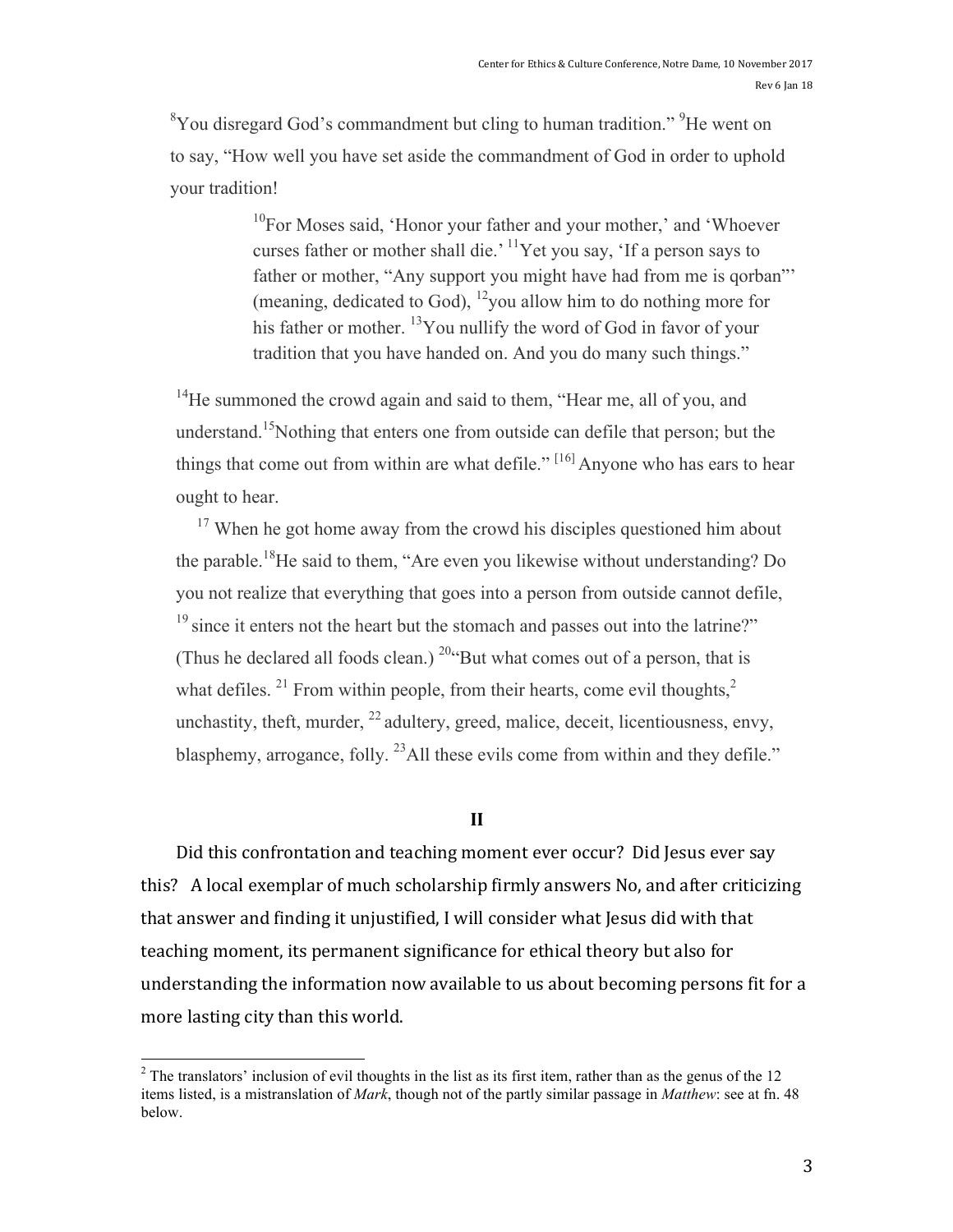In A *Marginal Jew*, the five-volume *magnum opus* (projected seven-volumes) on the historical Jesus (in large measure researched and written within a few hundred yards of here) you will find that in volume IV (2009), *Law and Love*, ch. 35, "Jesus and Purity Laws," there are 135 pages (citing 300 books and articles in the chapter's first endnote) developing arguments for the chapter's conclusion: the whole of the passage I just read is made up. (Bultmann offered a rather similar line of argumentation in 1921, in less than a page (pp.  $7-8$ ) which expanded by the third edition in 1957 to a page and a third (pp. 15-17) of his *Die Geschichte der* 

*synoptischen Tradition*.)3

None of it goes back to Jesus (and *Matthew's* account, being entirely reliant on Mk for information or would-be information, has no more historical authenticity): at no point are we hearing Jesus; the essential propositions in the passage are ones we have no reason to think he uttered. Indeed, taking into account the evidence of what happened in the 40-50 years before Mark and Matthew wrote, we should judge that Jesus *could not* have asserted the essential propositions, whatever the wording. It is all an invention of some Christian community, we know not where, sometime during the forty years before anyone got around to writing a gospel. And the striking additions in *Matthew* are just more embroidery by some other Christian community or editor, pulled in while the redactor of *Matthew* is working through *Mark* as if with a word processor, reorganizing and tightening up.

The chapter's arguments, though lengthy, are clear, and are entirely unsuccessful. In a longer version of this lecture (i.e. the version that includes the single-spaced sections [=this version]) I discuss three primary arguments. The short version is this.

1. *A Marginal Jew* claims that Jesus could not have used the *Isaiah* passage as quoted in *Mk* and *Matt*. For his use of it depends on the Greek translation of *Isaiah*, which, even if he knew it, Jesus could not have deployed in his controversy with Pharisees to make his contrast between divine law and human tradition.

> The book's claim is that the quotation from *Isaiah* can't go back to Jesus because it employs, with some adjustment, the Septuagint Greek translation not the Hebrew; and the Hebrew text would not work to make Jesus's point; and the idea-

 <sup>3</sup> See also Rudolf Bultmann, *The History of the Synoptic Tradition*, trans. John Marsh, rev. ed. (NY: Harper & Row, 1968), 17–18.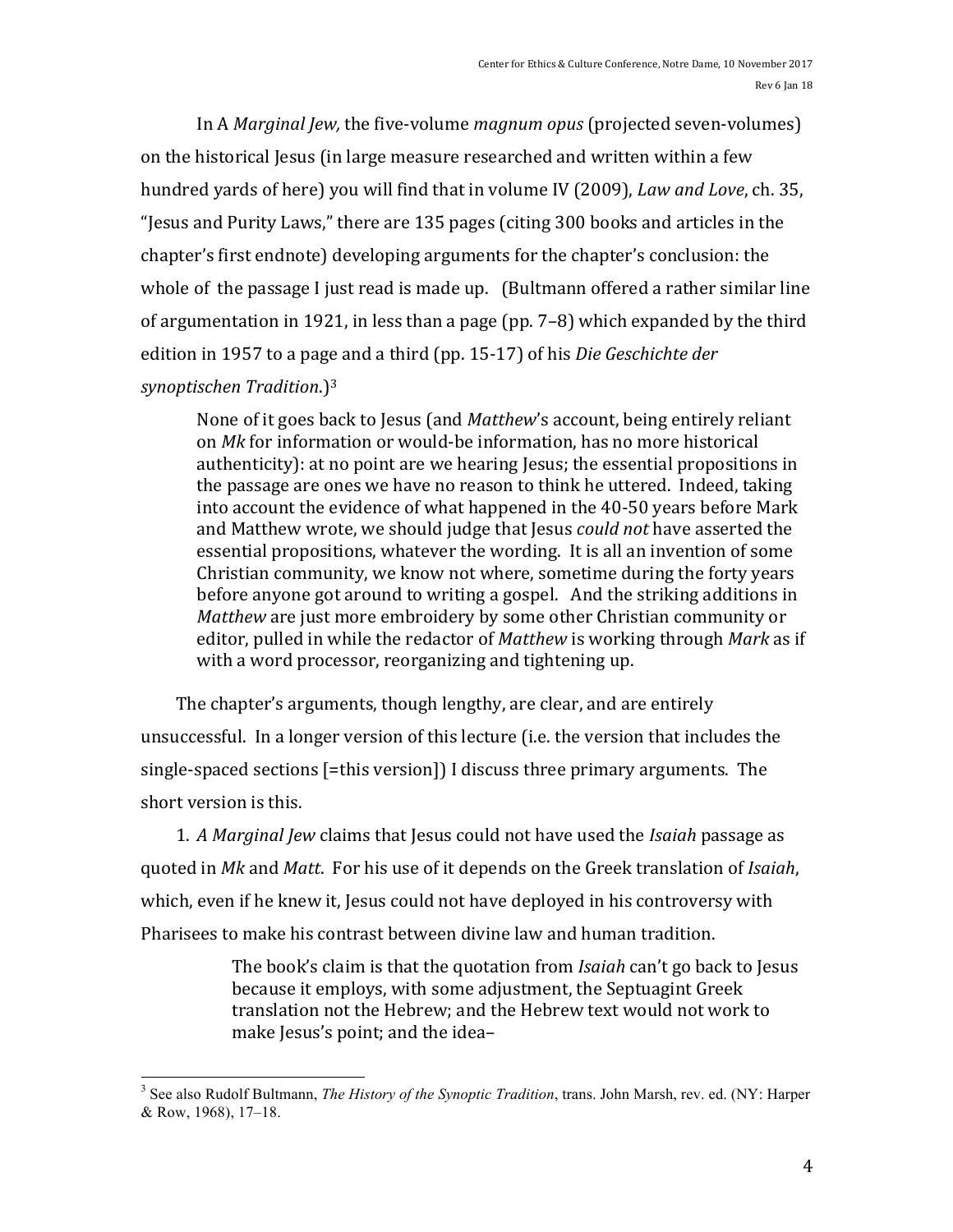[t]hat an Aramaic-speaking Jesus [with only "tradesman's Greek if any]..., arguing with Pharisees noted for their careful study of the (Hebrew) Scriptures, would, in the middle of a theological debate, suddenly burst into Greek with a citation of the [Septuagint]—precisely to make a point not present in the Hebrew form of Isaiah—stretches credulity beyond the breaking point.<sup>4</sup>

This claim fails, because any known Hebrew version<sup>5</sup> gave Jesus quite enough for his argument, and indeed each version contains the very same phrase as the Greek does, the phrase "precepts [or commandment(s)] of men," which Jesus' argument then treats as functionally equivalent to "traditions of men." Jesus' argument works identically whatever translation he used - Greek, or Hebrew versions, or some Aramaic (popular translation) then extant<sup>6</sup> and perhaps closer to the Greek. For in no known version does the *Isaiah* passage speak of tradition, vet Jesus deploys the quotation to segue to the idea of tradition (for instance, tradition of the kind the local Pharisees had appealed to against his disciples).

> *A* Marginal Jew cites but rejects the view of various scholars who think the Hebrew text is sufficient to make or support Jesus' points: Despite claims [e.g. Pesch, France, Guelich] to the contrary, the Hebrew form of Isa 29:13 does not serve the precise claim Jesus is making in Mark  $7:6-13$ . The reason why this is so is that the Hebrew form of Isa 29:13 does not contain a denunciation of teachers who teach mere human commandments and doctrines...<sup>7</sup>

<sup>&</sup>lt;sup>4</sup> John P. Meier, *A Marginal Jew*, IV, *Law and Love* (Yale UP, 2009), 376.

Hebrew text (*A Marginal Jew* IV, 370):

And the Lord said, "Because this people approaches [me] with its mouth, and with its lips they honor me, but its heart is far from me,

and their fear of me is a commandment of men learned [by rote] …

Cf. *Orthodox Jewish Bible*: "…their fear toward Me is mitzvat anashim melummadah (human commandments taught by rote)"; NABRE: "Since this people draws near with words only / and honors me with their lips alone, / though their hearts are far from me, / And fear of me has become / mere precept of human teaching;" NAB: "...routine observance of the precepts of men;" NRSV: "...a human commandment learned by rote." <sup>6</sup> The *surviving* targum of *Isaiah* does not differ from the Hebrew in ways that affect the present argument,

though Thomas R. Hatina, "Did Jesus Quote Isaiah 29. 13 against the Pharisees?," Bulletin of Biblical Research 16 (2006) 79-94 at 89–91 gives reason to think that in several respects it is closer to *Mark* 7 than are either the Septuagint Greek or the Massoretic Hebrew.

<sup>7</sup> *A Marginal Jew* IV 375 at fn. 92.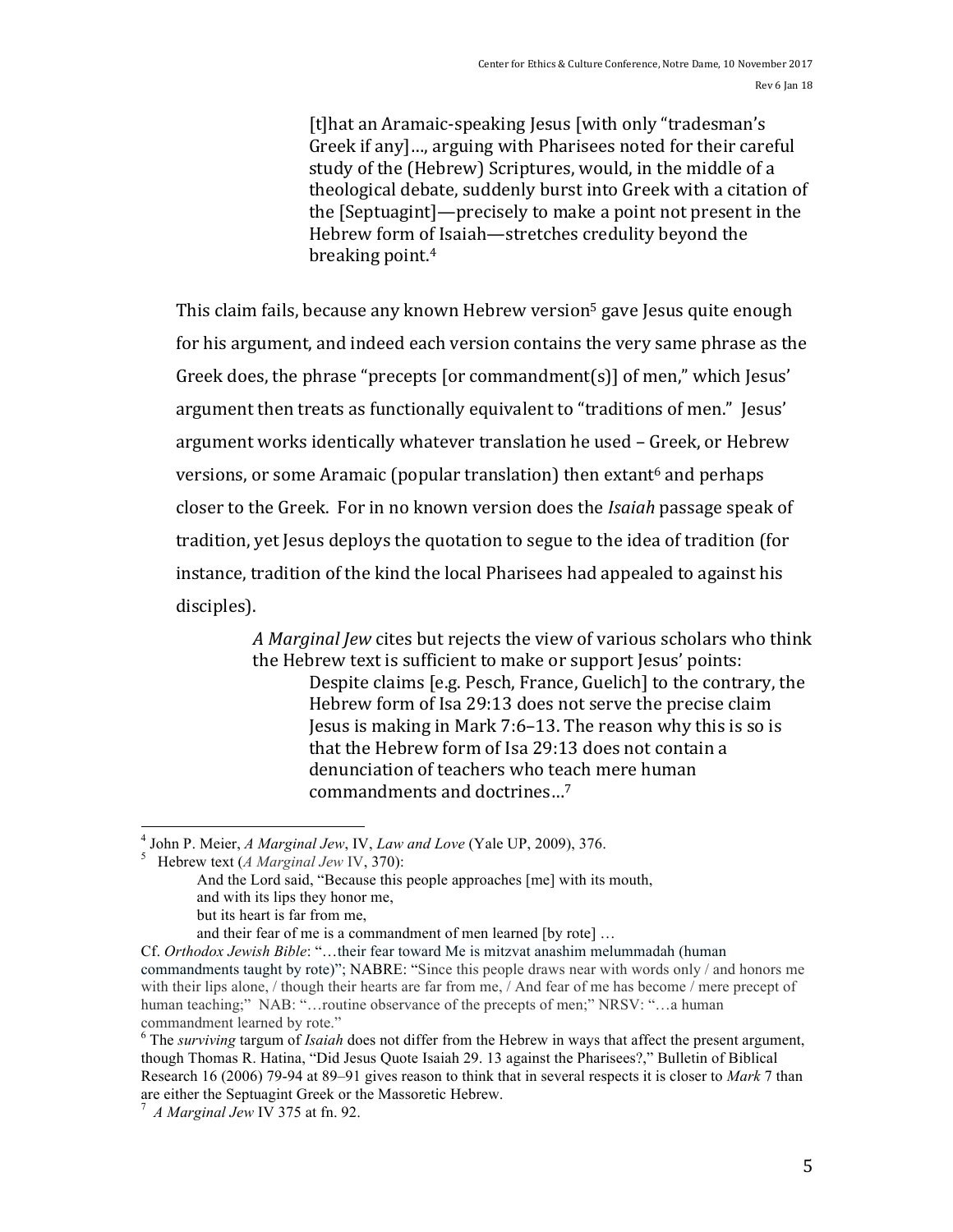But the Hebrew contains a denunciation of treating the commandments of God, addressed to the heart, as if they were mere precepts of men to be given external compliance. Amid all the differences emphasized by *A Marginal Jew*,<sup>8</sup> the Hebrew uses the same key idea as the Greek, "precept(s) of men,"<sup>9</sup> the phrase that Jesus, having quoted it, treats as equivalent to "human traditions," and contrasts both (i) with what is from the heart (as opposed to what is hypocritical) and (ii) with the superior, divine law of the written Torah. Whether he used the Masoretic Hebrew text, some other Hebrew text, an Aramaic targum approximating to the Masoretic more than the Septuagint or to the Septuagint more than the Masoretic, or used the Septuagint with or without tweaking, Jesus made his point not by repeating the precise scriptural phrasing ("precepts of men") but by developing and launching off it  $-$  so as to contrast two phrases not literally in any now extant version of *Isaiah*: "tradition of men" contrasted with "precept/commandment of God". To condemn the Pharisees as teachers, his argumentation after quoting *Isaiah* neither needs nor uses the Septuagint's talk of teaching and doctrine.

2. The main argument for inauthenticity focuses on the idea that Jesus is presented here in *Mark* 7 (especially vv. 15 and 19) as abrogating (abolishing) the laws, written (Mosaic) as well as unwritten, against eating *kinds of food* defined by those laws as impure/unclean. But (so the argument goes) it is impossible that Jesus did or purported to do so, since if he had, that fact would have been evident elsewhere in the Gospels and in the debates among Christians in the two decades after Easter; but there is no evidence that in those debates any appeal was made to this passage or episode, or to any other saying of Jesus. So this is not a saying of Jesus.

This argument fails because early Christians could see as well as we can when we read it as a whole, instead of as artificially disconnected fragments,<sup>10</sup> that this whole controversy with these Pharisees had nothing to do with foods defined as unclean, but (as *Matthew's* version of the passage emphasises) was concerned only

 $\frac{8}{9}$  372-3, 375.<br> $\frac{9}{9}$  Ibid., 370, 372 ("a commandment of men").

<sup>10</sup> Cf C.S. Lewis, "Fern-seeds and Elephants" (1959) in Walter Hooper ed., *Fern-seed and Elephants and other essays on Christianity* (London: Fount, [1975] 1977), 89:

These men [N.T. scholars in the mould of Bultmann and his successors] ask me to believe they can read between the lines of the old texts; the evidence is their obvious inability to read (in any sense worth discussing) the lines themselves. They claim to see fem-seed and can't see an elephant ten yards away in broad daylight.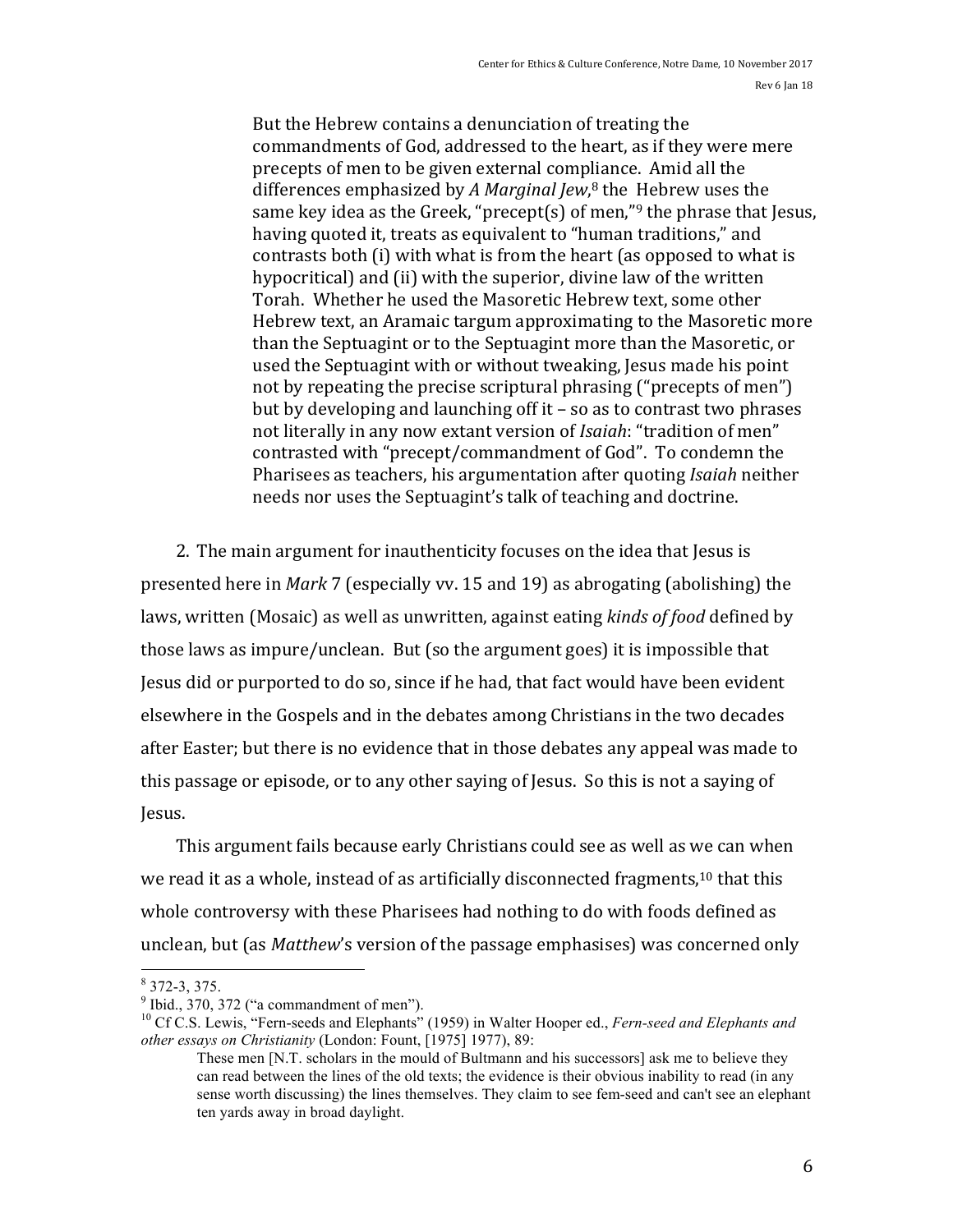with traditions or precepts about ritual purifying, in this case, of *hands*.<sup>11</sup> Mark's subsequent editorial comment that Jesus thus "made all foods clean"<sup>12</sup> is some evidence that some appeal to this incident may well have been part of the Christian debates in the  $40s$  – debates of which we know only a fraction. But certainly the comment reflects (and may well do no more than reflect) the upshot of those debates, which was indeed the abrogation of all those food laws, a couple of decades after Easter.

> A *Marginal Jew's* main argument for the inauthenticity of *Mark* 7.1–23 concerns v. 15:

There is nothing from outside a man that by going into him can defile him! The argument that this, like its parallel in v. 18a and the parenthetical comment by the evangelist in y. 19b ("This he said, making all foods clean"), is reporting (purportedly) the abrogation by Jesus of the entire structure of food laws in both the written Torah (*Leviticus* and *Deuteronomy*) and the oral Torah of rabbinic tradition. And this report (so the argument runs) cannot be authentic, because (a) it makes no appearance in the disputes among leading Christians in the 20 years after Easter about adherence to Jewish food laws;  $(b)$  it is greeted with silent incuriosity by those to whom it is addressed (first the crowd, then the disciples inside the house); and  $(c)$  it leaves no trace in Jesus'

 $11$  Modern Talmud scholars see this clearly, too: see Yair Furstenberg, "Defilement Penetrating the Body: A New Understanding of Contamination in Mark 7.15," New Test. Stud. 54 (2008) 176-200 at 186:

In light of these *halakhic* facts, a coherent reading of the narrative in Mark 7 becomes possible. In response to the Pharisaic insistence upon washing hands before eating, Jesus replies, 'there is nothing outside a person which by going into him can defile him'. There is, in other words, no need to wash one's hands before eating. Jesus' opinion – contrary to that of the Pharisees – is that even food which has been contaminated by defiled hands does not contaminate a person who ingests it. But there is much more to this dispute than a *halakhic* disagreement regarding the possibility of contamination through ingestion. In the second limb of the logion, Jesus challenges the very purpose of the Pharisaic approach to ritual purity. In his view, the concern with defilement penetrating the body contradicts an alternative understanding of ritual defilement: one concerned with 'that which enters the body', and another, concerned with 'that which comes out

of it'. <sup>12</sup> This comment does not exist in the *Textus Receptus* or Majority Text, but in the text traditions preferred in and since Hort and Westcott as the Critical Text. The difference in *Mk* 7. 19 is simply between the (Hort-Westcott) masculine participle *katharizōn* (dependent on "he said") and the (*textus receptus*) neuter *katharizon* (dependent on "everything that enters from outside…goes out …"). For the sake of the argument I accept the Critical Text, but since a comment such as that yielded by that Text is unlikely to be as early as the rest of the passage, there remain historical issues going beyond textual criticism alone. (The important parallel use of *ekatharisen* by Peter in *Acts* 10. 15 and 11. 9 – God has made all foods clean -- is compatible with either view.) For well informed thoughts favoring *katharizon*, see Jean Delorme, *L'heureuse annonce selon Marc: Lecture intégrale du 2<sup>e</sup> évangile* (Paris: Cerf, 2008), vol. 1, 486. For *katharizōn*, see Lagrange, *Marc* ad loc.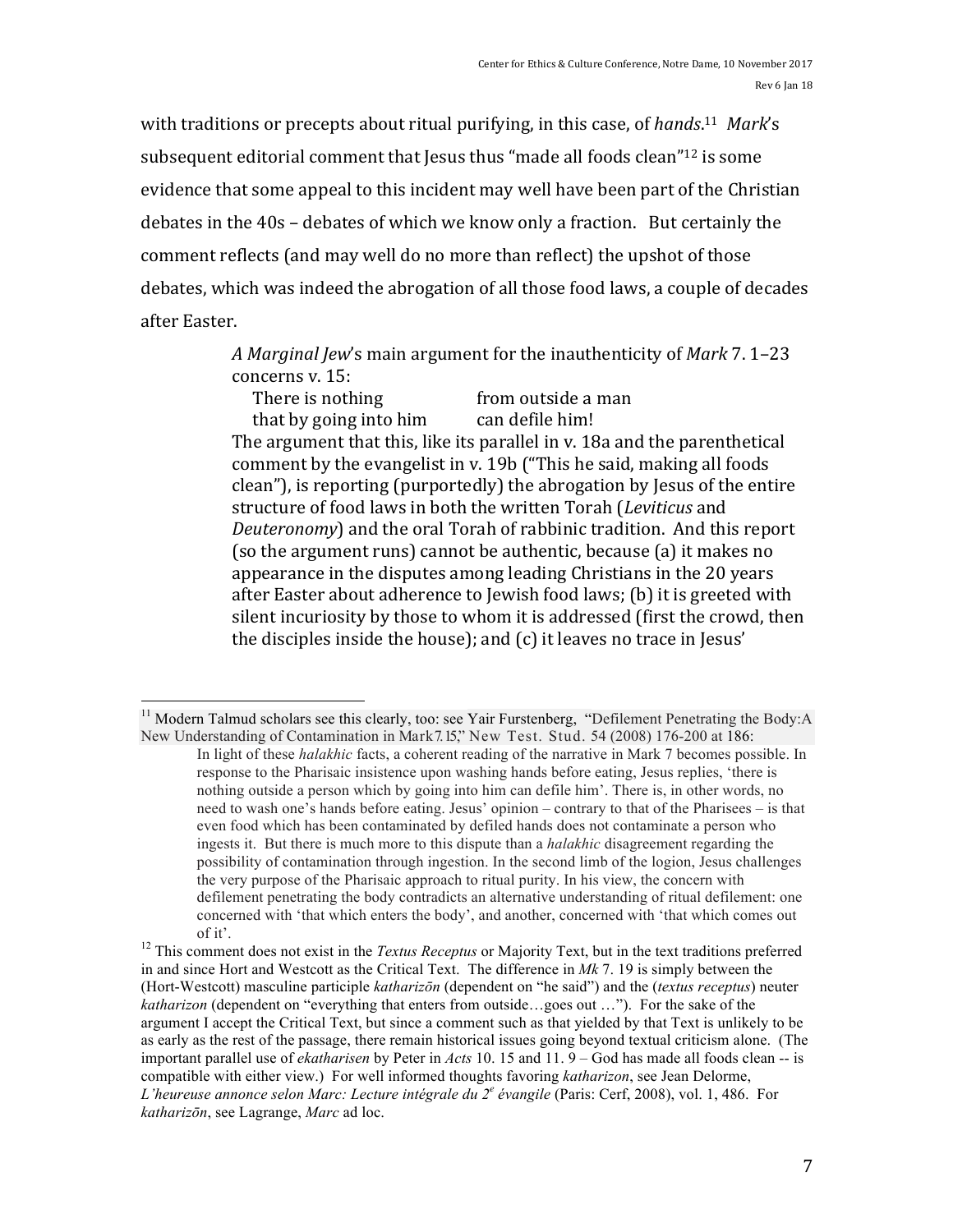conduct as we can discern it from this and the other gospels.<sup>13</sup> And from the inauthenticity of vy. 15 and 18a follows the inauthenticity of the rest of vv.  $1-23$ . And that is why (the argument continues) the whole passage is absent from *Luke*: as Luke knew, *Mark's* claim that Jesus during his public ministry declared all things clean is fatally inconsistent with the reality that Christians were uncertain, indeed in dispute among themselves, in the first post-Easter decades, about whether the food laws of the Old Covenant (*Leviticus* and *Deuteronomy*) applied under the New Covenant; Luke reports that uncertainty and those disputes here and there in *Acts of the Apostles* 10 through 15. As *A Marginal View* puts this version of its key argument against the authenticity of Mk 7.15 (nothing from outside can defile):

> To have presented Jesus affirming Mark 7:15 during the public ministry would have made the stories in Acts 10-15 unintelligible... Implicitly, then, Luke indicates by his omission that Mark 7:15 cannot be a saying of the earthly Jesus if anything like the events recorded in Acts 10-15 ever occurred in the early church. (Marginal *Jew* IV 462)

In short: if Jesus had ever said anything like Mk 17. 15, it would have been used in the debates of the 30's and 40's about whether the Jewish food laws remained in force; but we hear nothing of any such use; so there was no such use; so he was never heard to utter the proposition in Mk  $7.15$ ; so Mk  $7.15$  is inauthentic.

The unsoundness of this whole argument is as immediately apparent to outsiders like me as I later discovered it is to insiders like James Crossley, whose book focussing on these verses<sup>14</sup> came out in 2004, was reviewed mainstream and respectfully in 2005, but does not figure in A *Marginal Jew's* 300-work bibliography for these verses up to 2007. The objection of the Pharisees and scribes, like the counter-argumentation and subsequent proclamation and explanation of Jesus, across vv. 1-23, is all about the oral traditions and precepts of the elders, not about written Torah, the commandments of God set out in *Leviticus* and *Deuteronomy*. Moreover, the objection put to Jesus, like his response, is about washing hands before eating. Neither the objection nor the response concern foods declared impure, let alone foods declared impure by the written Torah. So Jesus' statements in this passage could

 <sup>13</sup> Cf. *A Marginal Jew* IV 385:

<sup>…</sup>after all that we have seen so far in the four volumes of *A Marginal Jew*, it hardly seems credible that the popular Palestinian Jewish teacher named Jesus should have rejected or annulled in a single logion all the laws on prohibited foods enshrined in Leviticus and Deuteronomy. <sup>14</sup> James G. Crossley, *The Date of Mark's Gospel: Insight from the Law in Earliest Christianity* (London &

New York: T & T Clark International, 2004) (JSNTS 266), 183-205. Especially 191-2. Given the main point, it was not necessary for Crossley to read the actual editorial comment in 7. 19 as restricted to foods permitted by the Torah (pp. 192, 200). The comment could be a theological accommodation of the whole incident to the Church's decisions in the late 40's, and inserted by Mark after his initial preparation of the gospel. But Crossley's reading enables him to date *Mark* before all the Christian controversies of the 40s about the food laws.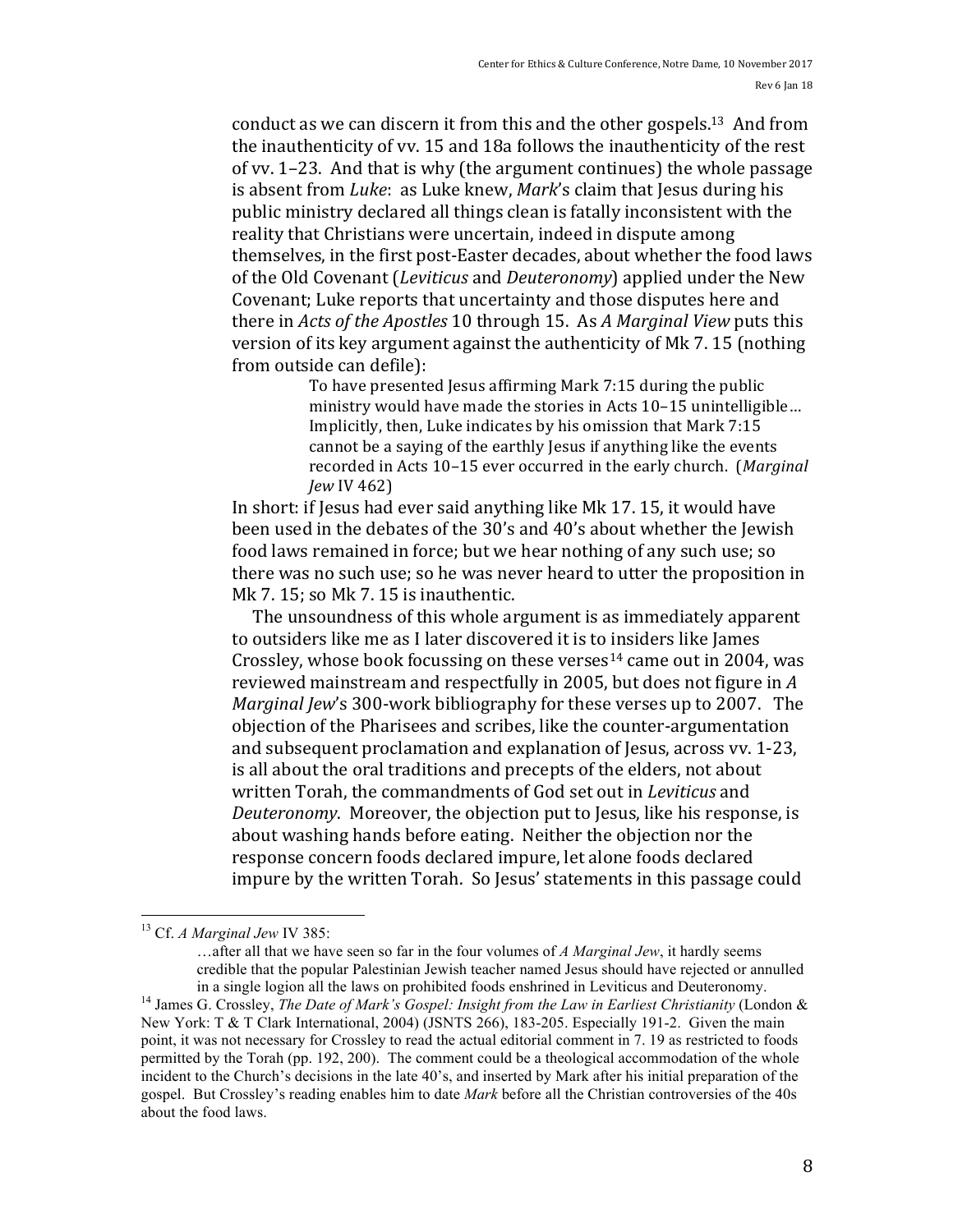never have provided a sustainable primary consideration in the Christian debates of the 30's and 40's against the continuance of the written Torah's food laws. And that suffices to sink the argument in this chapter of *A Marginal Jew*.<sup>15</sup> Nor can any plank of rescue for the argument be found in the fact that – *either* once those debates about the food laws had been resolved for Christians c. AD 49 by the apostolic decision to treat those laws as generally abrogated, *or* perhaps preparatory to that resolution – the author or redactor of *Mark* could and did add a theological comment in v. 19b: extrapolating from what Jesus said and meant in its original context, he gives (perhaps proleptically) the Church's doctrine as developed c. AD 49 the analogical support it can get from that remark: "he thus made all foods clean". Indeed, this comment is itself some evidence that the debates of the 30s and  $40s$  – about which our evidence is very incomplete – were not quite as silent as *A Marginal Jew's* argument from silence postulates they were, about the relevance of this hand-washing controversy and outer-inner purity.

3. A subsidiary version of the inauthenticity argument enlists *Luke* as a supporter: *Luke* omits the whole episode because Luke's author can see that it could not have happened, because he like the author of *A Marginal Jew* was aware of the Christian debates about food laws, $16$  debates from which this episode is so strikingly absent. 

But this appeal to *Luke* fails, too – for many reasons, of which the simplest is that *Luke* itself includes a saying of Jesus (again in a context of Pharisee complaints about his not washing before eating that includes exactly the same logical content as the allegedly impossible declaration in Mk 7. 19 that *all foods are clean*: the Lukan saying (Lk 11. 41) is : "for you all things are clean."

> Though Luke (on the assumptions of *A Marginal Jew*) relied on Mark for about a quarter of his own Gospel, Luke too (so this supplementary argument-from-silence in *A Marginal Jew* goes) couldn't swallow Mark's fable that Jesus said "nothing from the outside is unclean:" still less could Luke swallow Mark's comment in 7. 19b that by those words Jesus made all foods clean; Luke knew that

<sup>&</sup>lt;sup>15</sup> Crossley (an unbeliever) cements the refutation by showing that in context the evangelist's comment need mean no more than: Jesus was "declaring all foods *that Torah permits* to be pure, *and therefore not requiring handwashing*" (Crossley 102). Jesus complied with the written Torah's food laws, and neither ever put them in question nor ever gave a teaching ratifying them. For a modern rabbinic scholar's similar

<sup>&</sup>lt;sup>16</sup> See *Law & Love* 462 fn. 157; cf. 396.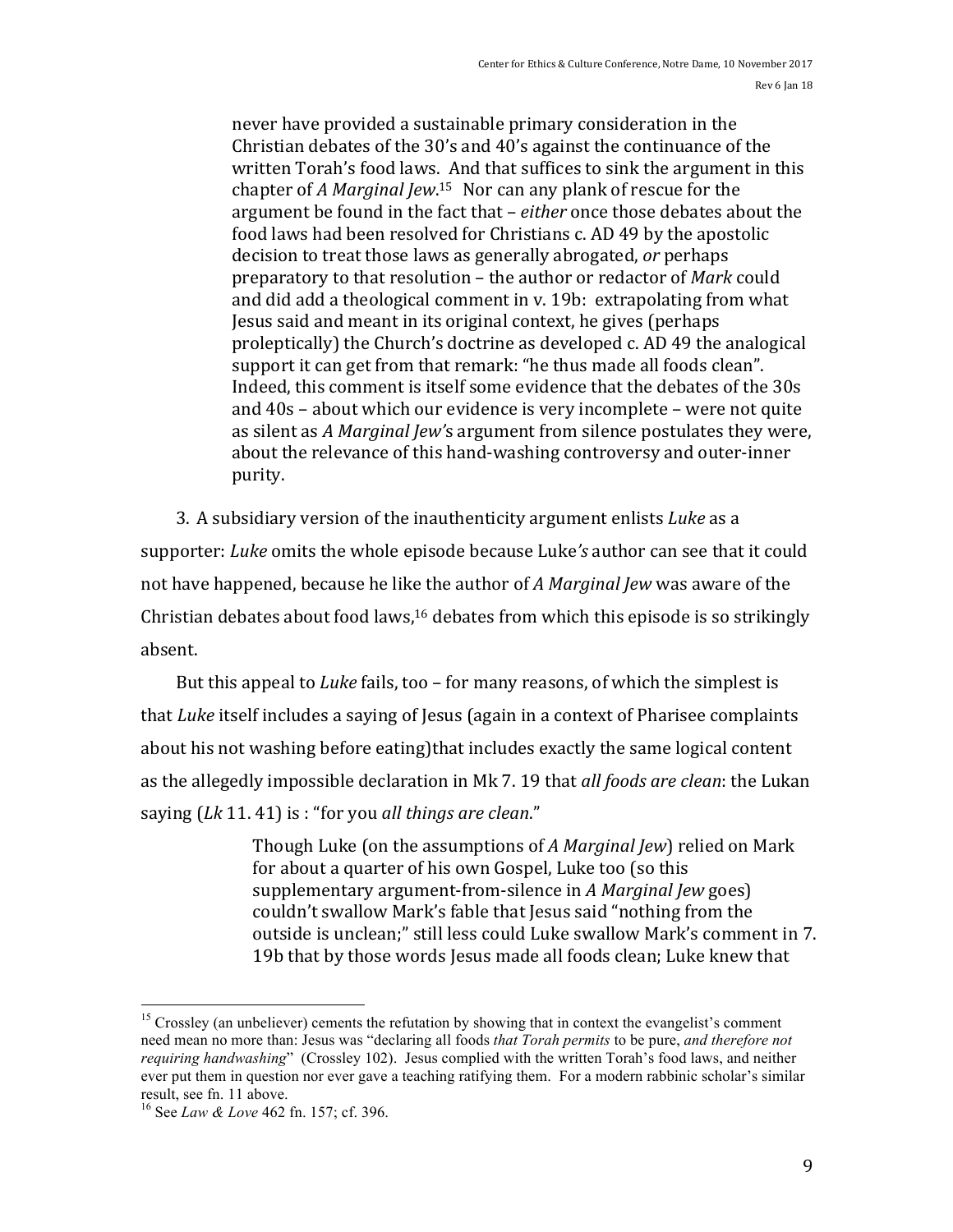this was all inconsistent with the absence of such sayings of the Lord in the disputes of the 30s and 40s that he himself recorded in *Acts.* 

But: as *A Marginal Jew* itself says elsewhere,<sup>17</sup> in *Luke* 11. 41 Luke (or his special source "L") *made up* (adding to his other source, " $Q$ ") and ascribed to Jesus (in a later dispute about vessels used for cooking and eating food) the words "Behold, all things are clean unto you" – words that include the precise logical equivalent of Mk 7.15 and 18b and 19b. It is entirely clear both in *Mark* and in *Luke* that the verbal universality (Mark's "nothing from outside defiles... all foods [are] clean"; *Luke's* "*all* things are clean") – universality that *A Marginal Jew* takes to abrogate the written Torah – actually is, in its context, a limited pronouncement about washing of cups, plates, or washing of hands, and also about the questionable status of the additions made to the written Torah by the oral traditions of the Pharisees, the Separatists for whom Jesus so often had harsher epithets. 

More to the point than the unsuccessful enlistment of *Luke* as a critic of *Mark's* authenticity here, consider *Matthew's* stance. On the assumptions of *A Marginal Jew, Matthew's* version of the whole episode is written a decade or more after *Mark*, is totally reliant on *Mark* for its information or pseudo-information, and is about 40 years after the resolution of Christian debates about unclean foods. (The improbability of these widely-held theses is discussed a bit in sec. IX and X below.) But *Matthew*, while having Jesus declare just as firmly as *Mark* that "It is not what goes into one's mouth that defiles" (15. 11), rejects any attempt to absolutize and de-contextualize this into a rejection of the Torah's (or indeed the tradition's) food laws, and has as Jesus' last word on the whole matter : "to eat with unwashed hands does not defile."

And in *Mark* the case for reading restrictively the rhetorical, absolutistsounding<sup>18</sup> v. 15, "nothing from outside can defile," is greatly strengthened by its place as mere preface to the vital proposition towards which Jesus is heading all along, which will constitute the added value in his explanation given indoors, and for which his primary "text" was that quotation from *Isaiah* about the heart overlaid with human precepts. The quotation underpinning his whole response to the Pharisees began, [v. 6] "This people honor me with their lips but their *heart* is far from me." From there Jesus can easily reach  $[v.19]$  "whatever goes into a man from

<sup>&</sup>lt;sup>17</sup> *Law & Love*, 409.<br><sup>18</sup> Cf. e.g. *Hosea* 6. 6: "I desire mercy *and not sacrifices*" (discussed, as "fiery rhetoric," with other instances, in *Law and Love* 386).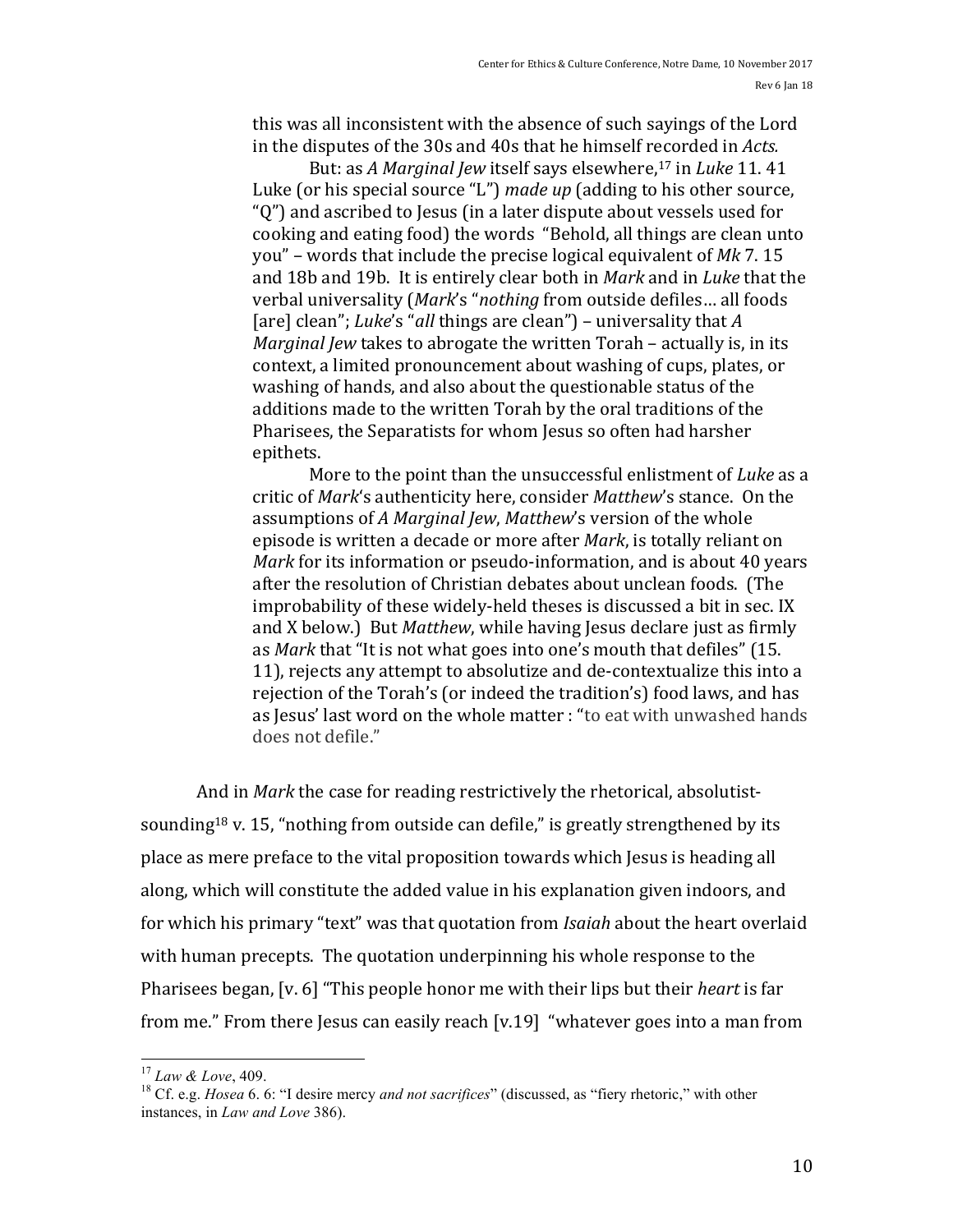outside cannot defile him *for it goes not into his heart* (but his stomach...);" and [v. 21] "For from within, *out of the heart of man*, go evil thoughts (*dialogismoi*)..." – evil deliberations shaping the proposals that when chosen become the meaning and intent of wrongful conduct. I will return to this vital proposition, which wins few lines in the 130-page discussion of Mk 7 in *A Marginal Jew*, but is the root and core of Christian moral thought and marks it off firmly from the rabbinic tradition down even to today.

# **III**

*A Marginal Jew's* author was a leading figure among the Catholic scripture scholars at the conference of Catholic and non-Catholic scholars in Rome late in October 2013, on *The Gospels: History and Christology*, organized by the Joseph Ratzinger Benedict XVI Foundation. His paper

> "The Historical Figure of Jesus: The Historical Jesus and His Historical Parables" (you can read it in volume I of the nicely bound Libreria Editrice Vaticana book of the conference)

had one main message: most of the parables in the Gospels are inauthentic, not least the Good Samaritan, the parable on which Joseph Ratzinger Pope Benedict had lavished most attention in his book *Jesus of Nazareth* vol. 1 (2007). It is unmasked as one of the many parables that "actually come neither from the historical Jesus nor from the disciples in the earliest decades of the first century;" they should be judged to be, not "authentic," but rather "pure creations of the evangelists writing toward the end of the first century."<sup>19</sup> But that's all right, the author assured the conference; modern Christians still "hear the parables as the inspired Word of God guiding them today" and "[w]hether that inspired word was first spoken by Jesus of Nazareth in AD 30 or by Luke the evangelist in AD 90 is of no great concern to believers engaged in public worship or private prayer."<sup>20</sup>

> And the paper's author added that a doctoral student of his, working on poverty in Luke-Acts, finds that "a proper grasp of Luke's theology

 19Bernardo Estrada et al. (eds.), *The Gospels History and Christology: The Search of Joseph Ratzinger– Benedict XVI* (Vatican City: Libreria Editrice Vaticana, 2013), 252-3.<br><sup>20</sup> 250-251.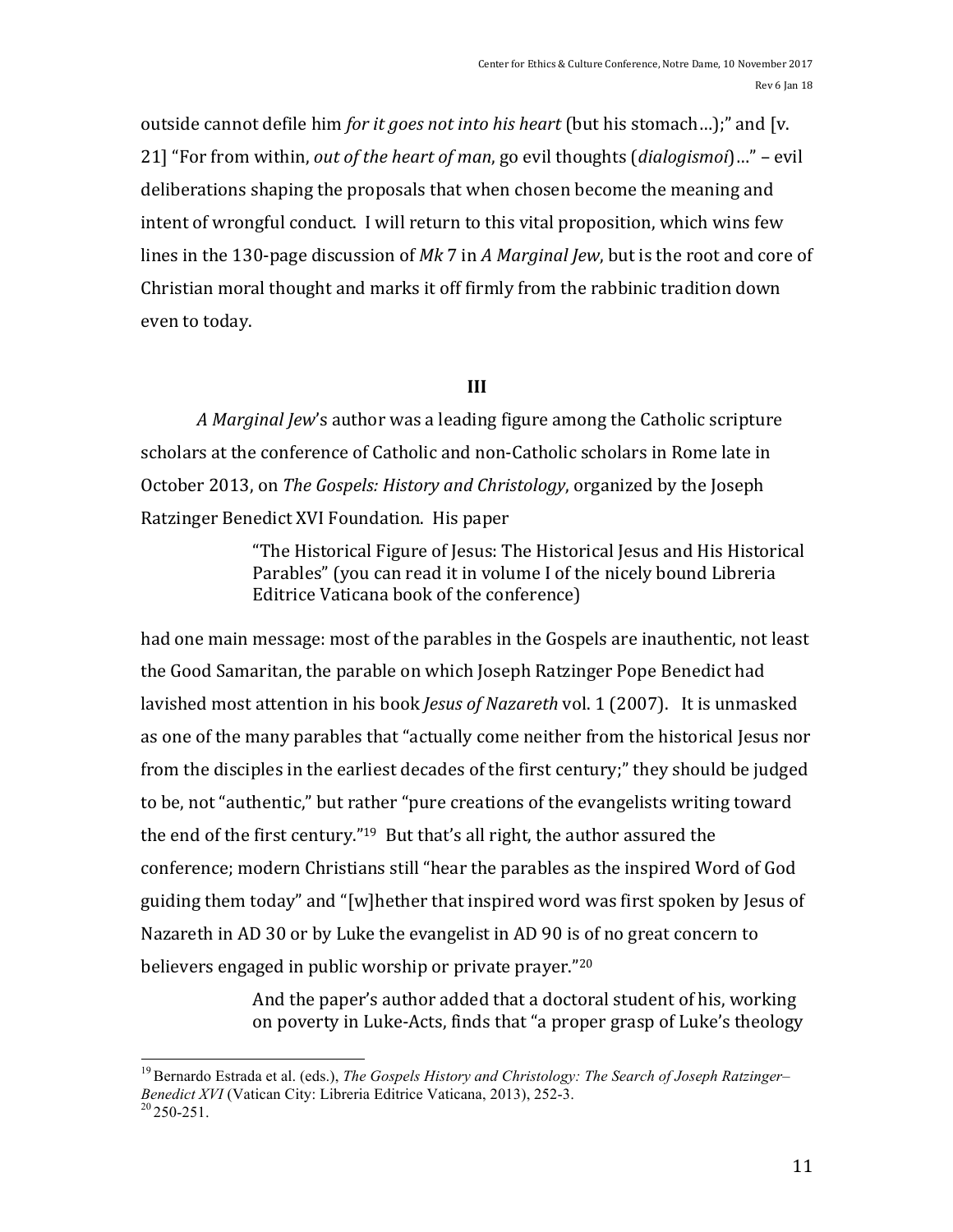and spirituality" is "greatly" assisted by the "decision" that the Good Samaritan is "redactional,"<sup>21</sup> that is, a work of Luke's imagination with no other "prior material or stimulus" except "an Old Testament narrative, specifically 2 Chronicles 28.  $5 - 15$ ,"<sup>22</sup> an episode in the wars between Judah/Judea (fallen into idolatry) and the Israelites of Samaria in which the victorious Samaritans sent back to Jericho the 200,000 captured dependants of the defeated Judeans, clothed by the Israelites of Samaria, shod, fed and anointed at the urging of a prophet of the Lord.

An author who misunderstands his own lay contemporaries can hardly be a sound historical-critical guide to the past. It is certainly very mistaken to think that "believers engaged in public worship and private prayer" have "no great concern" whether it is true or false that one day "a lawyer stood up to put [Jesus] to the test" and then, "desiring to justify himself, said to Jesus 'And who is my neighbour?"' – have no great concern whether Jesus did or did not in fact reply "A man was going down from Jerusalem to Jericho," and so on all the way through to "Go and do likewise."

But in the real world, if there is one factor more potent than others in the remorseless dwindling away of the numbers of "believers engaged in public worship or private prayer" in the Western world, it will be their ever-growing suspicion that some, indeed much, perhaps most or virtually all of what the Gospels tell us are words and deeds of Jesus are really not words and deeds of Jesus, but were made up after he had been dead for 40, 50, 60 or 70 years.

> Sensible people don't want to be dupes. They find no comfort in the doctrine that what they are listening to is "the inspired word of God," because they know well enough that the doctrine that God inspired the Scriptures was hammered out, taught and believed by Christians who staked their lives on the belief that the Gospels' accounts are authentic, and Jesus did respond to the lawyer with the parable.

The many departing Christians (80-95% of the Catholics in Quebec or Belgium over the past 50 years) mostly haven't heard of *Dei Verbum*, but what they are thinking -- as they walk away from worship, prayer and faith that is feeling without truth -- you could put in terms of *Dei Verbum*. There Vatican II affirms that the New Testament like the Old is the inspired word of God, and affirms too that this

 $\frac{21}{259}$ .<br> $\frac{22}{257-259}$ .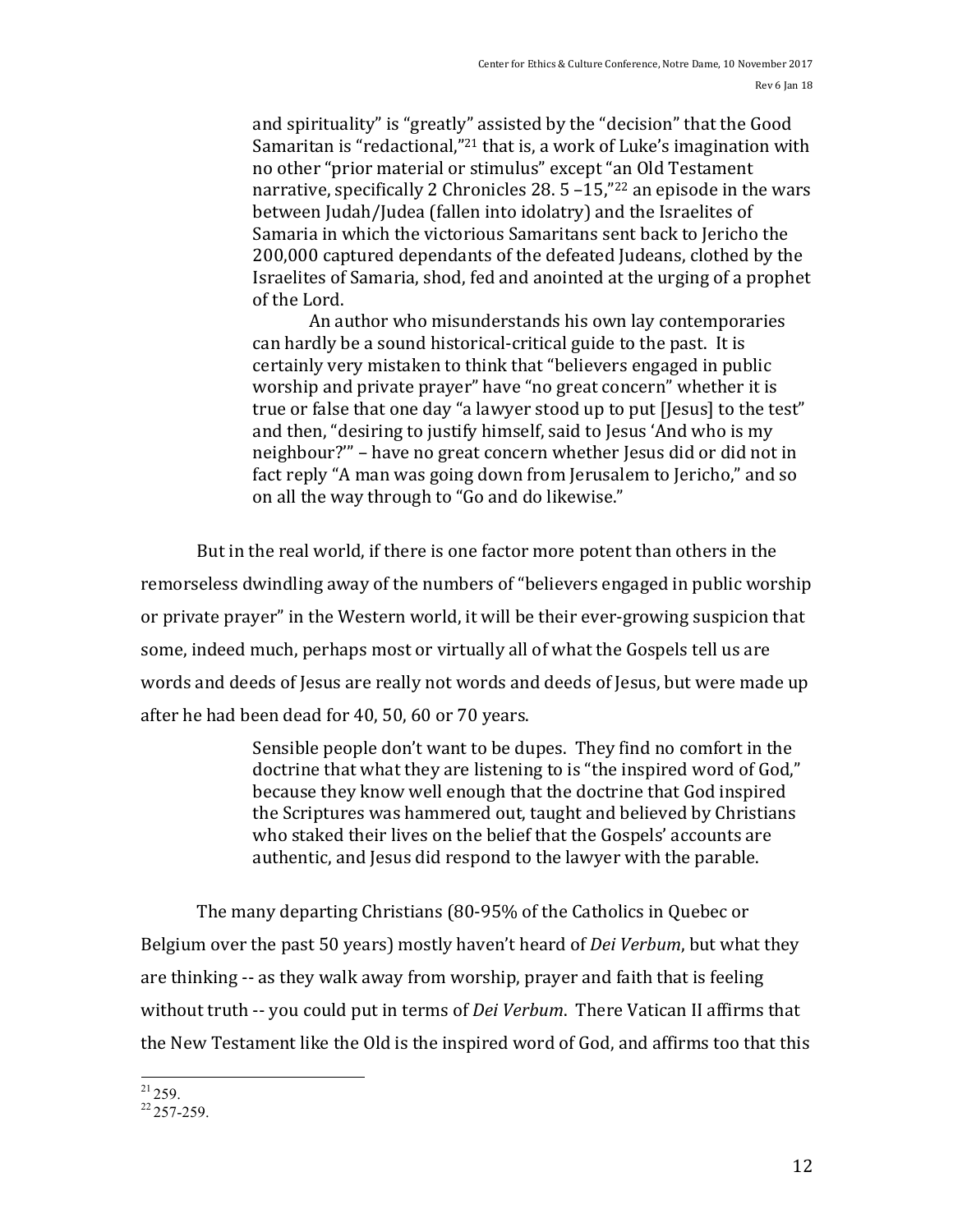means that what the sacred authors assert (but only what they *assert*) is asserted also by the Holy Spirit and therefore is certainly true. But, more to the point, in a part of the same Dogmatic Constitution on Divine Revelation, *Dei Verbum*, that has nothing to do with inspiration and inerrancy, but that does again restate what every believing Catholic believed from the first centuries down to 1964, we find these propositions: that the Gospels have as their authors only apostles and associates of the apostles, and are historical; and that in teaching about Jesus' words and deeds the Gospel authors "always" state true and sincere things *because* those same authors' "intention in writing was that, either *from their own memory and recollections, or from the testimony of 'those who from the beginning were* eyewitnesses and ministers of the word', we might know 'the truth' about the things about which we have been taught'  $(Lk 1. 2-4)$ ".

In *A Marginal Jew*, that proposition of the Council, a proposition which – for a critical historian and an ordinary believer or ex-believer all alike  $-$  is the very foundation of *Dei Verbum* and of the Catholic faith, is treated as a nullity, as essentially mistaken and irrelevant. So the volumes' author's repeated words of comfort about the inspired word of God are in vain. As for his reassurances that conclusions like his about the parables and teachings and works of Jesus leave the faithful undisturbed, these too are defective history.

#### **IV**

Why was there a Ratzinger Foundation conference on the Gospels in 2013? In 2011 there appeared the last instalment of Joseph Ratzinger/Benedict XVI's three-volume *Jesus of Nazareth*. The first volume was (as I said) in 2007. In 2008 its author as Pope Benedict convoked and presided over a Synod of Bishops on the Word of God in the Mission and Life of the Church. A couple of weeks into the Synod, on 14 October 2008 – 46 years and 4 days after, as young Professor Fr Ratzinger, he stood in front of the German Bishops assembled in Rome on the night before the opening of Vatican II, to address them on the subject of the Gospels - Pope Benedict addressed the assembled bishops from around the world, on the same subject, a subject-matter scarcely addressed by any Pope speaking to assembled bishops

13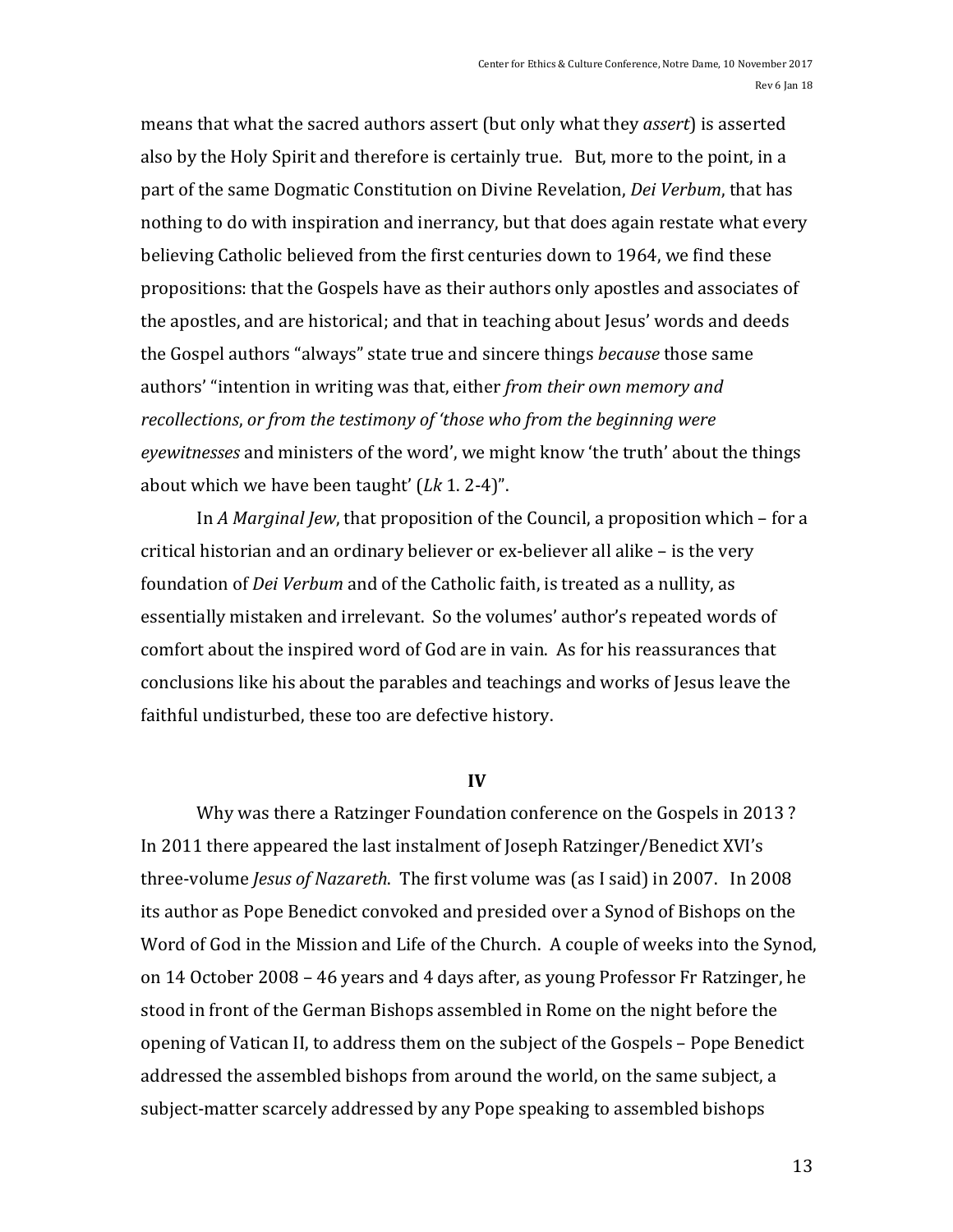during the 40 years since the Council closed. In a short address, surely written by himself, he expressed his dismay that in Germany the exegetical mainstream (he used the English word) "denies that the Lord instituted the Holy Eucharist and says that Jesus' corpse remained in the tomb. The Resurrection in this view would not have been a historical event but a mere theological view."

In this section of my paper I show how Pope Benedict  $-$  in whose presence I have been for more than a month of working days over the years, and whose intellect, learning and holiness I can only envy  $-$  in this address, despite the clarity and undeniable correctness and relevance of everything he there said, nonetheless identified *neither* the deepest and I think most important problem with, and effect of, these mainstream denials, *nor* their radical opposition to Vatican II (*Dei Verbum* 18- $19$ <sup>23</sup> and to the whole belief of Christians since the beginning. The moment passed – a moment of world-historical importance. In Pope Benedict's long follow-up post-Synodal Apostolic Exhortation *Verbum Domini* in 2010, not a word was said about these radical, widespread, mainstream denials, or about *Dei Verbum* 18-19.

And in his personal book *Jesus of Nazareth*, vol. 2 (later in 2010), at the decisive moment when Jesus appears to the apostles and disciples at supper on the evening of Easter Day, the author seems to concede to "most exegetes" that actually Jesus did not eat any fish (or anything else) and that "Luke is exaggerating here in his apologetic zeal" by claiming that he did. I link this disconcerting stance to the incomplete alternatives set up in the little address to the Synod: between, on the one hand, reading the Gospels with faith (consciously or unconsciously *within* theology) and, on the other hand reading them with "the conviction [of a profane philosophy] that the Divine does not appear in human history."

The address to the Bishops said:

Working on my book on Jesus has provided ample occasion to see what good can come from modern exegesis, but also for recognizing the problems and risks. *Dei Verbum*, n. 12 offers two methodological guidelines for suitable exegetical work. Pope Benedict then outlined these two methodological guidelines: 1. Use the historical-critical method, because salvation history is real history, not mythology. 2. Accept that a dimension of this history is

See the English (my translation) and Latin appended at the end of this lecture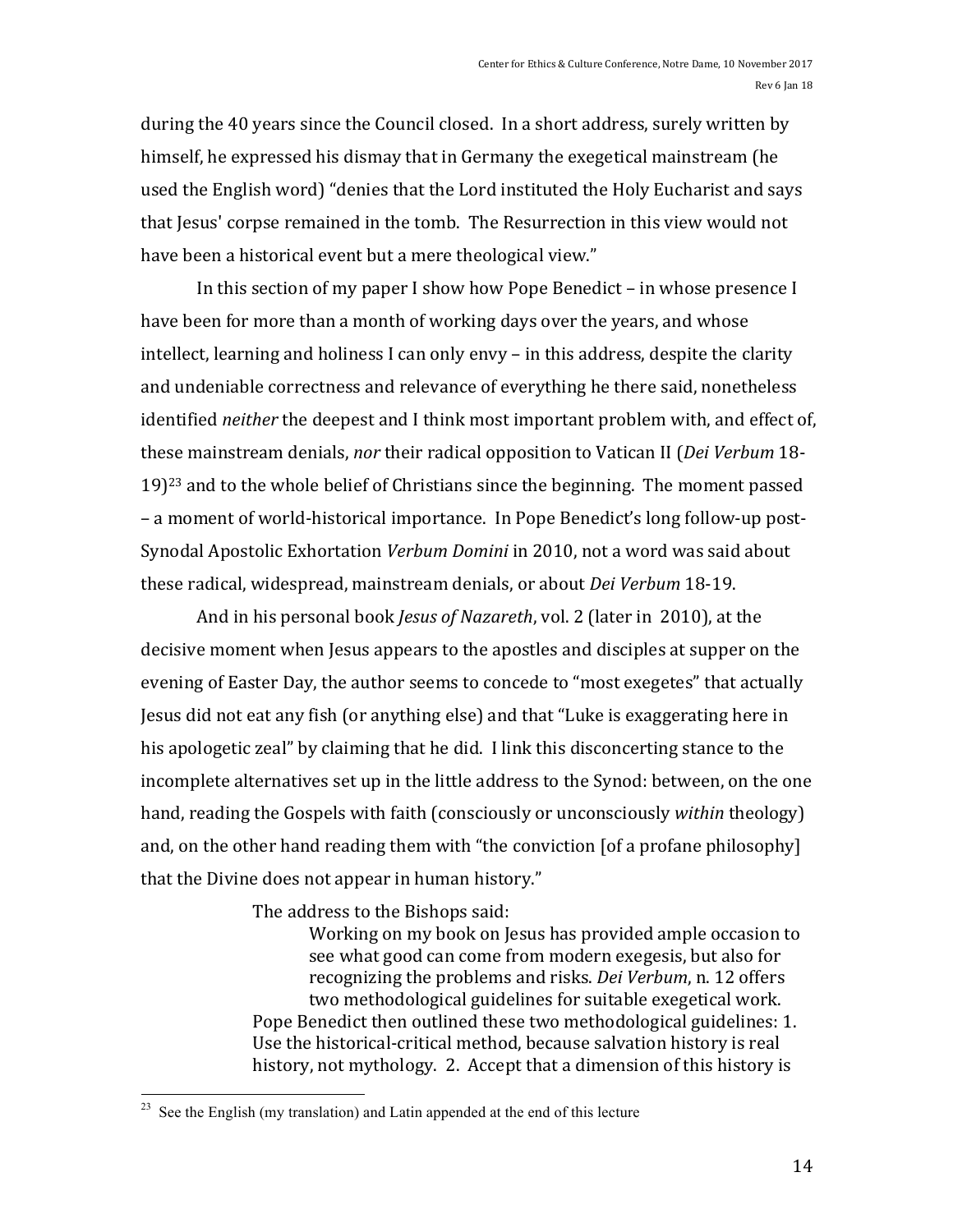divine action, and words (communications) that are both human and divine. This second dimension, he said, is neglected by those who treat the Bible solely as a history book. Still more serious (he said) is the common mistake of treating the Scriptures without a hermeneutic [an interpretative method] of faith such as is outlined in *Dei Verbum* 12. When that hermeneutic of faith disappears -

another type of hermeneutic will appear by *necessity*, a hermeneutic that is secularist, positivist, the key fundamental of which is the conviction that the Divine does not appear in human history. ...

He went on:

Today the exegetical "mainstream" [in his German original and Italian delivered the word is in English] in Germany, for example, denies that the Lord instituted the Holy Eucharist and says that Jesus' corpse remained in the tomb. The Resurrection in this view would not have been a historical event but a mere theological view [*rein theologische Sichtweise*; *una visione teologica*]. 

This is a moment in the Pope's address of world-historical importance. As far as these eves can see, it may take generations of reparative work by competent scholars and clear-eyed pastoral vigilance and guidance to recover from the predicament which the Holy Father, then and there, uncharacteristically failed to successfully diagnose, to name, and to set towards rectification.

For he did no more than state two results of the mainstream's adoption of the *profane-philosophical* hermeneutic: (a) a profound fissure between scientific exegesis and Lectio divina (that is, a theological reading of the Scriptures); (b) a sort of perplexity of preachers in regard to the preparation of homilies; for Scripture is the soul and foundation of theology.

Now indeed those are two results or implications. But not the most important. The German (and of course American, French and English) Catholic Scripture-scholar mainstream's denials – the two denials Pope Benedict mentions and the others that accompany them – go to Christianity's very foundations. And of that he said nothing.

No surprise, then, that his Post-Synodal Apostolic Exhortation *Verbum Domini* (September 2010) manages to avoid even alluding to, let alone confronting, the revolt of Catholic exegetes against *Dei Verbum* and against the entire tradition and teaching of the Catholic and apostolic Church about the Christian faith's credentials and foundation. *Verbum Domini* cited eighteen of *Dei Verbum*'s sections, but about the ones that matter, above all sections 18 and 19, it has not a word, not even a citation footnote. The Apostolic Exhortation made no reaffirmation, however muffled, that the Church believes the Gospels to state honest truth about what Jesus *really* said and did because what they transmit are accounts directly or indirectly by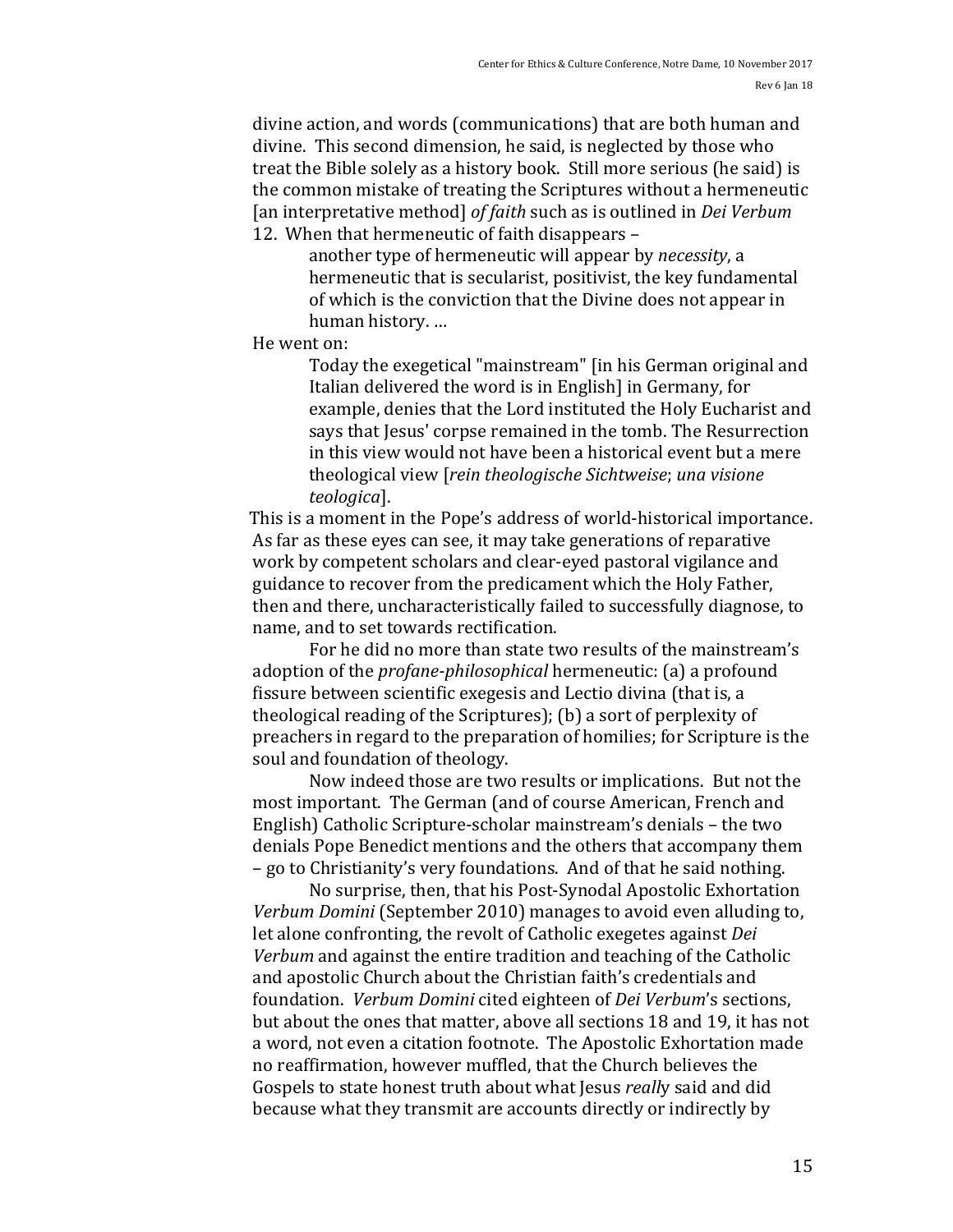apostles using their memory of what he said and did. A historic opportunity was missed, yet again, and seems unlikely to recur any time soon.

A few months later there appeared the second volume of Joseph Ratzinger/Benedict's *Jesus of Nazareth*. What does it say in face of the "mainstream" German opinion about the Resurrection? It says many good things,<sup>24</sup> about the Resurrection as not only revival of a corpse like Lazarus, but also and much more the manifesting of a new way of existing, a new dimension of reality; and about the utter impossibility of preaching Jesus' resurrection in Jerusalem (as it was preached) if the grave were not empty (which it therefore was). But having thus rejected the mainstream's wholesale skepticism, the book suddenly gives skepticism a retail licence:

> Luke underlines quite dramatically how different the risen Lord is from a mere "spirit" by recounting that Jesus asked the still fearful disciples for something to eat and then ate a piece of grilled fish before their eyes.

> Most exegetes take the view that Luke is exaggerating here in his apologetic zeal, that a statement of this kind seems to draw Jesus back into the empirical physicality that had been transcended by the Resurrection. Thus Luke ends up contradicting his own narrative, in which Jesus appears suddenly in the midst of the disciples in a physicality that is no longer subject to the laws of space and time.<sup>25</sup>

So: does Joseph Ratzinger agree with "most exegetes"? He leaves us to believe so, because there follow some pages of inconclusive discussion of other texts about "table fellowship", and then just: "What this table fellowship with the disciples actually looked like is beyond our powers of imagination" (p. 272). Thus the opinion of "most exegetes" holds the field, as it did in the appointments to the Pontifical Biblical Commission and in that Commission's public documents during

25 Joseph Ratzinger/Benedict XVI, *Jesus of Nazareth Part Two, Holy Week: From the Entrance Into Jerusalem To The Resurrection (*Ignatius Press, 2011), 269. Cf p. 265: "in Luke's account he even asks for a piece of fish to eat, in order to prove his real bodily presence." It is very regrettable that John Paul II's Apostolic Letter *Novo Millennio Ineunte,* 6 January 2001 (in the composition of which Cardinal Ratzinger and his Congregation for the Doctrine of the Faith will have been intimately involved), having in sec. 17 affirmed that the Gospels pass on to us true testimony in an entirely trustworthy way (citing *Dei Verbum* 19), then says in sec. 19 that "regardless of how much his body was seen or touched, only faith could fully enter the mystery of that face. This was an experience which the disciples must have already had *during the historical life of Christ*" (italicising adjusted). To imply that Christ's post-burial life on earth was nonhistorical life is logically compatible neither with the Gospels (not least *Luke*, nowhere cited in this discussion of the Resurrection) nor with *DV* 19's affirmation of the *historicity* of the Gospel accounts of the words and deeds of Jesus during his life "down to the day of his ascension"; it is a needlessly confusing way of referring to the truth that his resurrected life was and is not *subject to each and every constraint of earthly life* – is earthly and historical but also more than earthly and historical.

<sup>&</sup>lt;sup>24</sup> Mistakenly, I think, it twice has Peter and the other six disciples on or at the beach with an unrecognized Jesus before setting out again (rather than, as *John* strongly suggests they were, at a distance from the shore when Jesus shouts to them "Try again but on the right-hand side!)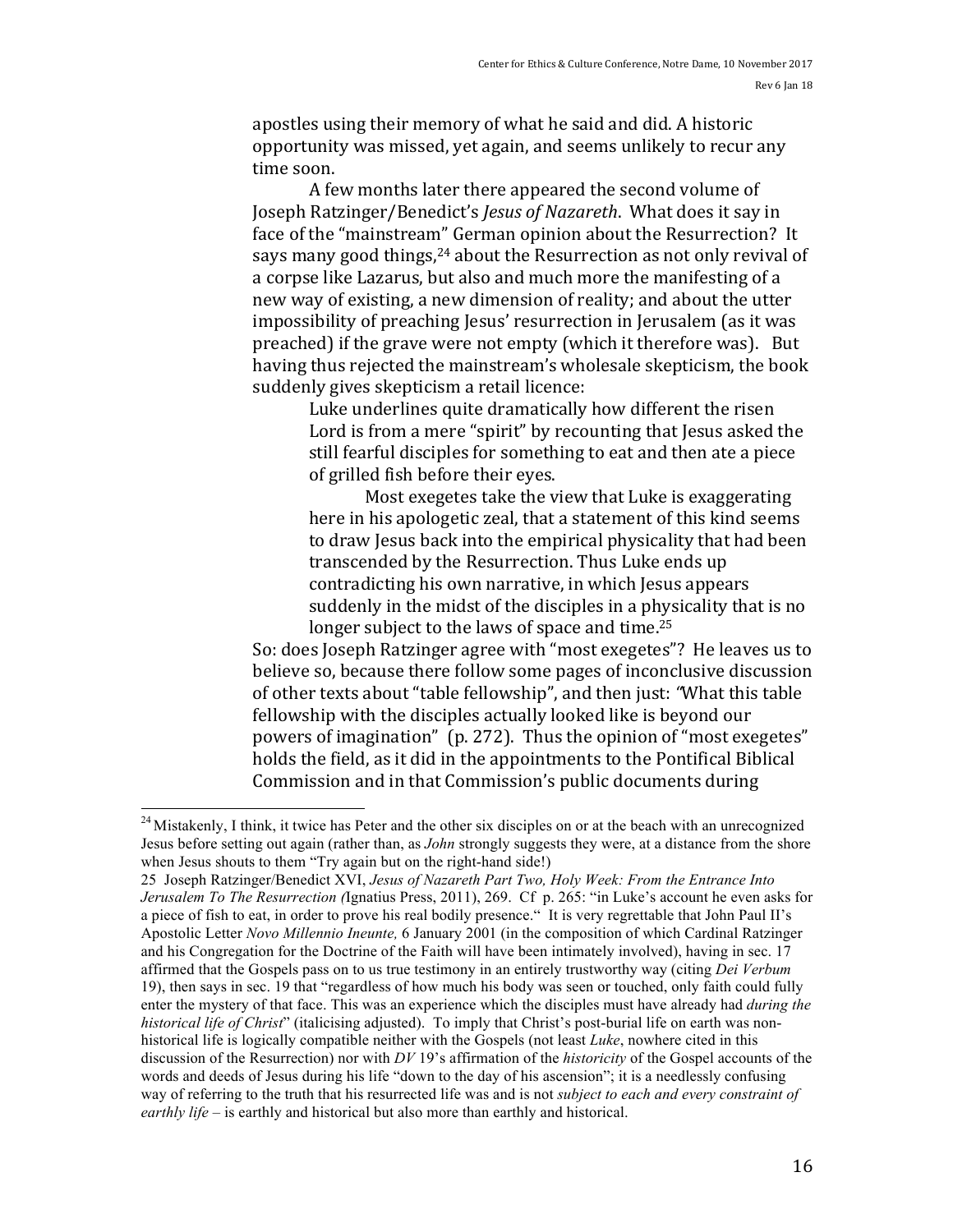Cardinal Ratzinger's supervision and control of it. After all, watching someone eat a piece of fish is within, not "beyond" our powers of imagination, as indeed are wounds in hands, feet and side.<sup>26</sup>

Luke's "apologetic zeal" was the explanation offered by the one who concurs with "most exegetes" in treating his account as selfcontradictory and invented. And that should remind us of what is wrong not only in reassurances by the author of A Marginal Jew to the Ratzinger Conference, but also in Pope Benedict's contrast between a hermeneutic of faith and a philosophical or profane-philosophical hermeneutic, in his 2008 address to the Synod and then in the same terms in his post-Synodal Exhortation.

#### **V**

Between those alternatives – on the one hand faith (and theology) and on the other hand profane philosophy closed to any idea of divine action in the world (including effective divine-human communication about reality, both visible and invisible) – there is philosophy (and common sense – reason) that is *open* to the idea (the hypothesis) that there is or can be special divine action in the world. Those who judge this third position sound will, if they are consistently reasonable, be willing to judge that there has been such action, *provided* that hypothesis can be made good in evidence-based propositions sufficiently trustworthy to warrant belief – to warrant, that is to say, a judgment that those propositions about divinely authored or co-authored particular words and dateable deeds are true. Such a judgment, such a belief, can and often does broaden and deepen reasonably (though also doubtless with the help of the divine action of grace) into the more comprehensive trusting (and commitment) we call faith.

If Christianity did not have *information* at its centre, it would be no vessel in which to launch out into the deep. If Catholicism ceases to treat itself as bearing the treasure of *truth about this life and the next*, its rapid, unprecedented unravelling

<sup>&</sup>lt;sup>26</sup> For a developed and sounder exegetical view, see Robert H. Gundry, "The Essential Physicality of Jesus' Resurrection according to the New Testament" in his *The Old is Better: New Testament Essays in Support of Traditional Interpretations* (Tübingen: Mohr Siebeck, 2005), 171-187, responding at 177 fn. 20 to the view, very similar to this paragraph and the pages following in *Jesus of Nazareth* vol. 2, of Gerald O'Collins, *Interpreting the Resurrection* (New York: Paulist, 1988), 47-48. O'Collins, *Revelation: Towards a Christian Theology of God's Self-Revelation* (Oxford UP, 2016) opposes the view of revelation (as propositional and authenticated by miracles) proposed by Richard Swinburne (though it is the conception also found in *Dei Verbum* and the Gospels as read in the tradition).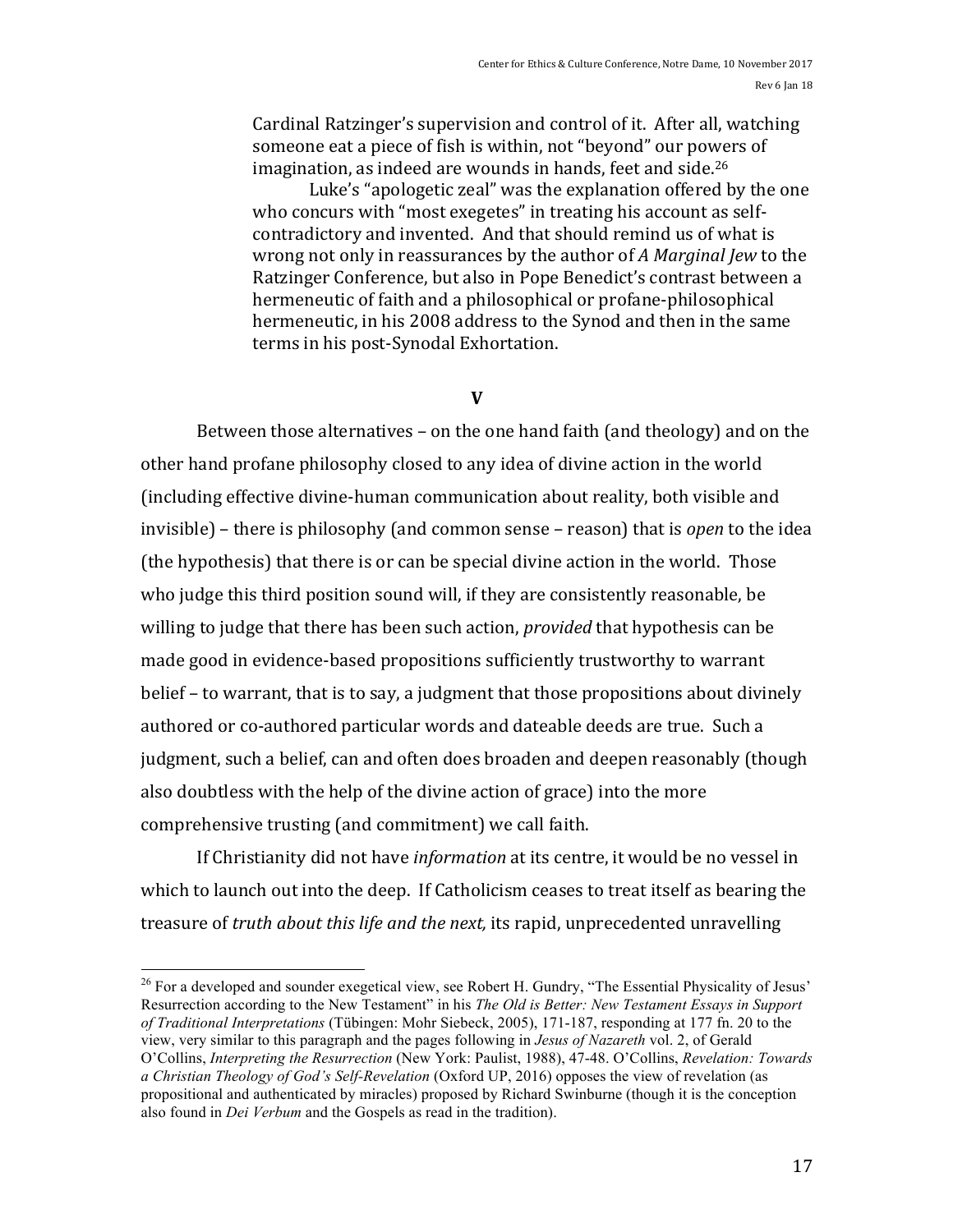and, on every measure, decline and  $fall<sup>27</sup>$  in Europe and America since 1965 will continue until it is a socially insignificant remnant in obscure places.

And there is a well-known and appropriate *name* for studies that consider the origins and content of the four Gospels so as to respond to questions  $-$  from open-minded philosophers, historians and people of common-sense (anyone) – about whether these documents convey the teachings and actions of Jesus, teachings and actions that in turn may well convey, as they claim to, information about new realities. The name is "historical-critical" studies, done on a basis that is philosophically sound (and therefore capable of being more adequate critically), without the profane presupposition, not in the last analysis philosophically defensible, that there are no or no historically ascertainable divine miracles to signify divine purposes of transforming human nature to transcend death.

And there is also a *place* where the Church has spoken directly to all, in a way that is not exclusively or primarily an expression of faith, nor at all an expression of profane philosophy, but a matter of clarified, philosophically sound natural reason informed by true history; the place is *Dei Verbum* 18 and 19. Both sections begin "Holy Mother Church has always held and continues to hold..." - the word "hold" was very deliberately chosen in preference to the word "believe" precisely because (said the drafting committee in explaining its preference for "held/hold" to the assembled bishops) these sections about the truth of the Gospels affirm that "the historicity of the Gospels is not just a matter of faith but also of reason."<sup>28</sup>

In those studies as they have been practised for the past century, the trouble with the mainstream that so many Catholic scholars joined immediately after and contrary to *Dei Verbum* is twofold-- as the master professional non-Catholic New Testament scholar and historian Martin Hengel never tired of saying: (i) the mainstream are not interested sufficiently in *history*, in what happened as distinct

 <sup>27</sup> Russell Shaw, *American Church: The Remarkable Rise, Meteoric Fall, and Uncertain Future of Catholicism in America* (San Francisco: Ignatius Press, 2013) especially the figures at 179, 188; David Carlin, *The Decline & Fall of the Catholic Church in America* (Manchester, NH: Sophia Institute Press, 2003).

<sup>28</sup> Hellín, 132: "Commissio scripsit '*tenuit ac tenet*', quia sic melius exprimitur hanc historicitatem teneri fide *et ratione*, et non tantum fide" (italics in original). ["The drafting commission wrote 'has held and holds' so as to indicate better that the historicity being affirmed in the text is held by faith *and by reason*, and not only by faith."]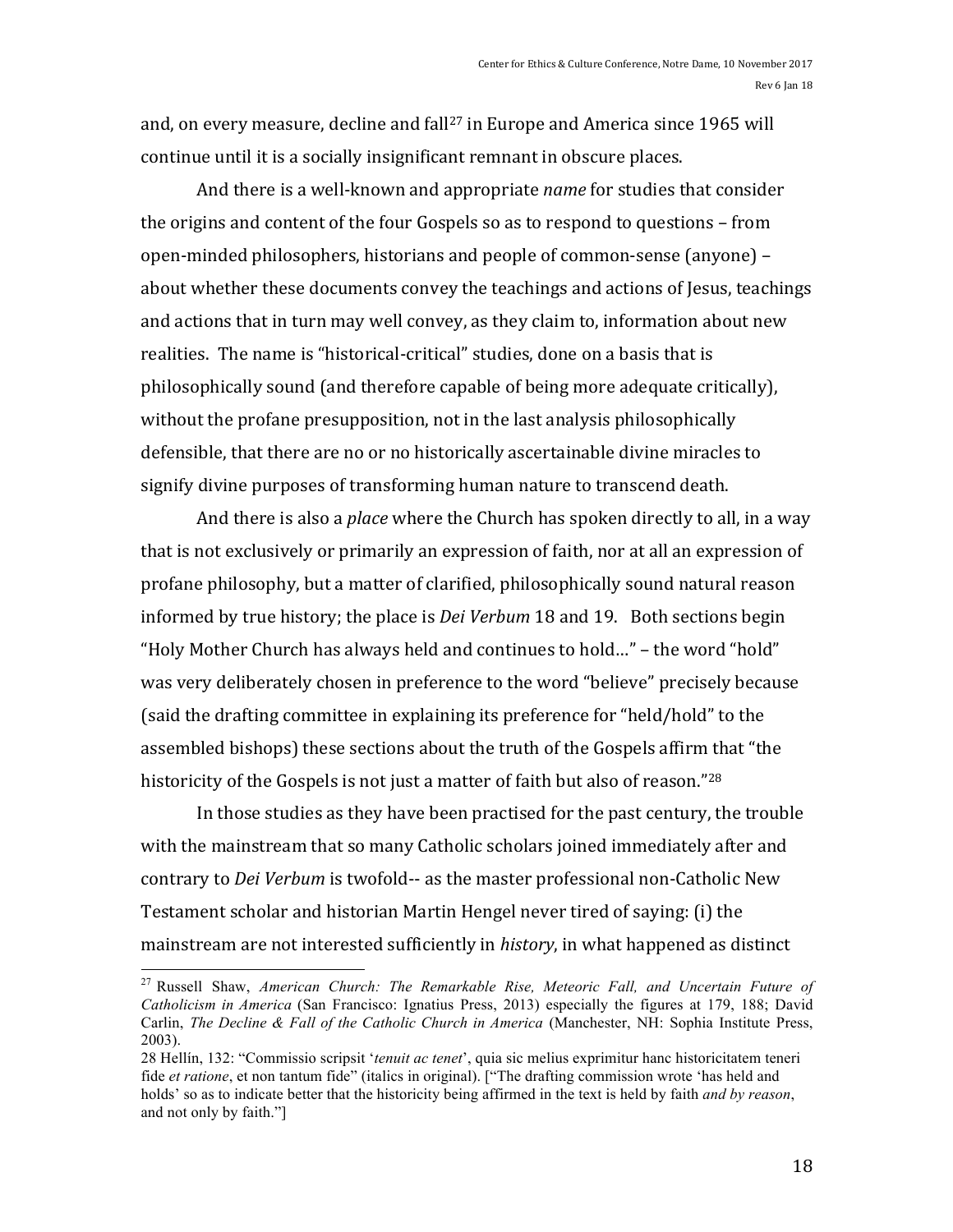from documents on the desk; and (ii) their approach to those documents is hypercritical to a radically uncritical degree.<sup>29</sup>

One massive historical fact is that within 35 years of Easter, the Christian faith had spread so widely and deeply that Emperor Nero could assemble from within the City of Rome "an immense multitude" of Christians to subject to "exquisite tortures" and spectacular forms of execution, night after night  $- a$ multitude even after the defection of those who turned informer to save themselves in this world. There is little chance that these martyrs went to their death on the basis of the pitifully meagre slogans that are all that most mainstream scholars are willing to admit as the first generation's "oral traditions" and the content of the Apostolic preaching. That was preaching and witnessing done in synagogues, other meeting-rooms and public places in countless villages, towns and cities, and there is little chance that it could be carried on for even a week without offering or appealing to some detailed testimony about what Jesus did in the year or years before his grotesquely humiliating and shameful execution, and some detailed testimony about what made his close disciples think he had risen from among the dead, uncorrupted by a day and two nights in a now empty tomb. The "apologetic zeal" that allegedly led Luke to concoct a fish story (allegedly in 80 or 90 AD) was a zeal at least as strong 50 or 60 years earlier, in the weeks and months after Pentecost. Many in the crowds, and many individual inquirers, in Jerusalem, in the Samaritan city and villages, in the Roman bases Caesarea Maritima and Damascus, in great Syrian Antioch and lesser Pisidian Antioch, in Athens, Corinth and Rome itself, must have been just as sceptical and in need of convincing as anyone 50 or 60 or 1950 years later. $30$ 

<sup>30</sup> Ibid.,17-18:

 <sup>29</sup> See e.g. Martin Hengel and Anna Maria Schwemer, *Paul Between Damascus and Antioch: The Unknown Years* (Louisville, Kentucky: Westminster John Knox Press, 1997), 15, 20, 341, 489, etc. Hengel, *Studies in the Gospel of Mark* (Philadelphia: Fortress Press, 1985), 28: "It has become a bad habit among New Testament scholars to repeat erroneous opinions [e.g. that *Mark* was composed in Syria-Palestine] unchecked so long that they become a general assumption."

if Paul [in his letters] communicated so many details about the earliest [Christian] community and his own break with the past to his churches, he must all the more have given them abundant information about the story and traditions of Jesus. For his hearers were at least as interested in that as in stories about figures in the earliest community or about his own fate, indeed even more so. After all, the foundation of their salvation was not Paul or Peter but the Messiah and Kyrios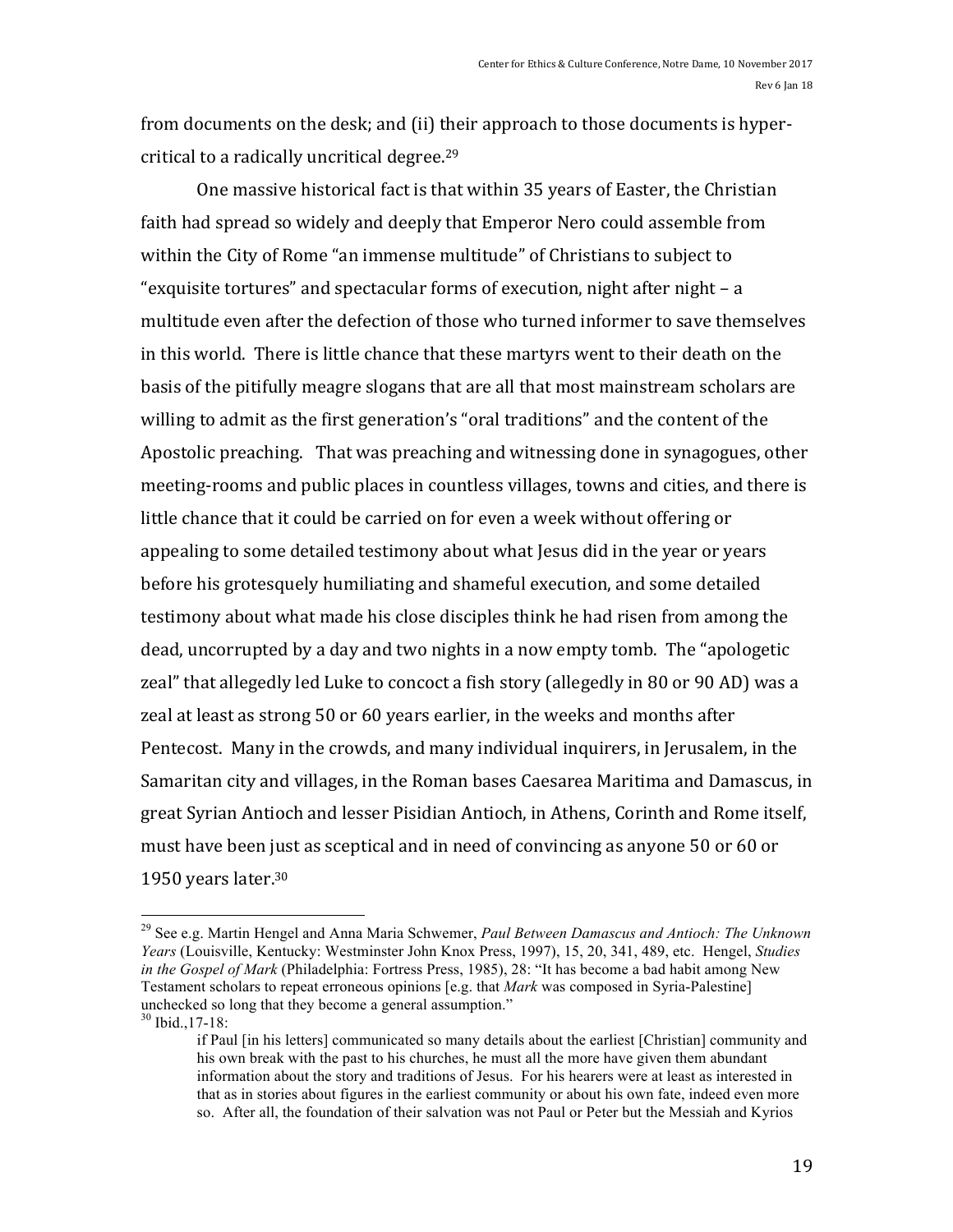So it is most unlikely that the resurrection  $-$  the overwhelmingly most frequent topic of apostolic and diaconal missionary exposition – was reported and expounded with just the few sentences about women at the tomb in the surviving pages of *Mark* eked out with *Matthew*'s lines about women briefly meeting and worshipping Jesus on Easter morning and then his even fewer lines about disciples, some doubting, meeting him on some mountain in Galilee sometime. Historically speaking, it is most unlikely that the resurrection could be preached, and heard and believed to the point of public martyrdom of preachers and hearers alike, without the indispensable aid of testimony such as now *Luke* transmits and *John* directly gives about Jesus' two meals in the locked room in Jerusalem on Easter Day and eight days later. The apologetic zeal is either the will to deceive, or it is the will to convey the truth about the zeal and apologetical purpose of Jesus. His manifesting of "a new dimension of reality," as Pope Benedict's book rightly but incompletely calls it, might in theory have been accomplished without manifestation of himself to human witnesses.. But in fact (so the evidence goes) he chose to let himself be seen and touched, and ate in the presence of his disciples (as *Acts* 10. 41 reports Peter recounting, too) precisely so as to allay their doubts, to give them good *reason* for missionary zeal in carrying their testimony as widely as they could and did, and to provide them with evidence which they could then bear witness to and pass on. For all along, Jesus was preparing the apostles to carry out their mission, and was both

<u> 1989 - Johann Barnett, fransk politik (d. 1989)</u>

Jesus, his life and death as the Son of God incarnate, and his resurrection. That also applies to the words of Jesus, but above all to the details of his passion. The basic Pauline kerygmatic formulae 'Christ died for us' and 'God raised Jesus from the dead' were quite incomprehensible to the communities without an original narrative of the real events. Therefore the Jesus tradition was needed from the start. The scholar at the desk poring over fragmentary texts all too easily forgets the elementary importance of human curiosity, above all over the basic questions of our existence, when these are bound up with a living person. Nowhere does Paul say that such questions were forbidden. Such a prohibition was first announced by radical representatives of the Bultmann school like W. Schmithals… Contrary to the popular fashion [among scholars] today, Paul *could not* have spoken in a completely vague and abstract way about the crucified Christ. The hearer *must* have been able to envisage this unspeakably offensive fact in a very concrete way. Now this already applied to Paul's preaching of the 'crucified Messiah' in Damascus [in synagogues there during the first days and weeks after his conversion on the road to that city, in at latest three years after that crucifixion and wretched death in shame and torments as one 'accursed' for blasphemy and sedition had been observed by very many people gathered in Jerusalem for the festival]… [preaching] always also in narrative form.... (emphases in the original)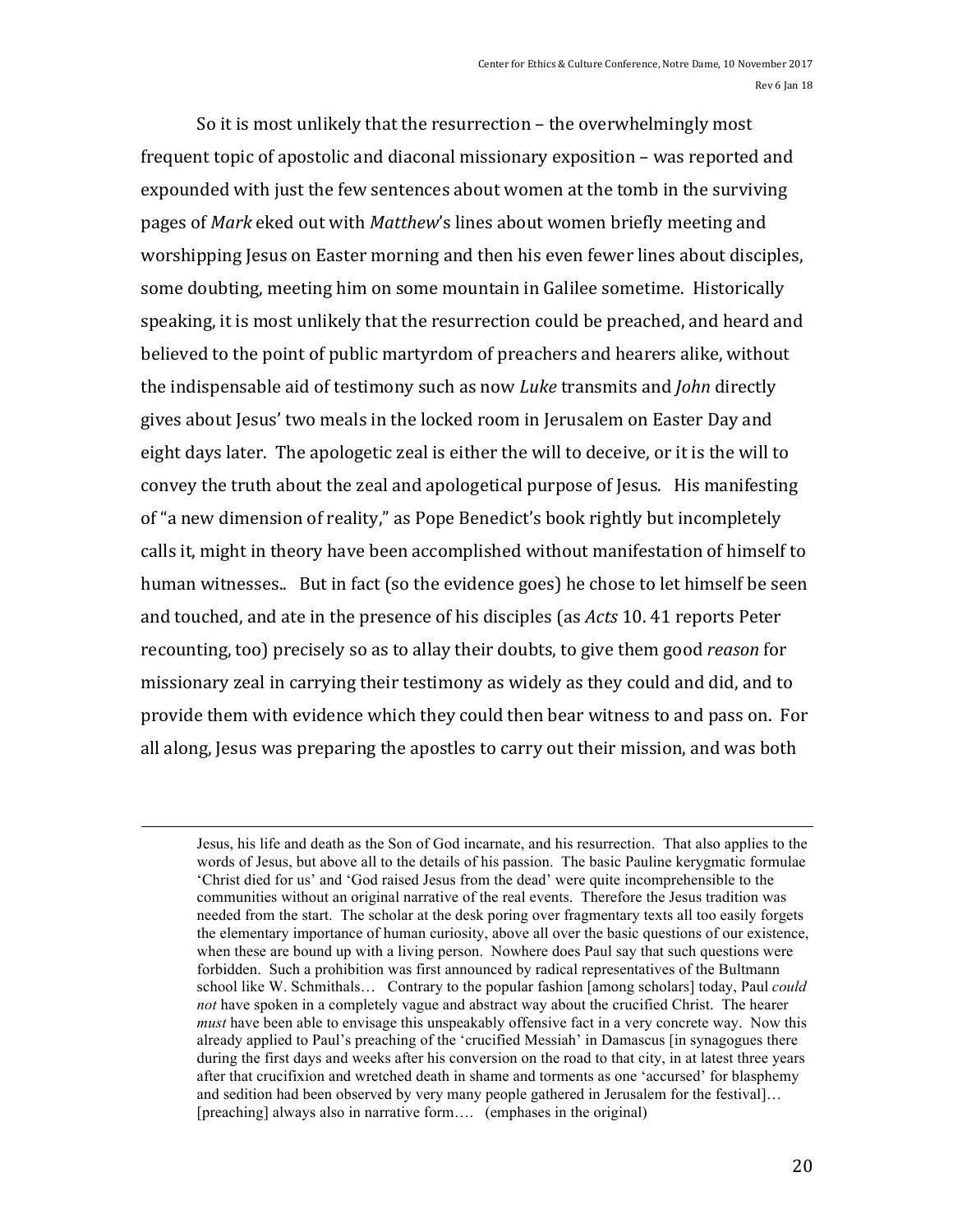speaking and acting so as to supply premises for the conclusions he wanted drawn by those who would hear the Gospel.

## **VI**

This testimony is standardly called oral tradition, and so it is. But the word "tradition" makes it easy to forget how it differed from writings. It was delivered face to face, eye to eye, with nowhere to hide either from the raised eyebrow or the request for concrete detail and personal warrant for the concreteness and trustworthiness of that detail, that *personal* testimony. It is entirely possible and historically likely that Luke's accounts of the journey to Emmaus and of the supper (with fish) behind locked doors are accounts shaped up for the Apostles and thus in due course for Luke by the unnamed one of the pair of disciples walking to Emmaus on Easter afternoon.

> This man has traditionally with some plausibility been equated with Simeon who became bishop of Jerusalem after the murder of James the Lesser by the High Priest in AD 62. He may well have shaped it up into a memorisable account, or pair of accounts, *within a few days*, and it then could immediately take its place as basic in the Jerusalem mission and in the regular memorialising of Jesus (after his departure in the Ascension) by Mary his mother and the disciples gathered around her. The more than 90 connections of *John* with *Luke* (but not with *Mk* or *Matt*) may well derive from the large presence of Mary as a source.

> It is reasonable to think that  $Lk$ 's account of the return of the two disciples from Emmaus and the meal in the room with the 10 and others was composed, orally, in Aramaic, by one of the two (traditionally called Simon) and adopted by the reconstituted Twelve in the first weeks after Easter. A primitive oral proto-Luke has probably been put together orally by AD 34, and will be expanded with materials from Mary mother of Jesus and others during Luke's explorations, inquiries, rearrangements and translations by him until he essentially completed this gospel in the mid-50s. But that matters less than the originating of its elements, in all essentials, almost contemporaneously with the events recounted. Mainstream scholars will doubtless brush aside all such hypotheses as "pure guess", mere conjecture, unproven, and so forth. But they apply these standards of assessment with manifest bias, exempting their own web of conjectures and guesswork from any such standards of proof.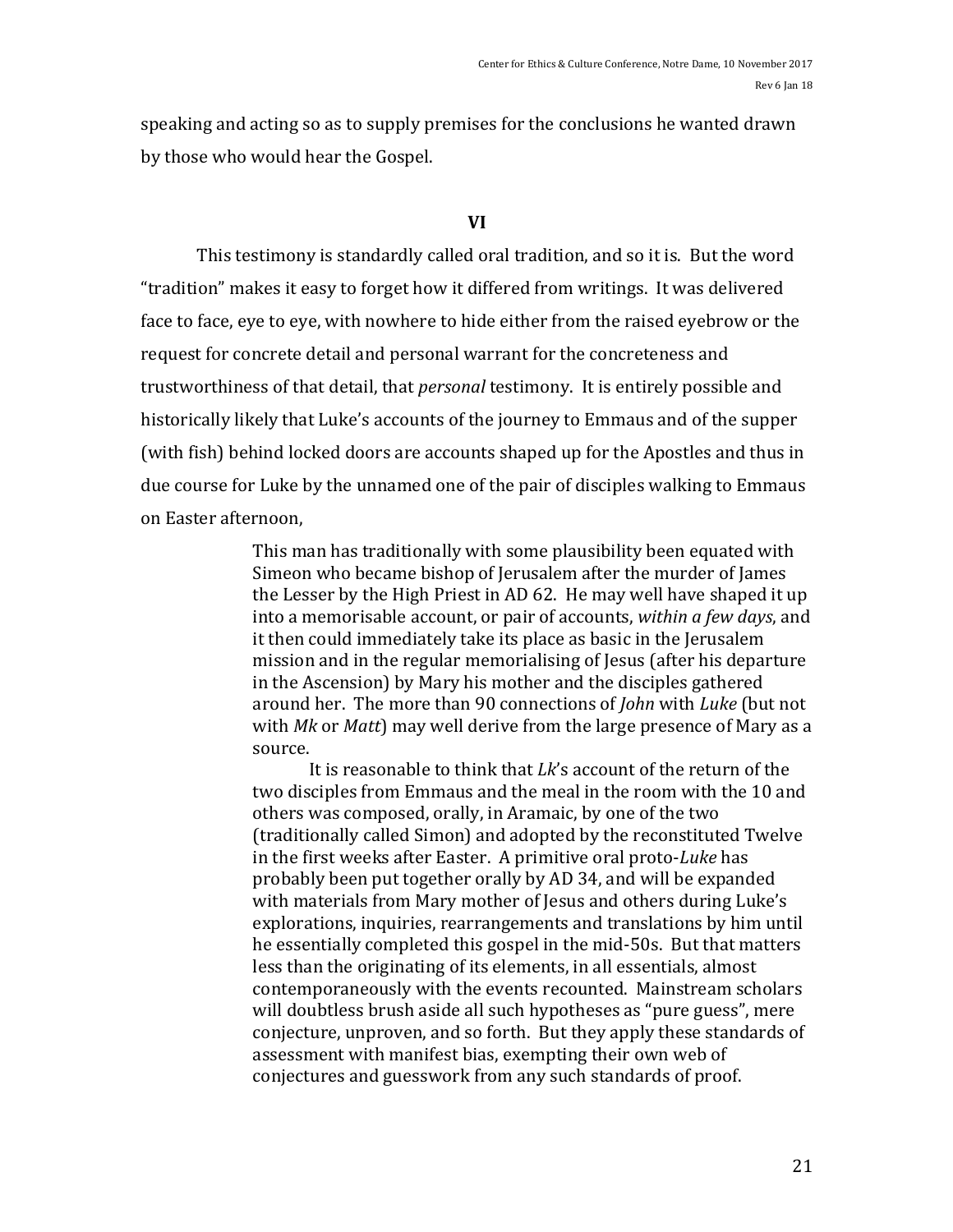Leave aside *Luke* for a few minutes, and consider the fourth gospel, *John*. Whether or not its final, written version was not published until the late 90's, and whether or not that final version is by John the Presbyter or, if they are different, the apostle John son of Zebedee, everything in it from the point where it begins speaking of John Baptist in 1.19 to the appended commentary a few verses from the end could have been composed within a few weeks or months of Pentecost, for preaching and teaching and memorization.<sup>31</sup>

> What was the apostle John doing during those first months and vears? There is no reason to doubt what *Acts of the Apostles* says: he testified with Peter in Jerusalem, both in public and before the Council. *Acts* 4. 19 subtly makes clear that they preached in tandem, as a complementary pair, speaking in turn.

*Acts* 4 shows Peter and John uniquely prominent in the apostles' preaching and witnessing in the first months or years after the Resurrection (and being given 39 lashes each for doing so: *Acts* 5.40). In a rarely noticed way it shows them giving testimony in tandem, by complementarity of speeches. 

In *Acts* 4, they are haled before the Sanhedrin, the council of leaders and elders, who "when they saw the boldness of Peter and John... were amazed and recognised them as companions of Jesus..... So they ordered them not to ... teach at all in the name of Jesus. But -

19. **Peter and John**, answering, said to them: "Whether it is right  $\qquad$  in God's sight **to hear you rather than God**, you must judge.

| what we have seen         | and heard." |
|---------------------------|-------------|
| 20 For we cannot do other | than tell   |

On the face of it, these two verses tell what "they said". But on inspection, the first sentence closely matches the way *Peter* speaks to the Council in *Acts* 5. 29: "We must obey God rather than men" – and of course echoes also the unforgettable rebuke to Peter at Caesarea

<sup>&</sup>lt;sup>31</sup> Attempts by mainstream scholars to show that they could not (or are most unlikely to) have been written anything like so early fall short of showing otherwise: see, e.g., Pierre Grelot, review-article on J.A.T. Robinson, *The Priority of John* (1985), in *Revue Biblique* [1987] 519-73.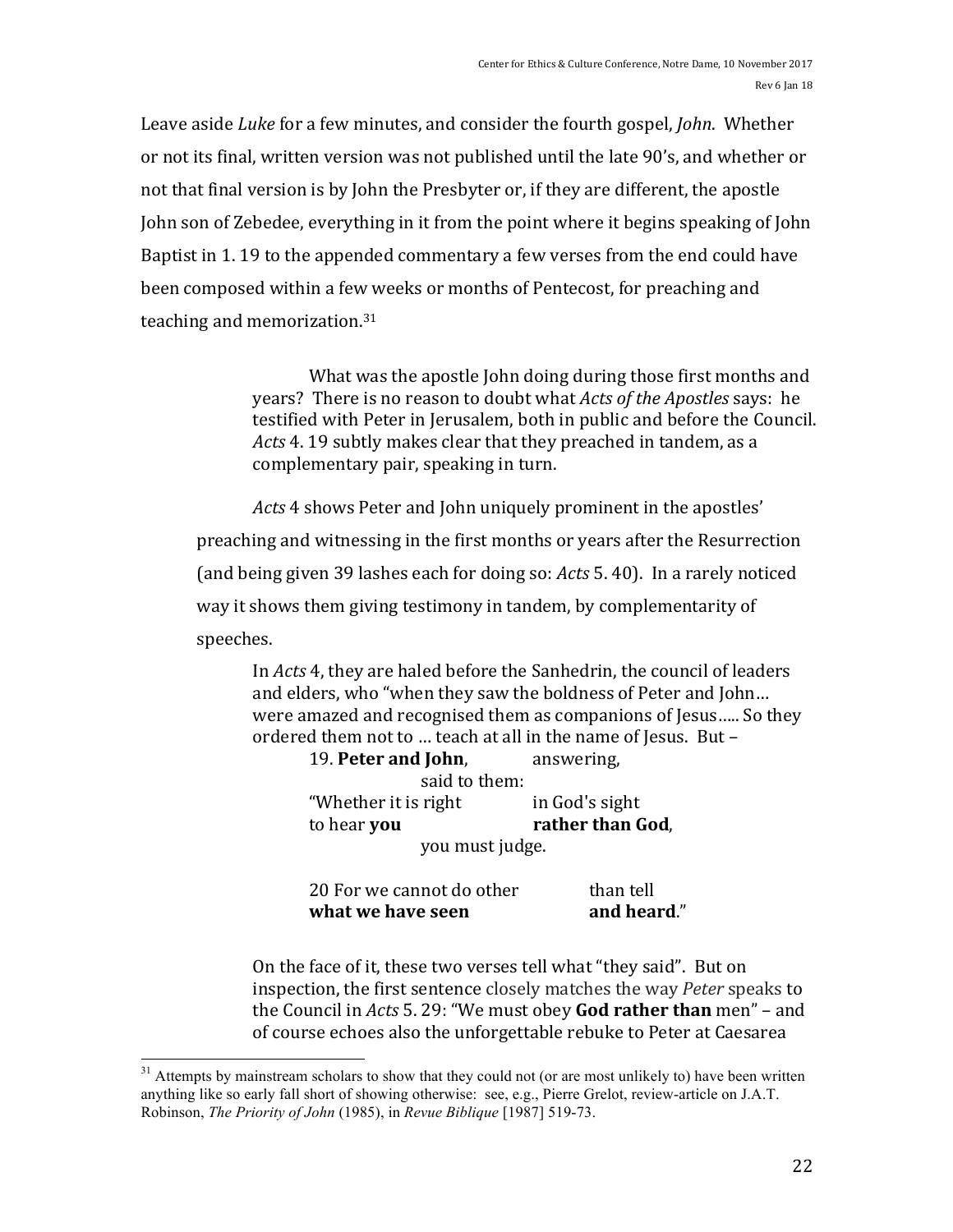Philippi, reported by *Matthew* and *Mark*: "Get thee behind me... you are not on the side of God, but of men!"32 And the second sentence of what "they said" closely matches *John's* way of speaking: in the letter 1 *John* 1. 3: "We declare to you what we have seen and heard so that you also may have fellowship with us"; and the gospel *Jn* 3. 32 says that lesus "testifies to **what he has seen and heard**...". Same pair of Greek verbs (differently tensed) in all three places. Thus we seem to be quietly informed by *Acts* (or by the oral or written records of the Jerusalem community that Luke is transmitting in this part of *Acts*) that Peter and John taught as a pair, dividing up their "bold" witnessing between them. What is stated by one is silently confirmed by the other, who then goes on to add to it – to *complement* it.

A year or two later they are shown still working as a pair:

Acts 8. 14: Now when the apostles at Jerusalem heard that Samaria had accepted **the word of God** [from the deacon Philip], they sent Peter and John to them.... 25. After Peter and John had testified and spoken the **word of the Lord** [in Samaria's city], they returned to Jerusalem, **proclaiming the good news** [laying out the gospel] to many villages of the Samaritans.

What was the "word of the Lord" they spoke? They will have been speaking from "the word" which some months earlier they (with the others of the Twelve) had declared they wished to devote themselves to as "ministers of the word", handing over other tasks to other disciples. That doesn't sound like a program of unprepared reassuring discourses or spontaneous story-telling, or isolated kerygmatic theological slogans or catch phrases. The notion that these witnesses of the most awesomely transcendent events in history, sharing out responsibilities for hundreds or even thousands of new believer-followers, would permit themselves freedom to make things up, or even to only randomly recall them, is improbable. It is a notion accepted in the mainstream because these scholars, even the believers among them, methodically proceed *as* if on the unhistorical and uncritical presupposition that there had been *no* transcendent events, no unique divine actions, for the Apostles and others to witness in the flesh and testify to by words

 $32$  Note however that *Jn* 12. 43 speaks of the glory of men being loved more than the glory of God.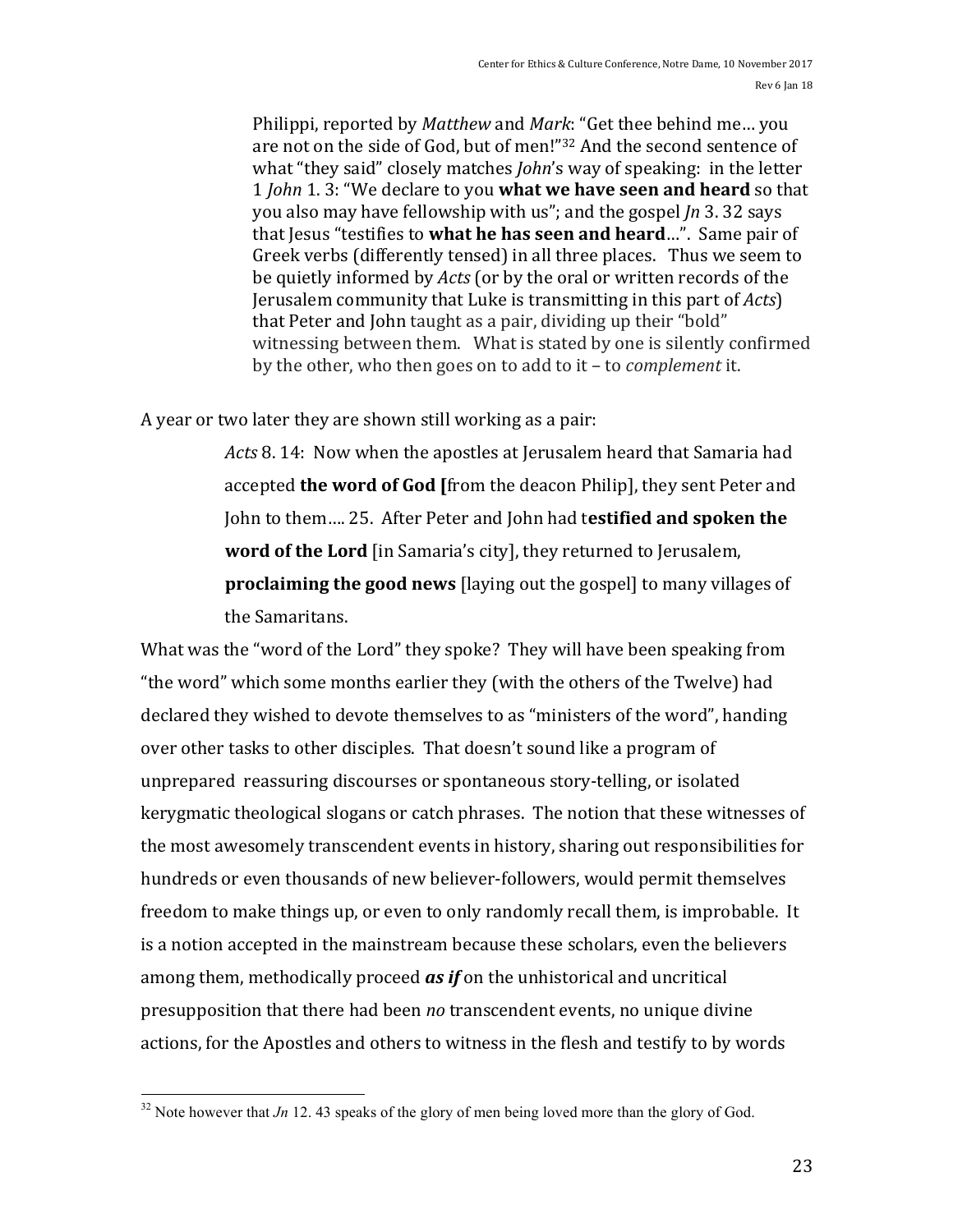recounting a very special set of real empirical events in the flow of human history. They exclude in advance what sound philosophy accepts cannot be excluded and may indeed be integral to the best explanation of all the historical data and, therefore, part of the true history of what happened under Pontius Pilate.<sup>33</sup>

## **VII**

So we should *look and see* whether, in the two gospels associated with Peter and John, the gospels "according to Mark" and "according to John", there are parts or elements that are so complementary to each other that we can – provisionally, of  $course: everything is subject to the principle of best explanation – treat them as$ good evidence of what Peter and John preached pairwise in, say, the city and villages of Samaria, before Pontius Pilate was dismissed and summoned to Rome in AD 36 (six years, it seems, after Easter) – preached in a form suitable for memorisation by their listeners and by deacons and other disciples on other preaching tours in the two-by-two formation demanded by Jesus of his Twelve, and again of the 70 or 72 lesser disciples he sent out..

When we look we find. We find five topical clusters, each of five units in *Mark* plus five complementary units in *John*: one cluster of  $5 + 5$  on John Baptist, the baptism of Jesus and the calling of Jesus' first six disciples from among the disciples of the Baptist; one cluster of  $5 + 5$  complementary miracles; one cluster of  $5 + 5$ complementary elements in the Passion and death of Jesus; one cluster of  $5 + 5$ complementary accounts of the Resurrection, empty tomb and appearances of Jesus; and in the middle – most relevant to us considering *Mark* 7 this morning – a cluster

<sup>&</sup>lt;sup>33</sup> On the bearing of best explanation on the historical character of the resurrection of Jesus, see e.g. N.T. Wright, "Jesus' Resurrection and Christian Origins," Gregorianum 83 (2002) 615- 35 at 634-5:

<sup>…</sup> the historian may and must say that all other explanations for why Christianity arose, and why it took the shape it did, are far less convincing as historical explanations than the one the early Christians themselves offer: that Jesus really did rise from the dead on Easter morning, leaving an empty tomb behind him. The origins of Christianity, the reason why this new movement came into being and took the unexpected form it did, and particularly the strange mutations it produced within the Jewish hope for resurrection and the Jewish hope for a Messiah, are best explained by saying that something happened, two or three days after Jesus' death, for which the accounts in the four gospels are the least inadequate expression we have.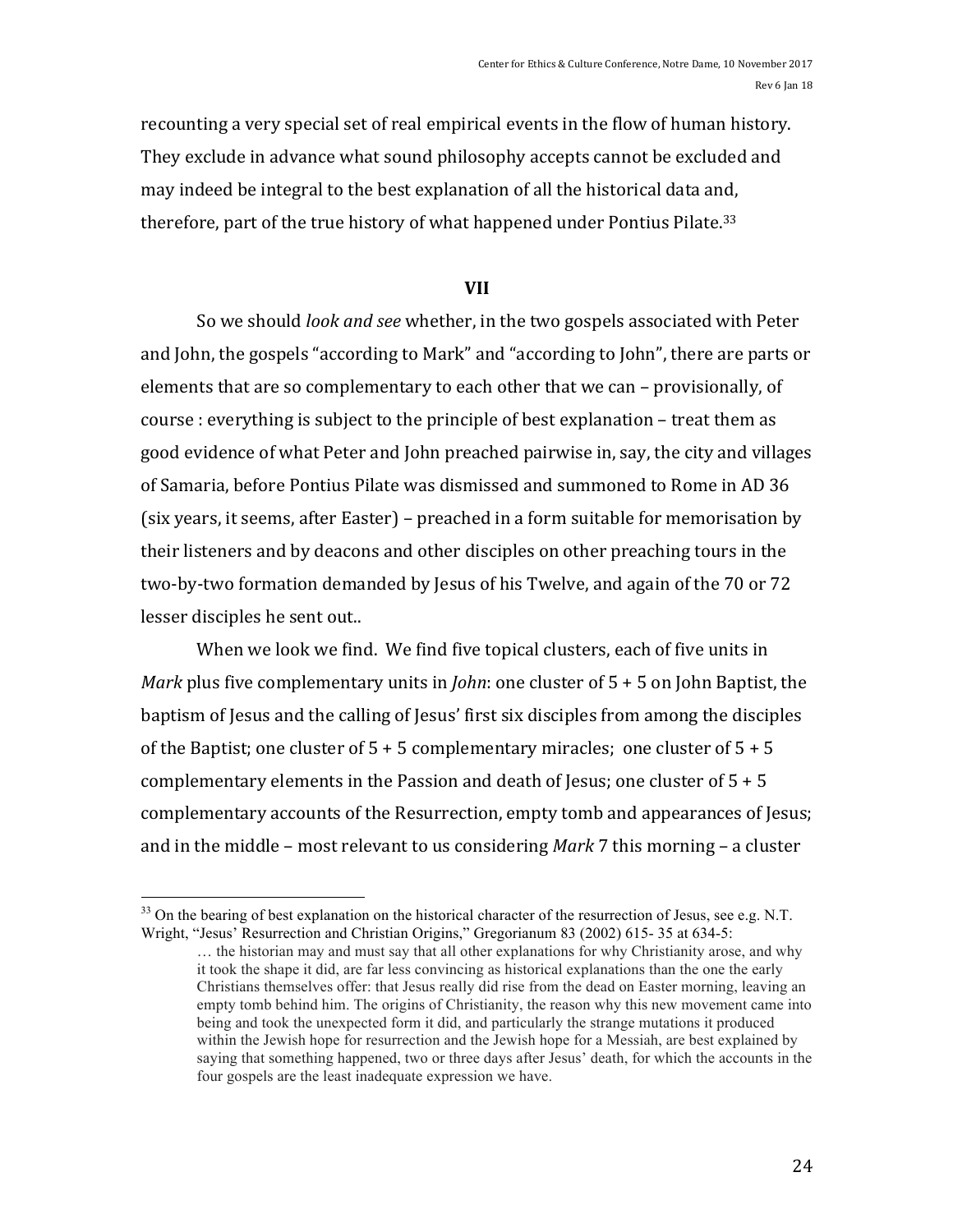of  $5 + 5$ , or indeed  $6 + 6$ , on the Bread of Life, in effect the announcement, foreshadowing and institution of the Eucharist. Five clusters; five most essential elements of the Gospel story, five bases for specifically Christian life.

The units of these clusters can be named with old St Jerome's word *pericopae* or with the metaphor deployed by Karl-Ludwig Schmidt a century ago in one of the treatises which, with those of Martin Dibelius and Rudolf Bultmann, made efficacious the *Formgeschichtlicher* or "form-critical" school of Gospel studies in the three years after World War I: "pearls". Schmidt and his fellows thought that the composers of the Gospels, *Mark's* composed first of course (they all supposed), had found these pearls lying about in the swirl of oral traditions current in scattered Christian communities in the first generation or two after Jesus, and had each strung them together in a sequence that, in each Gospel but differently from the others, gives the appearance of a sort of history or biography of Jesus, a history about which each composer in fact knew little or nothing because what had come down to him was just the unordered set of pearls each recounting some isolated story, say of a controversy, or a healing miracle, or a parable (I here avoid his more opaque classification of the types or "forms" of pearls).

The objective of the *Formgeschichtlicher* school was entirely reasonable: to make a historical investigation of the period between the Easter events and the writing and publication of the four gospels (especially the first three, the "Synoptics"), an investigation of the oral tradition that, if it did not span that period by linking its end with its beginning, must have emerged like folktales during that period. Bultmann was completely correct when he said, at the outset of the 1962 supplemented edition  $[==??]$  of his *The History of the Synoptic Tradition*:

It is essential to realize that form-criticism is fundamentally indistinguishable from all historical work in this, that it has to move in a circle. The forms of the literary tradition must be used to establish the influences operating in the life of the community, and the life of the community must be used to render the forms themselves intelligible. ... form-criticism, just because literary forms are related to the life and history of the primitive Church, not only presupposes judgments of facts alongside judgments of literary criticism, but must also lead to judgments about facts (the genuineness of a saying, the historicity of a report, and the like).<sup>34</sup>

But of course the circle or spiral of interacting presuppositions, empirical data and tentative, mutually informing and correcting hypotheses that is the substance of all historical (or biographical or detective) work is wider and more multi-stranded than is stated in those two sentences of Bultmann. The presuppositions of Bultmann and the others included, as I have said, the presupposition that *Mark* is first and that when *Matthew* and *Luke* use *Mark*

 

<sup>34</sup> *Hist*, p. 5,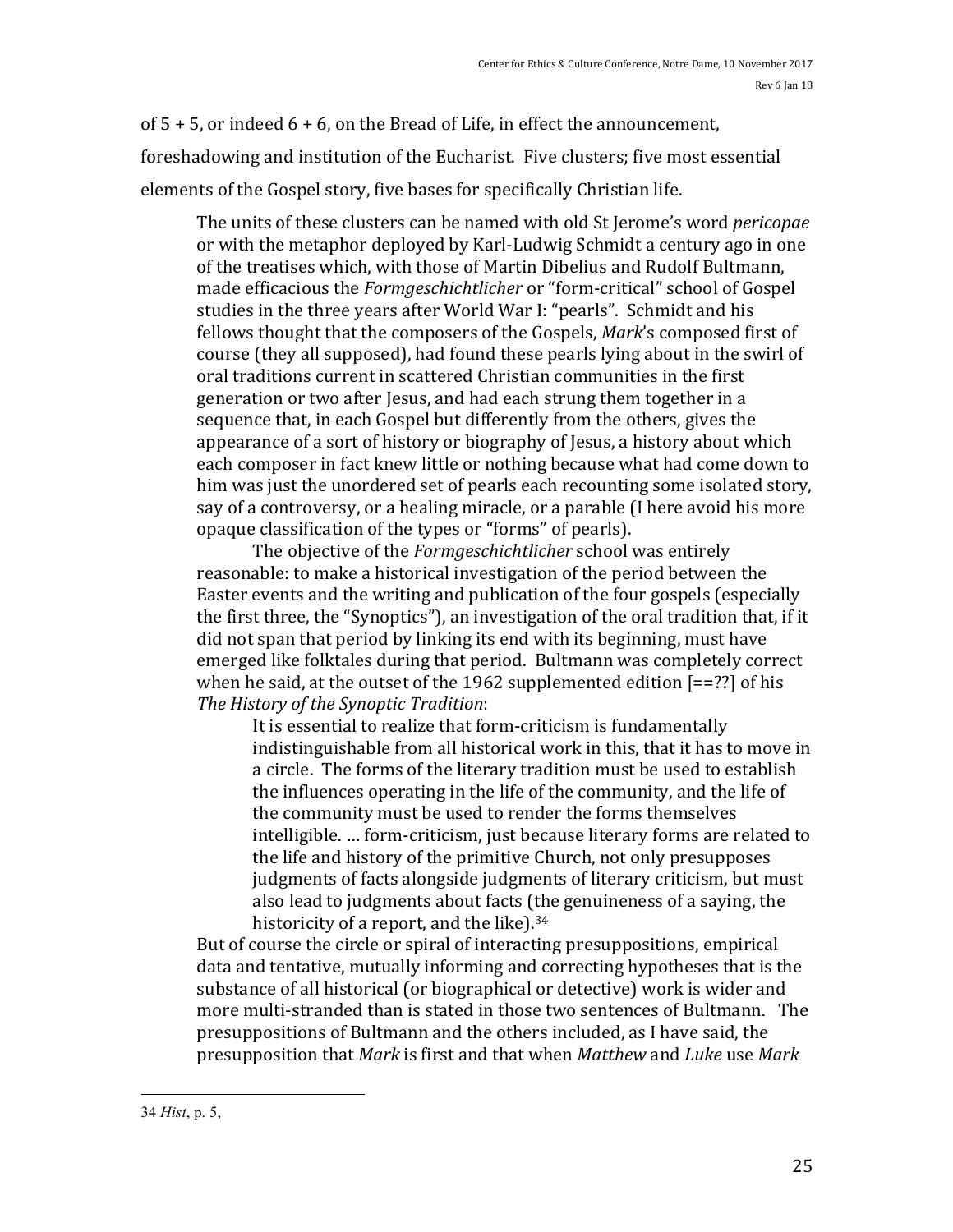they have no independent sources of information though they have more or less distinct theological concerns. But more important, one of their presuppositions was also that miracles – wondrous divine actions – such as those alleged in the gospels (not least in *Mark*) do not occur, so that the gospel stories of them are "creations". Rather than say, or think, that they were inventions of the apostles themselves telling false tales face to face with audiences of dupes in Jerusalem and Samaria in AD 30, 31 and 32..., they proposed that the creating occurred in scattered communities of believers in later decades, cut off from the testimony of eyewitnesses and left to imagine what happened back then, all those years ago. In a footnote on the page  $I$ have quoted from, Bultmann says:

... of the life of Jesus 'we have reports, but none that demonstrably are assessable as original sources in the strict sense of these words'...and 'there is no comprehensibly clear distinction between oral tradition and the saga; not even with full certainty and unexceptionably even if the generation following the eye and ear-witnesses is concerned'... [quoting from Max Kaehler, *Die sogenannte historische Jesus and der geschichtliche biblische Christus* (2<sup>nd</sup> ed., 1896), 22, 36].

But as a matter of historical-critical method it is entirely unsound to admit into hypotheses about the best explanation of all relevant data nothing except what is "in the strict sense" "demonstrable" and "fully certain" and "exceptionlessly" clear. The search for the best explanation is indeed for demonstration with reasonable certainty in judgment, but the assessing of data and hypotheses as to be rejected along the way, or in the end, must often be provisional and revisable. The twin questions  $-$  (i) whether the units/pearls of the gospels were shaped by apostolic eyewitnesses themselves, and (ii) whether the arrangement of those pearls on strings or necklaces (*colliers*) or in, as I called them, clusters was itself also the work of apostles or their close associates - are questions that seem to have received no adequate attention and unbiased consideration from Bultmann, Schmidt, Dibelius and their many followers to this day. Despite a renewal, these last few decades, of mainstream interest both in the formation of oral tradition in the apostolic community, and in the internal evidence that the gospels purport, and credibly purport, to include eyewitness accounts. Mainstream studies of first-generation oral tradition remain largely programmatic, rarely venturing even tentative hypotheses identifying units and arrangements of material fit for oral teaching, catechesis, and learning.

Any reasonable hypothesis will have, of course, a degree of complexity. For suppose that Peter and John, in Samaria in say AD 32, gave a paired presentation of complementary teaching as I suggested (in say 10) units/pearls, five by Peter, five by John) on John Baptist and the calling of Jesus' apostles; and then another, again of 10 units/pearls, on the signmiracles worked by Jesus from Cana in Galilee at the beginning to Bethany by Jerusalem at the end of his ministry; and then another likewise on his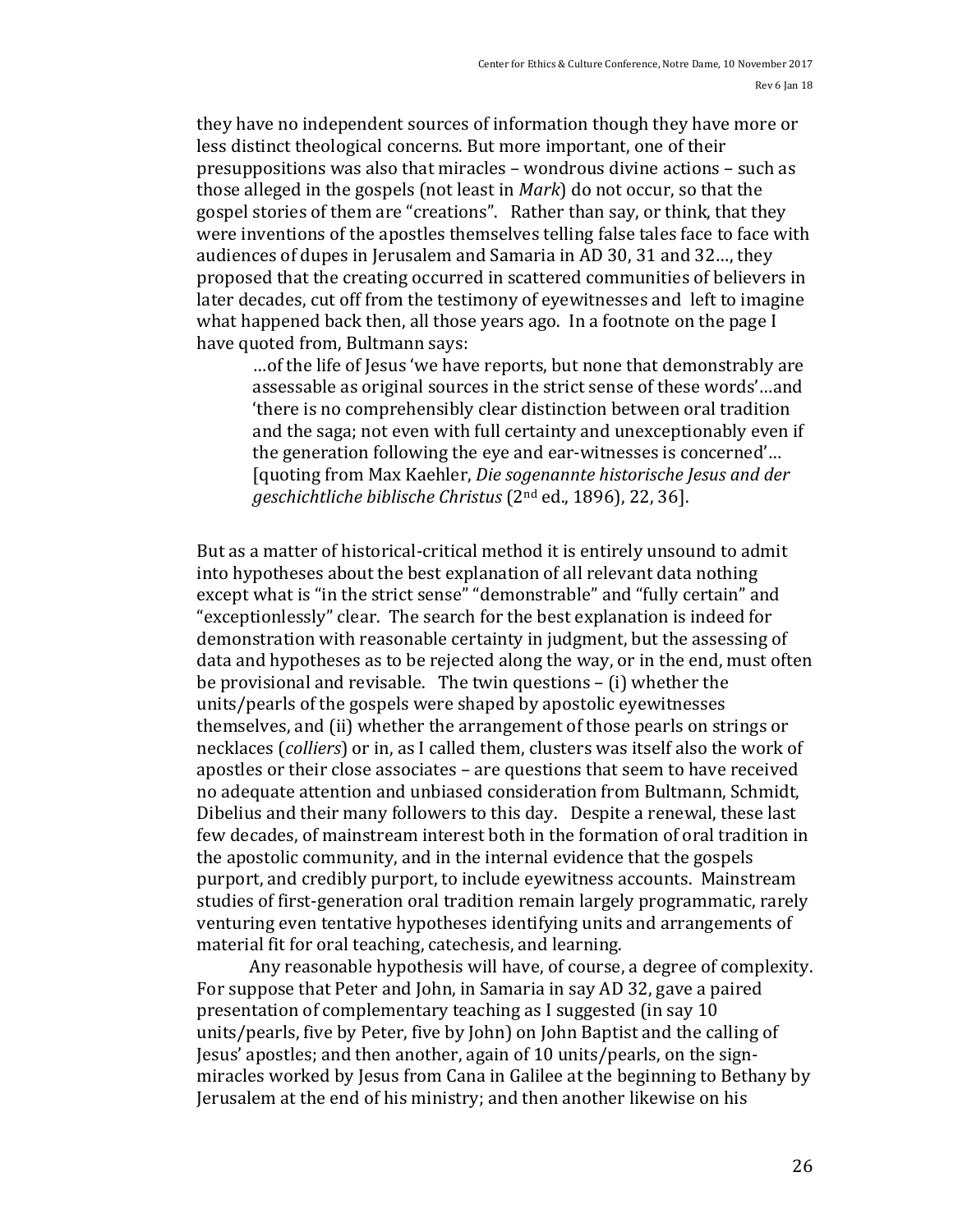teaching and liturgical action in relation to the bread of life and its breaking in the fellowship of baptised worshippers; and then another on his passion and utterly humiliating crucifixion, and a fifth presentation on his resurrection, astounding though foretold directly by himself and remotely by the prophets of Israel. These clusters should all be detectable in the Petrine gospel *kata Markon* and in the Johannine gospel.

In its fuller iterations, *John*, being in substance the work of the learner whom the Rabbi *preferred* for conveying his higher, more advanced catechesis, will be of a style and content markedly different from the gospels derived from Peter and others such as Matthew - though there is no sufficient reason not to attribute these differences more to Jesus than to John, who had no authority to put anything on Jesus' lips.  $35$ 

Still, both *Mark* and *John* will each have been supplemented with further units and clusters, no doubt independently by Peter and by John in their increasingly distinct and geographically separated missions of teaching in subsequent years (Peter had to flee Jerusalem by about AD 42); and then not only supplemented but also rearranged so as to fit a new meta-cluster with the shape we recognise as "a gospel".

(There is reason to think  $-$  though this is a matter of lesser significance in the historical explanations we are seeking – that both *Mark* and *Matthew*, not to mention *Luke*, are each the outcome of a rearrangement of the unit-clusters (pearl-necklaces) into a sequence tailored for a liturgical year coordinated with the synagogal lectionary.)

Such rearrangement will have involved a certain amount of splicing, not simply stringing together five or ten or seventeen existing necklaceclusters but to some extent taking a subset of pearls from one necklace and splicing it into a different sequence. So, for example, the necklace-cluster about the Bread of Life will, both in *Mark* and in *John*, be split up so that one part or sub-cluster comes where the gospel in question is dealing with the Galilean mission and another part or sub-cluster comes where the relevant gospel is recounting the Last Supper.

The needed historical work thus involves detecting the original clusters [necklaces] by working back, so to speak, from the (text-critically authenticated) text as we have it to the original apostolically shaped oral tradition or oral teaching. This is work in line with the historical project of the "form-critics" but without their philosophical bias against miracles – even miracles appropriate to the authentication and illumination of the extraordinary message of eternal life - and

 <sup>35</sup> See Marcel Jousse, *La Manducation de la Parole* (Paris: Gallimard, 1975), 100-102 on Jesus' selection of *appreneurs* [roughly: learners}.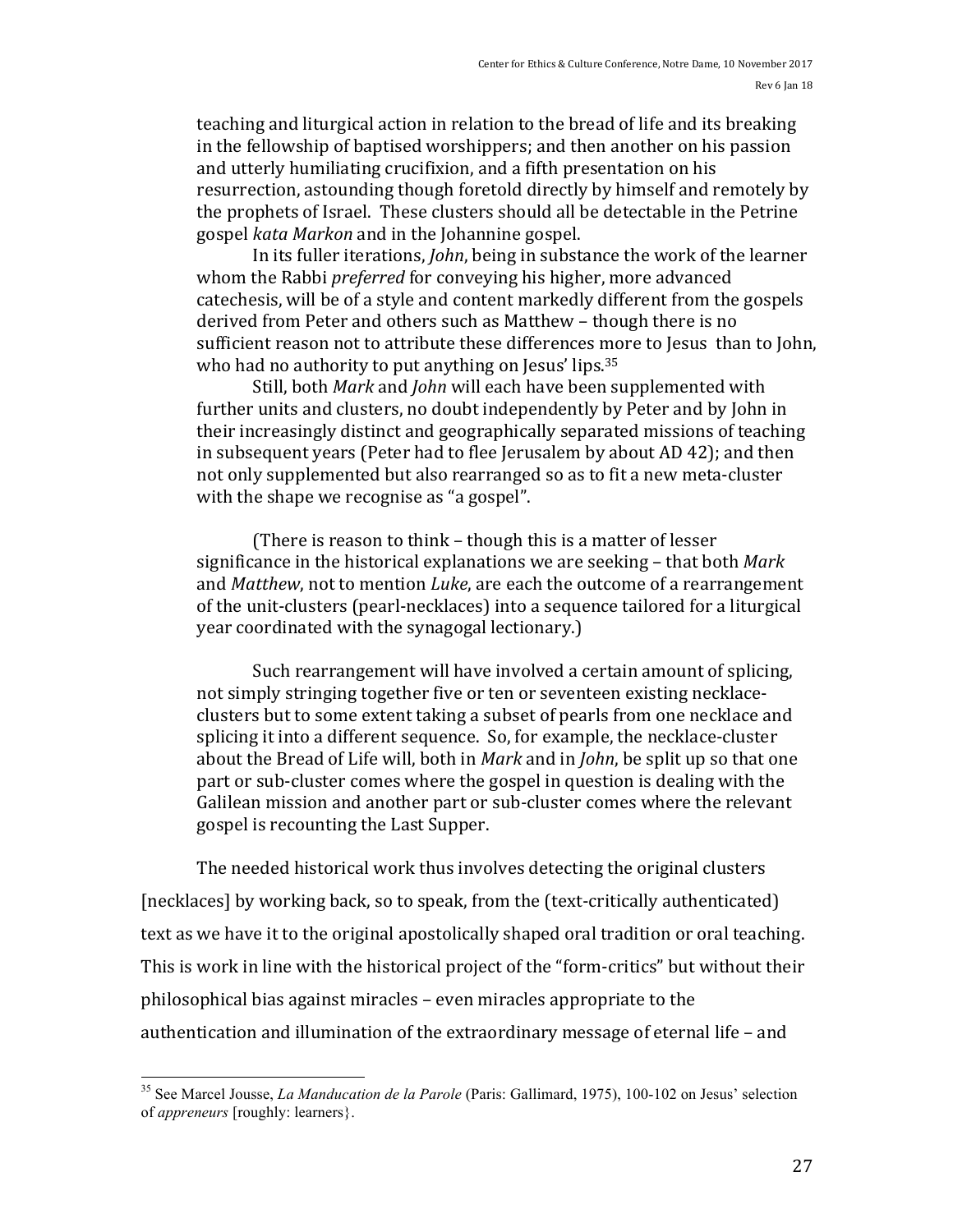without their premature (and partly apologetically motivated) bias towards latedating, unilateral Markan priority (with Matthean and Lukan dependence), and a *John* spiritualised and treated as having perhaps impressive knowledge of Jerusalem's geography but a substantially a-historical character making that whole gospel more or less irrelevant for evidential purposes.

A venture in detection work of the needed kind has been undertaken with great vigour and devotion over the past few decades by Pierre Perrier<sup>36</sup> and then by Frédéric Guigain,<sup>37</sup> vastly developing work done in the 1920s through the 1940s by Marcel Jousse. The venture's work has many and various imperfections inviting brush-off by mainstream scholars. But the road-testing of it in Guigain's translations and arrangements of the gospels and *Acts* suggests to me, after various road-tests of it myself, that this is a promising direction of travel towards secure historical-critical judgment about the formation of the four gospels, judgment that would fit a best explanation in line with the doctrine of the faith that in reading the gospels we are hearing the voices of those who "from the beginning" were "eyewitnesses and ministers of the word" (as it says in *Luke* 1. 2). What is needed is road-tests by scholars with the skills of the insiders, but free from the erroneous presuppositions and attitudes that have generated historical-critical mistakes so many and so various among elite and admirably equipped insiders since 1964.

#### **VIII**

So we get back to the specific text with which I began. It is a unit in the *Mark* cluster of units (originally five, eventually 10) that can plausibly be hypothesised to have originated in tandem with a counterpart cluster now to be found in *John*. Our text, beginning with the controversy with the Pharisees and ending with Jesus' insistent teaching about what morality really is, seems to display its original location in the Bread of Life cluster by referring, in its second verse, to "the loaves"

 <sup>36</sup> Introductory: Pierre Perrier, *La Transmission des Evangiles* (Sarment, 2003). Main exposition: *Les colliers évangéliques* (Sarment, 2003). Briefly: *Préface* to Frédéric Guigain, *La Torah de la Nouvelle Alliance selon la recitation orale des Apôtres* (Paris: Cariscript, 2010), xi-xxii. <sup>37</sup> Frédéric Guigain, *La Récitation Orale de la Nouvelle Alliance selon Saint Marc* (Paris: Cariscript, 2012),

and similarly for the other three Gospels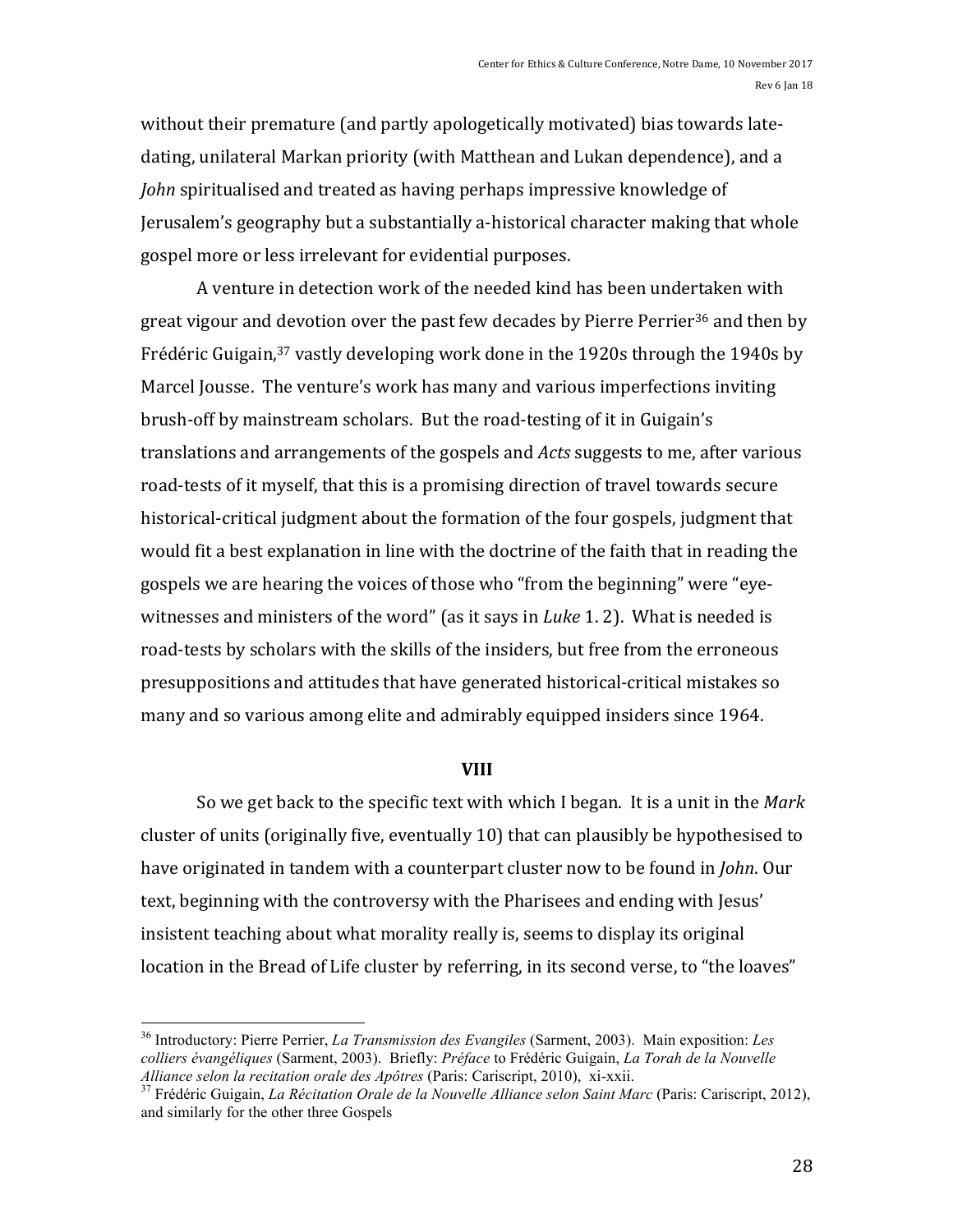(*tous artous*, plural) and in its fifth to "the bread" (*ton arton*, singular). The first two units in the cluster were the Feeding of the Five Thousand (with loaves), given closely interlocking accounts in *John* and *Mark*, and then (following immediately in each gospel) the Lord's Walking on the Sea (a second manifestation of divine mastery over the powers of inanimate nature and of death), again given closely interlocking complementary accounts in *John* and *Mark* and ending in what is now *Mark* 6. 52 with the observation that the disciples in the boat had been utterly astounded by that miracle because they "did not understand about the loaves [tois *artois*]" (because the heart [he kardia] of each of them had been hardened). Then in *John* we have immediately the discourse in the synagogue at Capernaum about the Bread of Life, beginning with Jesus' observation that the crowds are following him only because "you ate your fill of the loaves (*ton artōn* plural)" and proceeding to tell (6. 27-35) of the true bread (*ton arton...ton alethinon*) that gives life to the world (by uniting us with the Lord Jesus first by belief in his word and then by sacramental uniting with his very reality, Bread of Heaven, in both ways fitting us for the Last Day and beyond it for eternal life). That great sermon, divisible easily into two, or into three by the refrain "Amen, Amen", has as its complement in *Mark* our passage (without the editorial explanations added in the process of inserting this cluster into the gospel of Mark itself), beginning (as I said) with the same pairing of references first to loaves (plural) and then to bread (singular), and devoted to teaching all who have ears to hear that in the new and definitive revelation, action and behaviour counts because it is the carrying out, or readiness to carry out, what has been shaped and adopted in the person's heart - one's thinking (*dialogismos*) and choosing.

I will say in our tongue the final portion as it might have been uttered, in Aramaic, face to face by Peter (the apostle surely behind *Mark* and also, in a more diluted way, behind *Matthew*) to a congregation or a crowd in Samaria or indeed in Jerusalem and eventually in Caesarea, Joppa (Tel Aviv-Jaffa) and Rome. It is Peter's eye to eye testimony (say, to Samaritans or Judeans) of what his Rabbi said to a Galilean crowd and then inside to a group of disciples. Peter and those who

29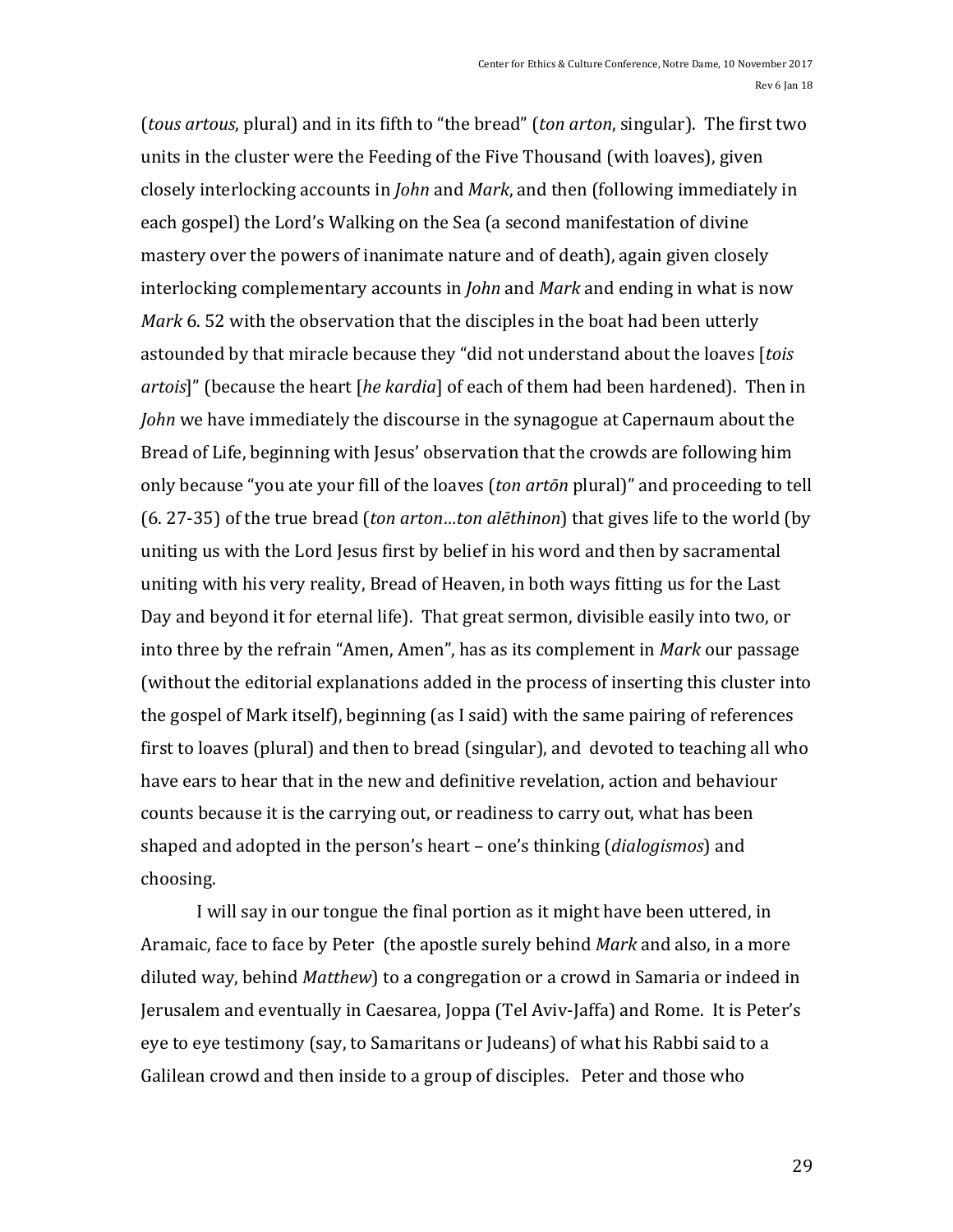followed him in preaching or teaching it orally need it to be truthful and sincere, to speak from heart, to heart.

But it is not informal. It is shaped up to be memorisable, which is a matter of rhythm; and gesture; of the bi-laterality of split lines, left and right, on the one hand and on the other hand; of keywords, repetitions, contrasts, analogies; of sequences of five and ten (like fingers) or of seven (three items on each side of a central item and so forth.<sup>38</sup> All this so that the message of salvation could be not only preached but remembered - remembered not only by believers to keep in their hearts but also by new preachers: 12 recruiting six (as the rabbis did) to make 72, who, by each recruiting six, make up "more than 500" (and so on).

## Mk 7.

| <sup>14</sup> He summoned the crowd          | and to them he said:  |  |
|----------------------------------------------|-----------------------|--|
| "Hear me, everyone,                          | and understand!       |  |
| <sup>15</sup> Nothing                        | going into a man      |  |
| from outside him                             | can defile!           |  |
| But things                                   | going out from him,   |  |
| these                                        | defile the man!"      |  |
| <sup>17</sup> When he left the crowd         | and went indoors,     |  |
| his disciples questioned him                 | about that enigma.    |  |
| To them he said:                             |                       |  |
| "So even you –                               | uncomprehending-      |  |
| <sup>18</sup> Do you not grasp?              | Nothing from outside, |  |
| by going in,                                 | can defile.           |  |
| <sup>19</sup> For it goes not into the heart | but the stomach,      |  |
| and thence into the privy                    | it goes out.          |  |
| He said again:                               |                       |  |
| What goes out                                | <i>from</i> a man,    |  |
| by this is that man                          | defiled!              |  |
| Yes, from men's                              | heart                 |  |

their bad intents go forth: sex sins, thefts, murders, and adulteries

 <sup>38</sup> So this translation follows, closely in form, less closely in precise wording, Guigain, *La Récitation orale de la Nouvelle Alliance selon saint Marc* (2012), 86.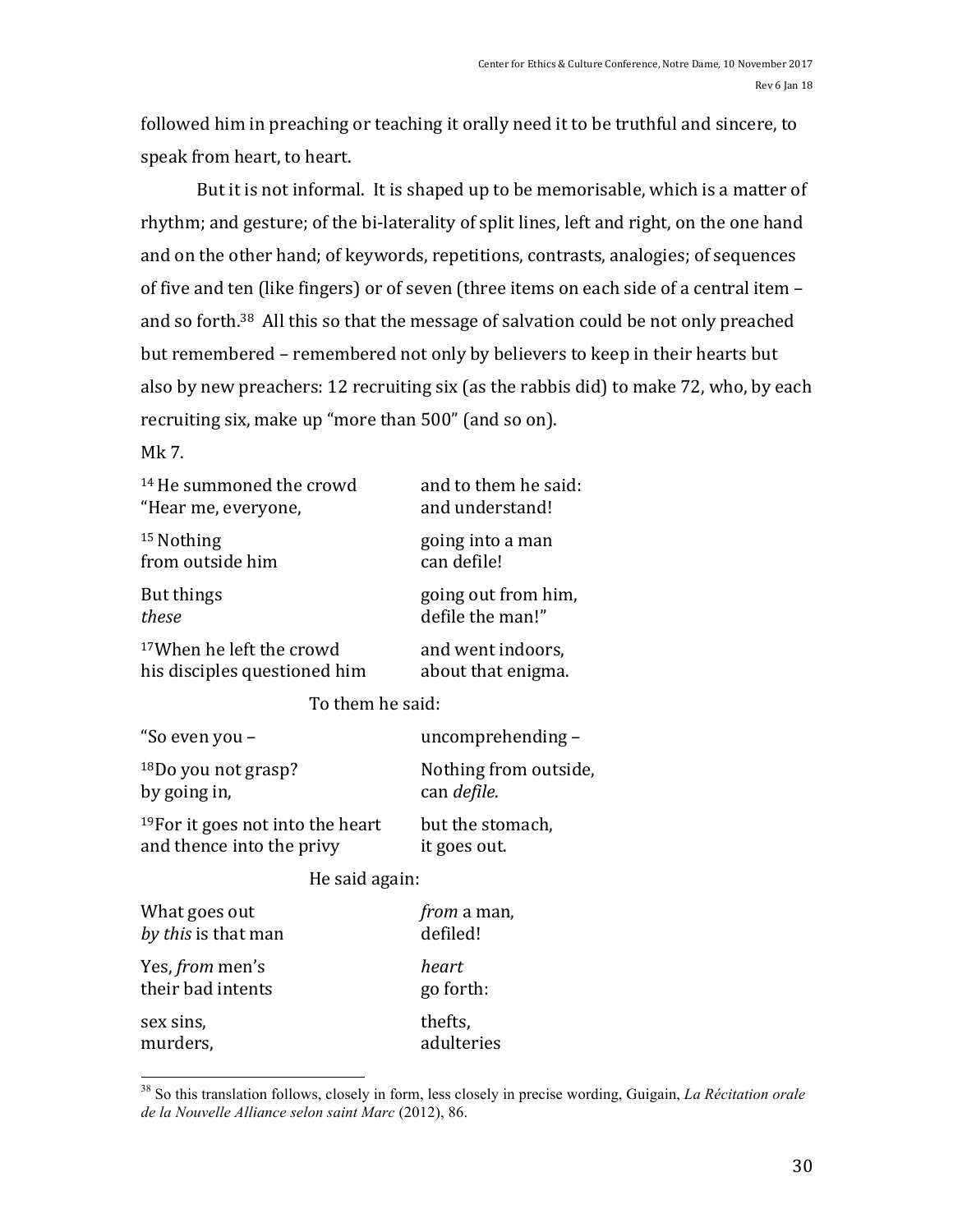Rev 6 Jan 18

acts of coveting or malice;

deceitfulness. Shamelessness, shamelessness, shamelessness, shamelessness, shamelessness, shamelessness, shamelessness, shamelessness, shamelessness, shamelessness, shamelessness, shamelessness, shamelessness, shamelessnes contemptuous pride, each value of the unheeding folly;

and *by them* is man defiled!

the jealous eye, slander of God or man, these evils all *from within* go out,

According to *A Marginal Jew*: "Nowhere else in the Gospels is Jesus presented as rattling off such a catalogue of bad attitudes and habits" and it is all "highly unlikely" to derive from Jesus  $-$  it "seems to come from a different theological universe," the universe of "Greco-Roman philosophy" and the New Testament epistles.<sup>39</sup> The "rattling off" is in the ear and on the tongue of the  $21$ <sup>st</sup> century cleric, the catalogue (as his own excellent translation had shown) is neither of attitudes nor habits but mostly of actions – deeds – precisely as the carrying out of wrongful intentions, or the maintaining of conditional intentions, in either case intentions shaped in thought's deliberations (*dialogismoi*). And for reasons I return to a bit in sec. XI, we should not stay burdened with the over-arching presupposition in A *Marginal Jew*: that *Mark* is not only composed after the Epistles but can be presumed not to convey words and deeds of Jesus such as might shape and inform those Epistles.

In truth, this 12-item summary of an exploration of immorality, though not exhaustive (and much of it taken from the Decalogue), is of exceptional profundity. It is far superior, for example, to Plato's itemisation of 10 vices in his depiction of the Last Judgment in the *Gorgias* 525a,<sup>40</sup> profound though that of course is.

> And it is superior, I think, to any of the vice lists in the Epistles; those vice lists altogether include 10 of the 12 items in *Mark's* list but each in a list shaped in the heat of polemic addressing specific issues, often specific to a particular community at a particular time.<sup>41</sup> Looking at

<sup>&</sup>lt;sup>39</sup> *A Marginal Jew* IV 398-9.<br><sup>40</sup> Roughly: perjuries, injustices, falsehood, imposture, lack of restraint, luxurious softness, insolence, lack of balance, deformity, lack of proportion.

of balance, deformity, lack of proportion. <sup>41</sup> *Romans* 1. 29-31 (20 items), 13. 13 (6 items); *1 Corinthians* 5. 10-11 (6 items), 6. 9-10 (9 items); *2 Cor.* 12. 20-21 (8 items); *Galatians* 5. 19-21 (15 items); *Ephesians* 4. 31 (5 items), 5. 3-5 (5 items); *Colossians* 3. 5-8 (11 items); *1 Peter* (2. 1) (5 items), 4. 3, 15 (10 items). Note that Peter's three lists include no overlaps (repeat items), yet include five of the 12 in *Mark* 7. 21-22.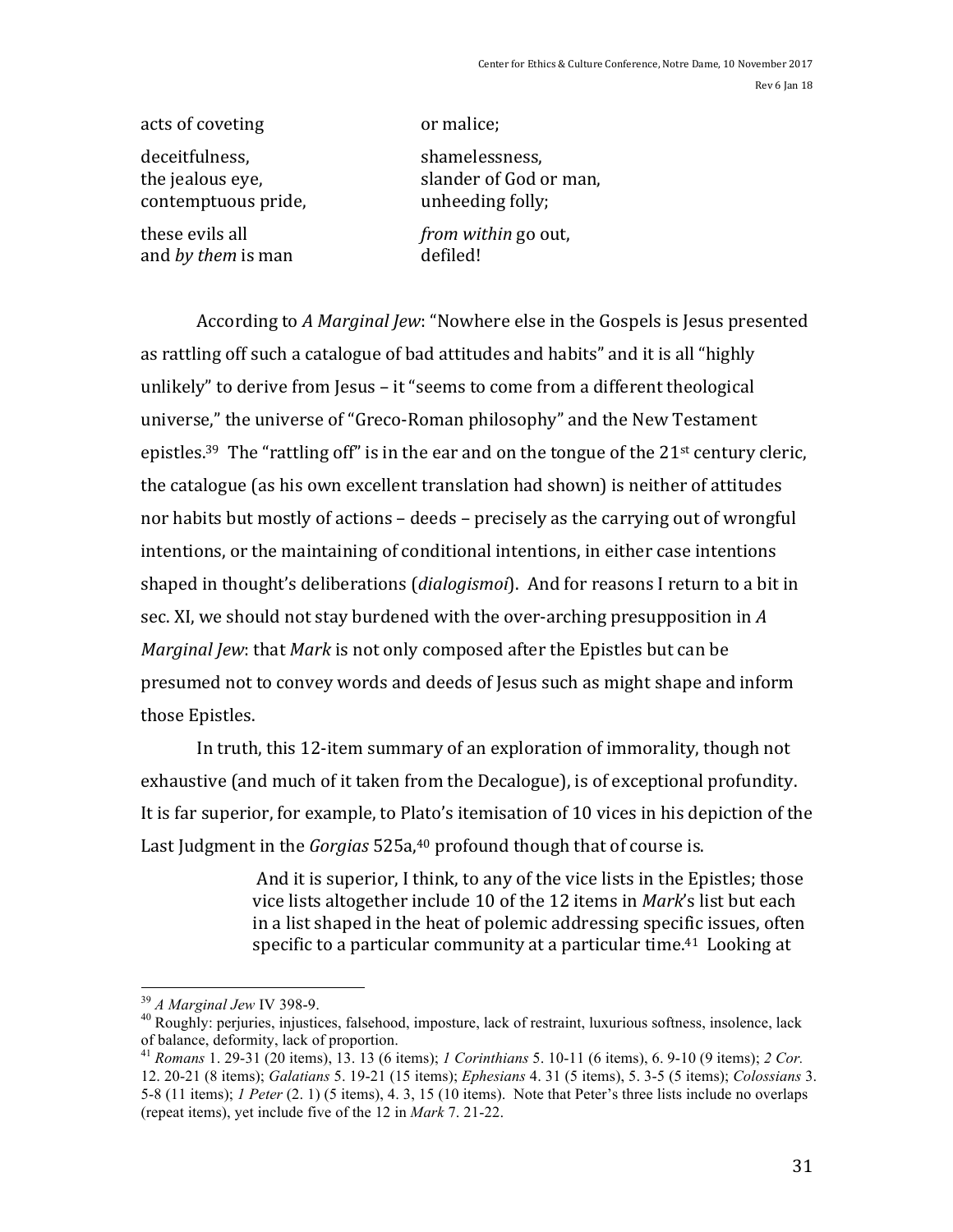the list in *Mk* 7. 21-22, Fr Lagrange in his 1910 commentary on *Mark* says it is a morality *plus largement humaine* (more broadly human, humane, humanist) than Plato's, because for Christ, here, virtue is summed up in purity, simplicity, freedom from pride, moderation in desires, and respect for the rights of one's neighbour. Fr Moloney, my compatriot colleague on the International Theological Commission in the late 80s, says in his 2002 commentary on *Mark* that the last three vices listed are so "seemingly small" compared with murder and fornication that maybe they just reflect "problems faced within the Markan situation"<sup>42</sup> (somewhere in southern Syria between AD 70 and 75).<sup>43</sup> But slander of God or man, pride, and folly easily match murders and fornications in their true gravity. A Marginal Jew suggests that folly (*aphrosyne*) is just put there by "Mark" as an *inclusio*, a balancing item to match Jesus denunciation of his disciples' lack of understanding. Far more likely, in truth, it is Jesus' closure of his list with the deepest root, the most inward and all-embracing of all these evils; Jesus tells us what this folly is, when he tells of the rich man who stored up all his wealth in barns all ready for him to enjoy and right then God said "Fool! (*aphrōn*) this night your soul is required of you, and now what will become of all this...?" Stultitia, as Aquinas says,  $44$  is not low IQ, but my folly – my unwisdom  $-$  of so immersing myself in worldly concerns as to be heedless of the spiritual matters, of eternal life itself and of the moral goods intrinsically linked to fitness for that; Aquinas (who does not seem to cite *Mark* 7. 23) thinks it is more likely than not to be linked in particular cases with *luxuria*, inclination to fleshly, especially sexual indulgence, and the structure of Jesus' list hints at that, from first to last, though like his parable of the rich fool he keeps the focus wider.

The real *inclusio*, the pair of brackets opening and closing the whole passage, is of course the concept in my title this morning: defilement. What is this, once we have left behind, as we have, all concepts of ritual impurity and of impurity caused by kinds of exterior things? I will return to that at the end. But first I want to touch on three more things.

## **IX**

This passage in *Mark* 7 goes a long way to explaining why Christian morality and moral/ethical argument differs so significantly in method, tone and judgment from rabbinic ethics, which developed in direct succession from the Pharisees with whom Jesus debated. It helps explain why and how Christian morality transforms

 <sup>42</sup> Francis J. Moloney SDB, *The Gospel of Mark* (Peabody, Mass.: Hendrickson, 2002), 144. <sup>43</sup> Ibid., 15. <sup>44</sup> *Summa Theologiae* II-II q. 40, aa. 2, 3.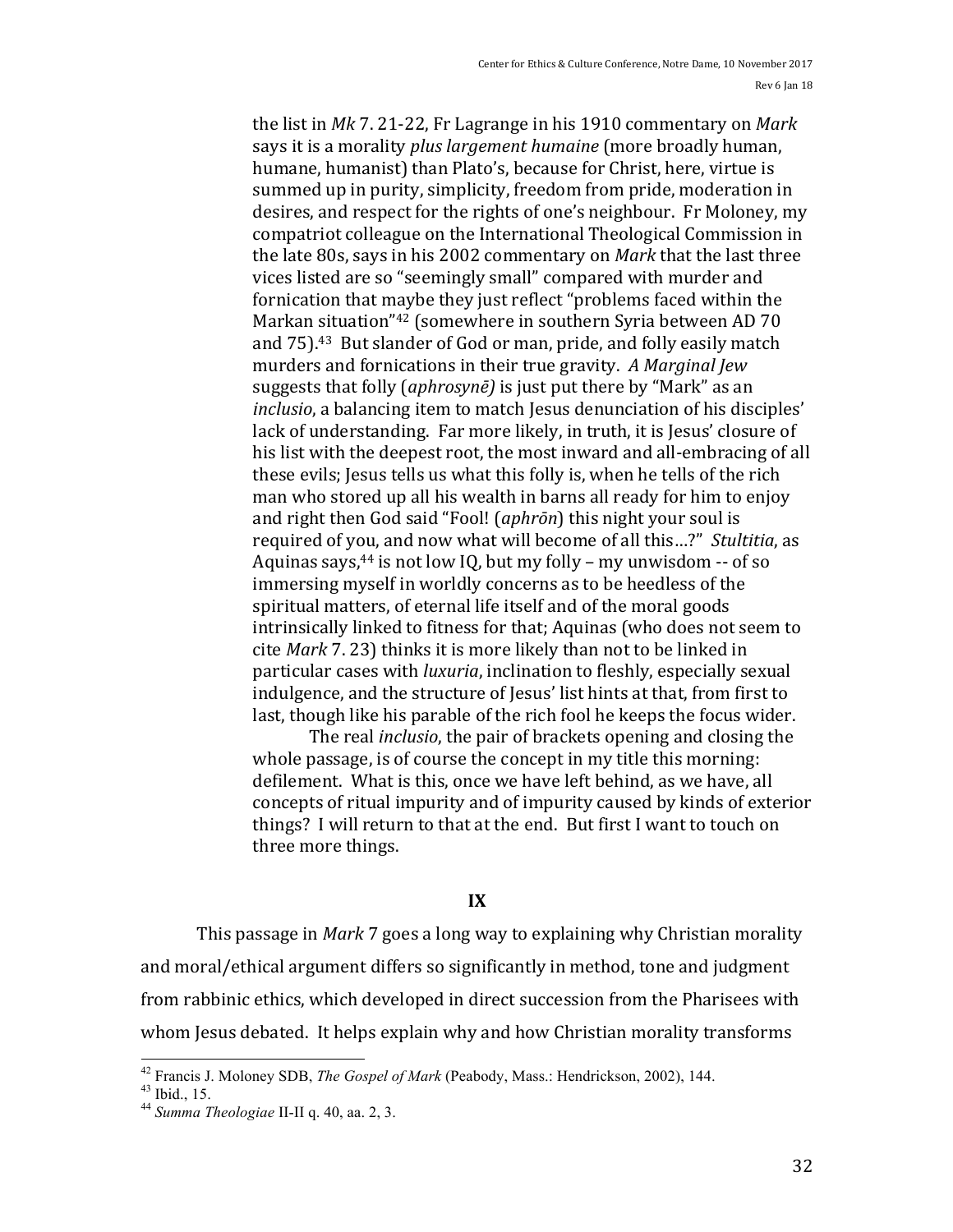the morality of the Old Covenant. And why Christian ethics cannot be captured by the limping contrast between virtue ethics and an ethics of principles and norms, as if virtues were not living dispositions to follow the guidance of sound reason's principles and God's commandments, not only the negative principles and commandments violated by the kinds of act and readiness to act mentioned in the first half dozen or so of Jesus' list, but also the affirmative principles and rules violated in many ways and contexts by the always circumstance-relative principles and norms implicit in the vices mentioned in the second half-dozen (and also in the first). Sound moral philosophy and theology understands human acts and dispositions as manifestations of choices and neglects, and thus as more or less behavioural expressions and carryings-out of the choices and neglects of the heart – of one's intelligence and will, loving or unloving of God and of neighbour as oneself. This episode and its capture in *Mark* is a major text in the history of ethics and a

fundamental text for moral philosophers and theologians.

Germain Grisez's unrivalled three volume treatise on ethics and moral theology makes the necessary point precisely when it takes up this passage:

Morality essentially pertains to thought; evil is much more in the heart **than in outward behavior** (see Mt 23.25–28; see *S.t.*, 1–2, q. 74, a. 1). Jesus emphasizes that the moral distinction between clean and unclean cannot be drawn by legalistic standards for outward behavior; rather, impurity emerges from the heart (see Mt  $15.17-20$ ; Mk  $7.18-23$ ).<sup>45</sup>

 <sup>45</sup> Grisez, *The Way of the Lord* Jesus vol. 1, *Christian Moral Principles* (1983) ch. 15 Q. E.2: http://www.twotlj.org/G-1-15-E.html. The passage continues:

<sup>3.</sup> In its definitive teaching on the sacrament of penance, the Council of Trent explicitly teaches that even completely interior sins, which violate only the last two of the Ten Commandments, can be mortal and must be confessed (see DS 1707/917). Indeed, the Council teaches that these sins "sometimes wound the soul more grievously and are more dangerous than those sins which are committed openly" (DS 1680/899).

<sup>4.</sup> Evil's moral significance lies not so much in the harm done in outward fact as in the privation introduced in the existential domain (see *S.t.*,  $1-2$ , q. 73, a. 8, ad 2).<sup>10</sup> This privation is less obvious but just as real in sins of thought as in gross, outward immorality. Morally evil choices mutilate sinners, and this mutilation at once and of itself brings disharmony into their relationships with other people and God. As soon as a man commits adultery in his heart, for instance, his relationship with his wife is damaged and so is his relationship with Jesus, in which the sacramental marital relationship participates.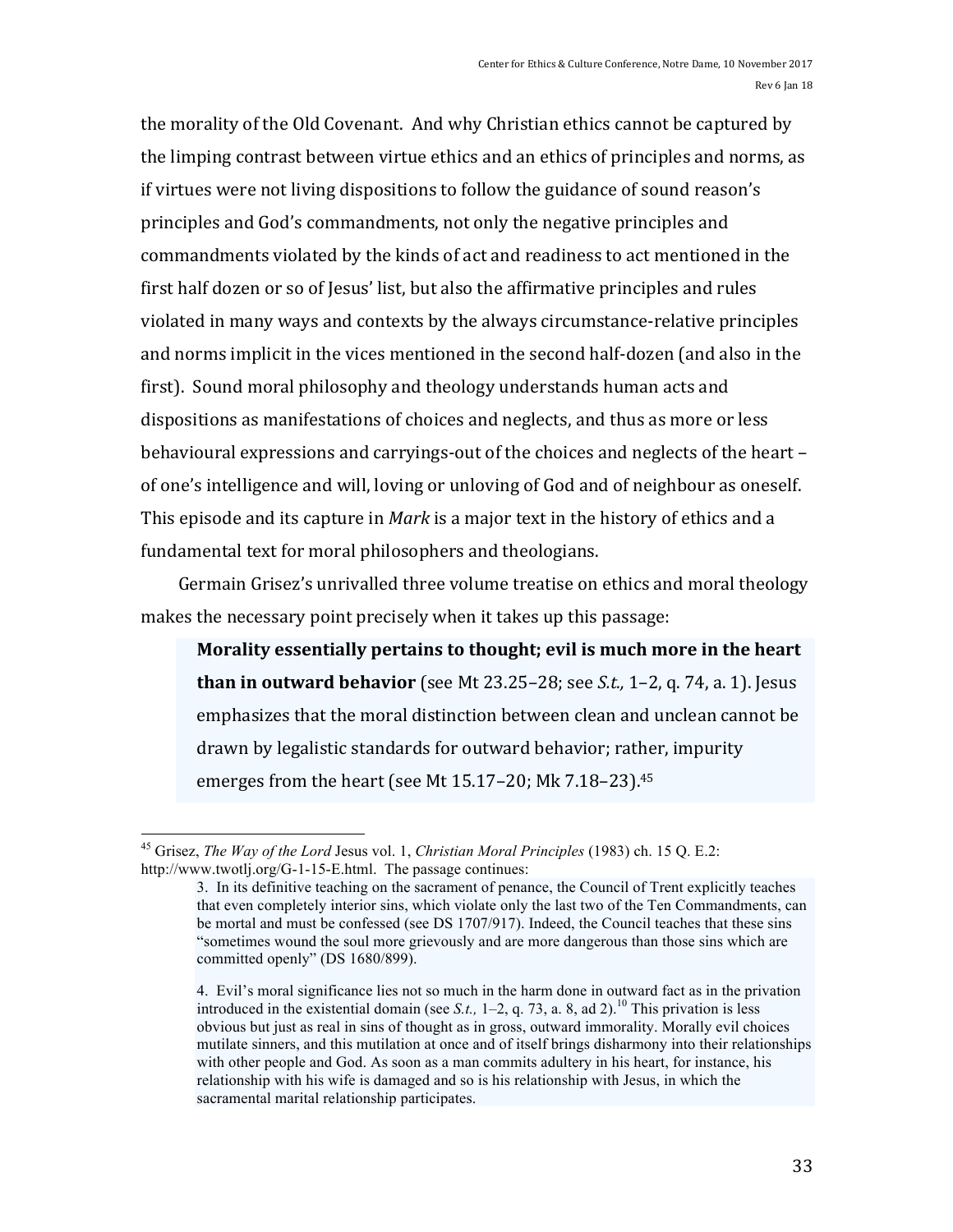And John Paul II often said the same; *Veritatis Splendor* 77 recalls *Mark* 7. 20-21 immediately before the central teaching of the encyclical against proportionalism is delivered in secs 78-80.

# **X**

How do these 23 verses in *Mark* stand to the parallel 20 verses in *Matthew*? *A Marginal Jew*, whose author has written more than one book on *Matthew*, devotes relatively little space to *Matthew*, on the basis that, in relation to the large proportion of *Mark* that is paralleled in *Matthew*, *Matthew* has essentially no historical information to contribute, so that the numerous differences between the parallel passages are the result of Matthean editing (redaction) for reasons related to his theological opinions and/or to the situation of the unknown community to which he belonged.

> It is a consensus-based presupposition that *Mark* came first and that *Matthew* and *Luke* used and relied upon *Mark*, each adding some material made up by himself or derived from some tradition peculiar to him, plus some material drawn from an oral or written early source known to scholars as Q and defined as a source unknown to *Mark* but relied upon by *Matthew* and *Luke* for all the passages (pericopes) in which each parallels the other but not *Mark*. The so-called Two-Source/Document or Four-Source/Document theory.

<u> 2002 - Andrea San Andrea San Andrea San Andrea San Andrea San Andrea San Andrea San Andrea San Andrea San An</u>

<sup>5.</sup> One who tries to avoid sinful outward behavior while freely indulging in grave sins of thought inevitably takes a false, legalistic attitude toward morality. If one's heart is not pure, the attempt to avoid impure behavior becomes a pharisaic pretense. In such a case outward conformity to moral standards can only be the result of a nonmoral motive, such as shame or fear of punishment. Moral standards will seem arbitrary, irrational impositions, while inward love of goods and the attitude of openness toward integral human fulfillment will be lacking.

Inaccurate teaching concerning sins of thought can lead to morbid self-consciousness, inappropriate anxiety and feelings of guilt, and an inversion of the priority from doing good to avoiding evil. But to ignore or condone sins of thought is to undermine the inwardness of Christian morality, to encourage pharisaism, and ultimately to pave the way for a total abandonment of Christian moral standards in the interest of "honesty"—that is, the reintegration of people's covetous hearts and their outward behavior. The only remedy is timely, careful, and accurate teaching about sins of thought. In this area there is much work to be done, because in times past instruction about sins of thought often was vague and confused, and in recent years it often has been omitted or lax.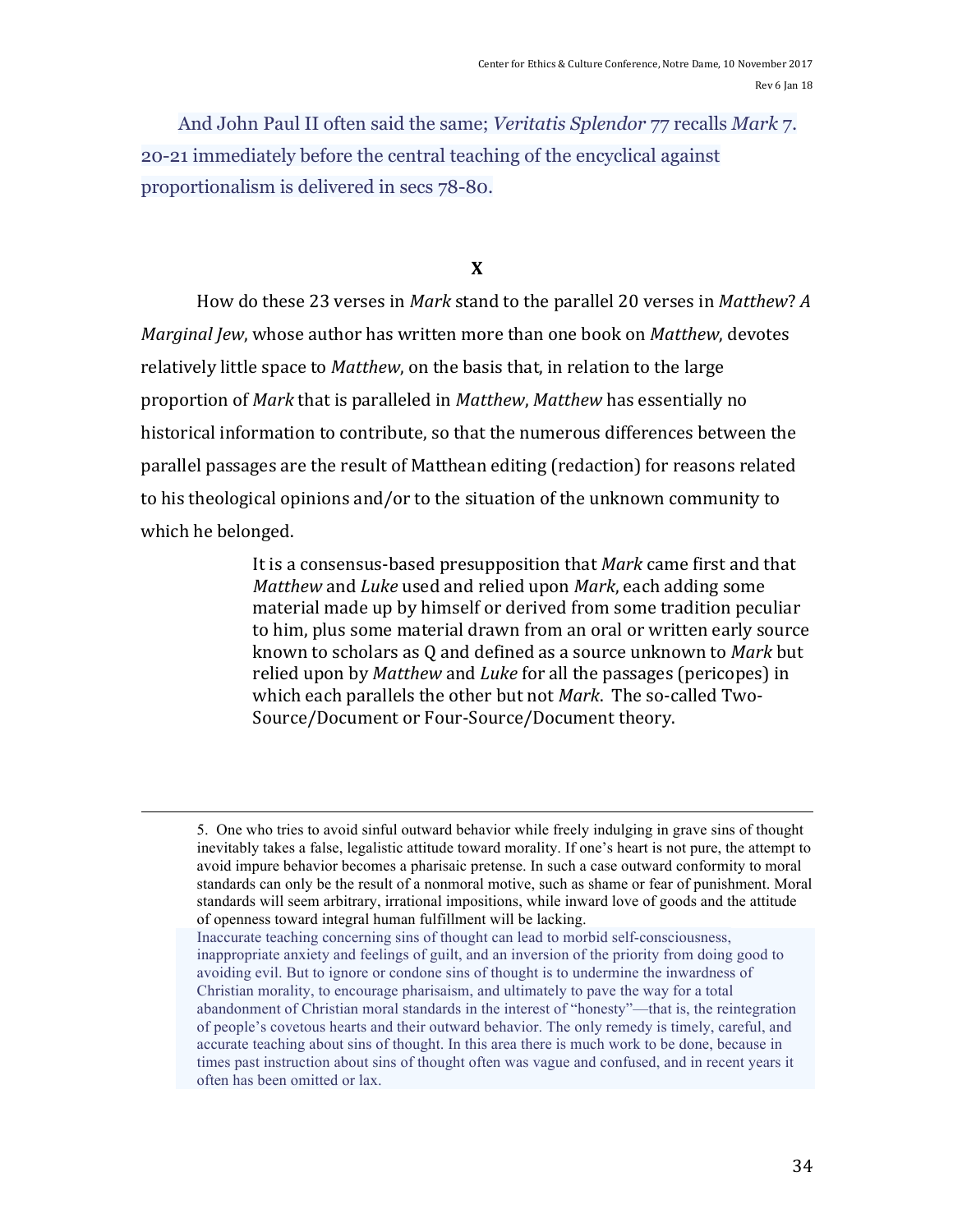A *Marginal Jew* does for a few lines consider the possibility that *Mark* is relying on *Matthew* in our *pericope*, but finds little or nothing to support it, and recalls the fine work of German scholars in the 1950s detailing ways in which *Matthew* 15. 1– 20 has (they confidently think) condensed and smoothed out and enlivened Mark 7.1-23. But neither *A Marginal Jew* nor Gerhard Barth<sup>46</sup> noticed some obvious ways in which *Matthew's* gospel has given us a *less* coherently developed and focussed account of this episode.<sup>47</sup>. The structure of *Matthew*'s pericope is *relatively* jerky:

> (i) the Pharisees' challenge about defying tradition about handwashing is met with a counter-challenge about their elevating tradition over the written law of God; (ii) *Isaiah* 29 is brought in very late, as a back-up; (iii) the crowd are then summoned to hear the new point about being defiled not by what goes out but by what goes in; then (iv) *Matthew* departs entirely from *Mark* with three or four entirely new propositions: the Pharisees are reported to have been offended; but they are plants not planted by God and will be rooted up; they are blind guides leading the blind into the pit; they should be ignored; (y) then we revert to something like *Mark* with a request for explanation of the enigmatic saying about what goes in and what goes out; and (vi) the explanation is given, but with the evils that emanate from the heart reduced from 12 to six.

In *Mark*'s account, on the other hand, *Isaiah* comes at the beginning of Jesus' response, which is thus controlled entirely, and quite smoothly and dynamically, by each of the two ideas Jesus takes from *Isaiah*: the precepts of men are of little or no authority when in conflict or tension with God's, and the heart is what counts.

The comparative expository weaknesses of that version of the apostolic preaching which was set down in *Matthew* 15.1-20 probably have this explanation: the version's counterpart in the apostolic oral preaching and teaching was shaped by an apostle more interested in the Pharisees and the Lord's dramatic confrontation with them than in the Lord's masterly opportunism in creating out of that challenge a teaching moment of permanent significance for ethics. But more important than exposition is substance, ideas, and the ideas important in *Mark's* passage but absent in *Matthew*'s. The evils that come out of a man from his heart are

<sup>&</sup>lt;sup>46</sup> Gunther Bornkamm, Gerhard Barth, Heinz Joachim Held, *Tradition and Interpretation in Matthew* (London: SCM Press, [1963] 1982), 87-88.

As was pointed out 90 years ago by M-J Lagrange in his well-known commentary on *Matthew*, ad loc.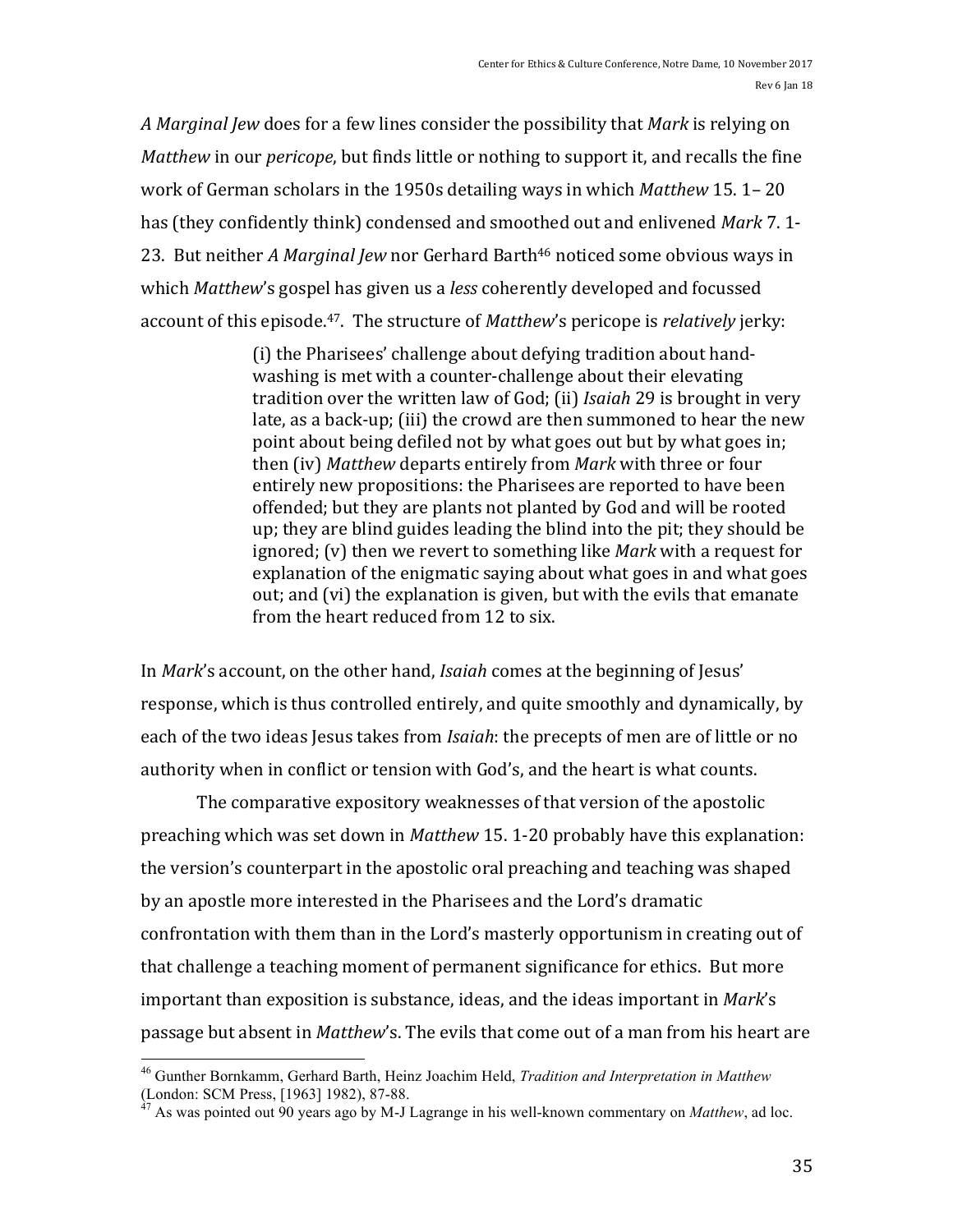twice said in *Matthew* (once in v. 11 and again v. 18) to come *out of his mouth*. But murders and thefts need not involve the mouth, and evil thoughts, *dialogismoi*, as such stay inside. In *Mark*, on the other hand, evil *dialogismoi* are not an item in the list but are *that of which* the items in the list are expressions, carryings out in action and disposition; they are not merely thoughts but *intentions*, actual or conditional.<sup>48</sup> The hypothesis that *Matthew's* author had the passage as a page of *Mark* in front of him, or even in mind, and despite being reliant on it (as the mainstream suppose), made revision after revision that needlessly weakened it both as literary exposition made jerky and as refined coherent thought made approximate and less coherent, seems to me an improbable hypothesis indeed. And the idea that *Matthew* is a revision of *Mark*, like the idea that *Mark* is a revision of *Matthew*, is even less plausibly sustainable in the unit (again touching bread and the transition to the New Dispensation) that immediately follows in both gospels, the episode with the Syro-Phoenician or Canaanite woman in the region of Tyre and Sidon – and in many other units as well.

None of this strongly suggests that *Matthew* (or indeed *Mark*) made anything up, or that Jesus never made a contrast between what allegedly defiles by going into the mouth and what actually defiles by coming out of the mouth (such as false witness, slander of God or man, or the other deceits and some of the shamelessness mentioned in *Mark*).

These accounts of what Jesus said, and of the immediate context in which he spoke, are selective. Jesus' explanations of his enigmatic saying about what goes in and what comes out – whether explanations all given on the same occasion or given on more than one occasion – could well focus now on a narrow contrast (into-mouth v. out-of-mouth) or now on a more universal contrast (into-one's-mouth v. out-from-oneself)

Nor should we think that if *Matthew* was not editing *Mark*, *Mark* was editing *Matthew.* No, it seems to me now – something I had not sufficiently considered two years ago – that the mainstream (both the majority who put *Mark* first, and the better arguing minorities who put *Mark* last of the three Synoptic Gospels) have

 <sup>48</sup> See n. 3 above. Note that *Matthew*'s miss here is just a matter of two words being in different order.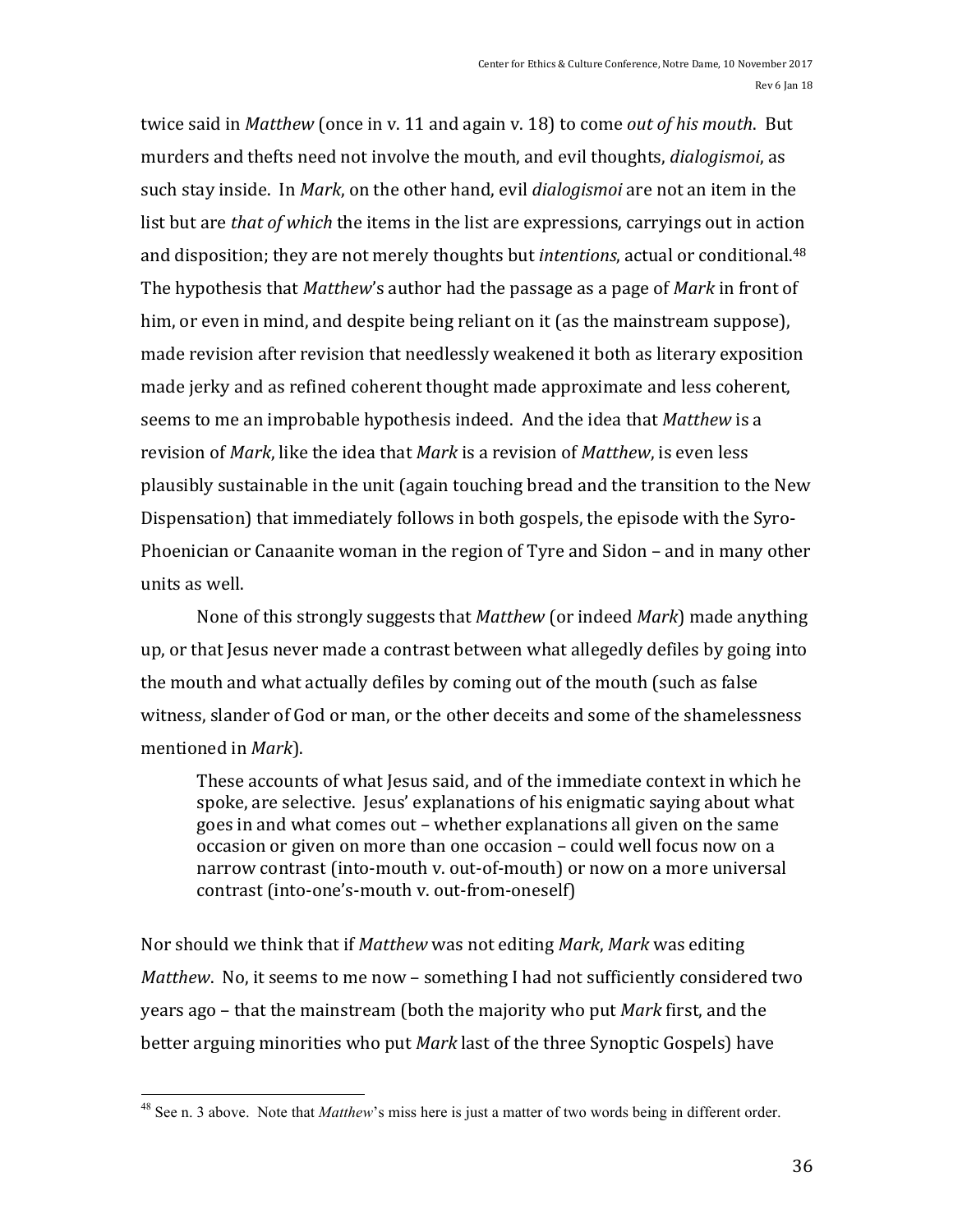failed to respond adequately to the critics who in every generation down to today since the early 1800s have held

> on the basis of unsurpassed acquaintance with the text of the *Matthew*, *Mark* and *Luke* – being often themselves translators of all the gospels and/or creators of synopses requiring attention to *every* similarity and difference between these three gospels -

that none of the three depends on either of the others, but all three have as their direct source the oral preaching and teaching of the Apostles in the 30s, acting both collectively and individually to select and shape coherent, telling and memorisable elements of the Lord's words and actions; preaching and teaching these selected units and clusters from memories rendered into the memorisable; and thus transmitting them into the memories of deacons and other disciples and believers, and thence into the collectivity's liturgies and therefore soon into writing. Such a collectively managed oral transmission by a number of primary witnesses of the events recounted is the kind of matrix liable to generate the degree of similarity and difference between versions of the collectively agreed units, versions generated by primary witnesses with differing memories and focuses of interest, and interested always in the *sense* (meaning) of what the Teacher said, rather than with either his *ipsissima verba* or his mere *vox* or style. By *sense* here I mean what a good student is looking for and (often) finding when he or she makes a page or two of notes of an hour-long lecture without much concern for the exact wording *(ipsissima verba)*, but setting down what was indeed communicated, accurately.

> B.F. Westcott formulated this theory powerfully in 1851 in Cambridge and it was dominant in Anglican and Catholic scholarship through most of the nineteenth century, weakening among non-Catholics around the beginning of the  $20<sup>th</sup>$  century, though still ably defended in the early 20<sup>th</sup> century by Arthur Wright, Cambridge author of perhaps the most elaborate synopsis ever. The theory of dependence on orally transmitted sources (perhaps not without written notes taken during Jesus' public ministry, and by promptbook texts not amounting to gospels as we know them) was used down to the 1950s by very many Catholic scholars. Then, not long after it had been abandoned by the new-style Catholic mainstream, subscribing almost to a man to Two-Source/Document orthodoxy, the no-inter-dependence oral transmission theory was given new life among non-Catholics by Birger Gerhardsson, in his Memory and Manuscript: Oral tradition and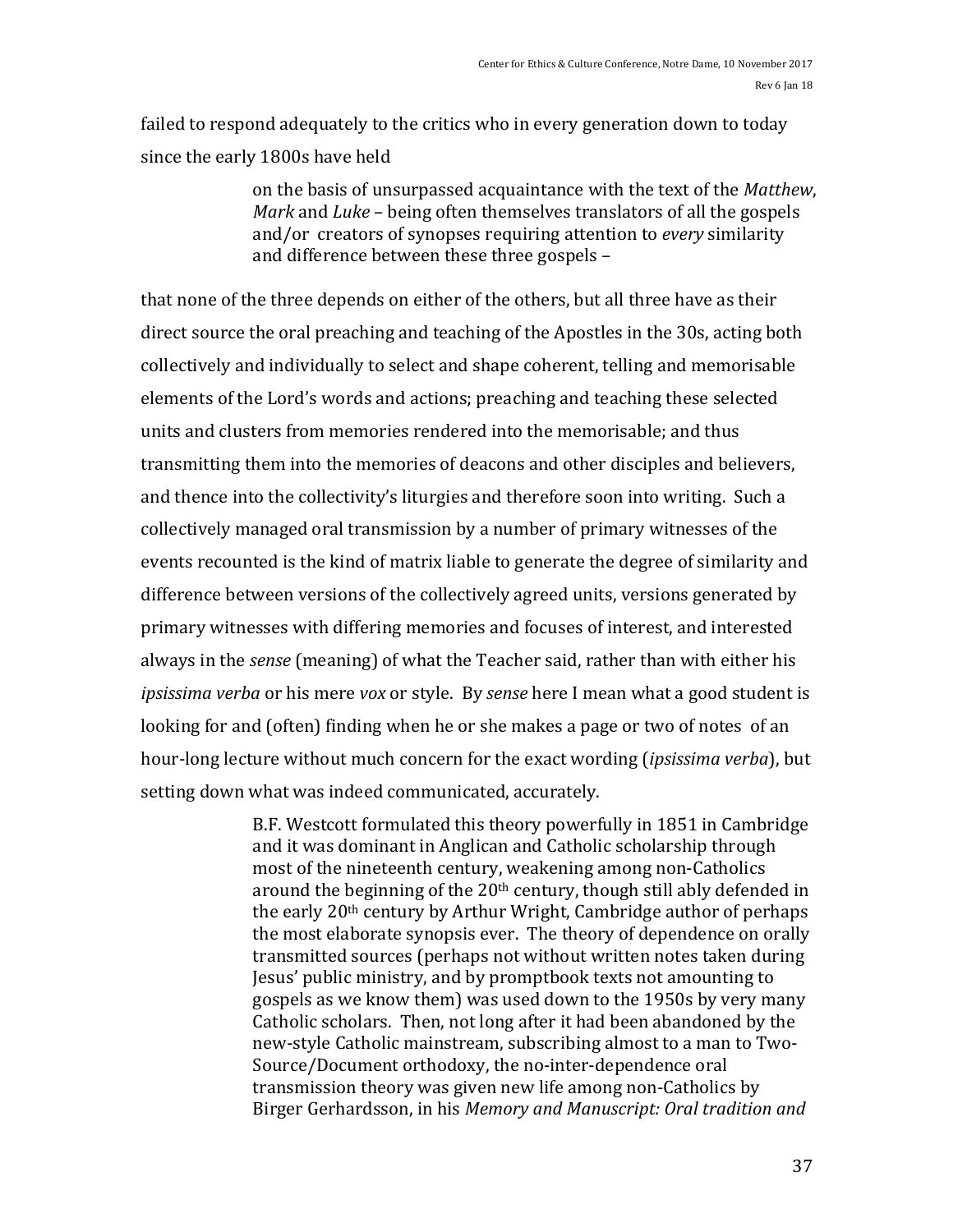*Written transmission in Rabbinic Judaism and Early Christianity*  $(1961)^{49}$  and subsequent books in the 1960s, 1970s and 1980s, from which have sprung many studies of the formation of oral tradition in controlled, semi-controlled and uncontrolled forms and contexts.

What has been lacking is serious and sustained effort to identify with particularity the probable units and clusters of the apostolic preaching and teaching, and probable ways in which such clusters came to be reshaped into the three and indeed the four gospels. Scholars seem to have been spooked by the thought, and the derisive charge, that this can only be conjecture and imagination. As if the mainstream theories of  $0$  and of creative communities, and of the various *Sitz im Leben* or life-contexts in which each gospel and its units were generated, were not imagination and conjecture *par excellence*! Imagination, put into play by data, is entirely essential to all detective work, all biographical, all historical discernment, for it is the indispensable source of the explanatory hypotheses that must then be tested by further data and further initially hypothetical explanations until one reaches the best overall explanation. If it takes the disciplined imagination of a world-renowned pioneer of computerised fluid mechanics of airflow over wing surfaces in Dassault's design team, who as a boy memorised the gospel readings for his grandmother, to work for decades on the gospels in Greek and Aramaic to discern potential units and clusters that would be not merely possible but more or less probable in the *Sitz im Leben* of the apostolic community in Jerusalem in the first weeks, months and few years after Easter, in continuity with the *Sitz im Leben* of Jesus' public ministry and the missions of the 12 and the 70 or 72 – if that's what it

<sup>&</sup>lt;sup>49</sup> Particularly interesting is the careful and appreciative review-article on it by Joseph Fitzmyer SJ in *Theological Studies* 23 (1 Sep 1962) 442-57. Fitzmyer is a figure of primary importance in the misreception of the teachings of Vatican II in *Dei Verbum* and in the substitution for them of a distorted interpretation of the Instruction *Sancta Mater Ecclesia* of the Pontifical Biblical Commission in 1964. In his fine pre-Council review of Gerhardsson he says, question-beggingly, that –

Even in the twentieth century some Catholic writers like P. Gaechter and A. G. da Fonseca have preferred a form of the oral-tradition theory. However, the fundamental difficulty with it was its neglect of *obvious* telltale marks of literary dependence (on written sources) which are *unmistakably* present in the first three Gospels. (p. 443, emphases added)

What is obvious to young Fr Fitzmyer, but not to Westcott, A. Wright, Lattey, Dean, Fonseca, Gerhardsson, Swanson, Reisner and a good many others, needs to be exemplified. Fitzmyer's appreciation of Gerhardsson did not prevent him becoming a leading defender (not just in Catholic circles) of the dependence of *Matthew* and *Luke* on *Mark*. See the careful review and critique of his work on the Synoptic Problem in Ward Powers, *The Progressive Publication of Matthew: An Explanation of the Writing of the Synoptic Gospels* (Nashville, Tennessee: B & H Publishing, 2010), ch. 5. In ch. 10, Powers gives a nonquestion-begging critique of the literary-independence theories (he himself favours the thesis that *Mark* was last and that *Luke* had access to parts of *Matthew*, which was "progressively published" (fragment by fragment) in the years preceding the near-simultaneous publication of *Matthew* and *Luke* in the early 60s). Powers' (and R.H. Stein's) arguments against the literary independence theory are far from decisive, however, when the realistic alternative is kept in mind: that each of the three could draw upon apostolically controlled and well-defined oral teaching/preaching in memorisable clusters of units such as are proposed in detail (in a revisable and often revised way) by Perrier and Guigain.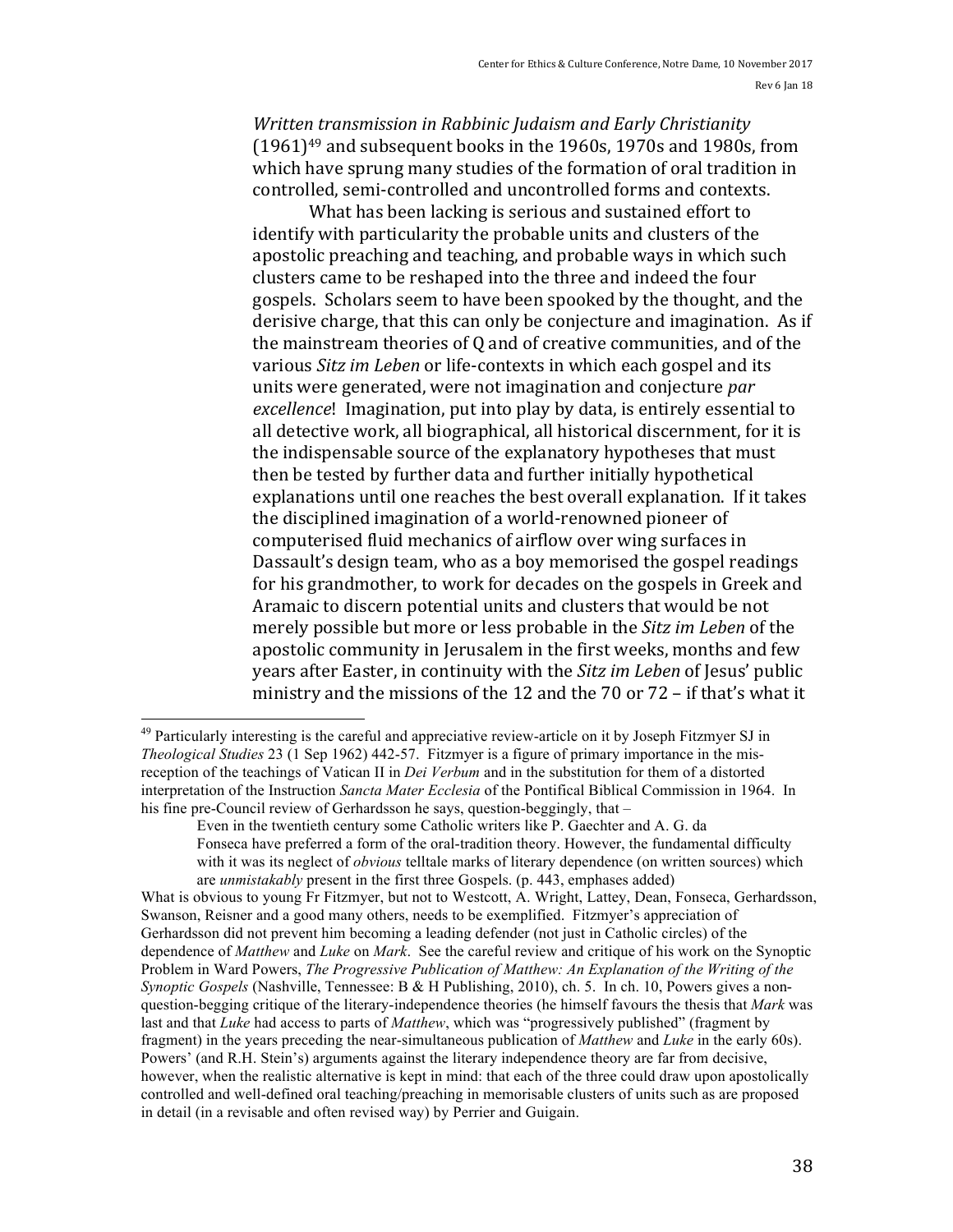takes to set in motion the necessary verification (by experiments, as it were) of the hypothesis that the four gospels are each independent versions of the apostolic oral preaching, so be it.

My talk this morning is, amongst other things, an exercise in personal testing of the oral apostolic transmission hypothesis about the formation of the gospels without interdependence. The close examination of this passage in *Mark* and *Matthew* helps confirm me in the judgment that this is the historically critical way forward.

## **XI**

A few general reflections on historical-critical judgment in a field which after 200 years has come up with no assured results to set against the Church's historical judgment accurately summarised in *Dei Verbum* 18 and 19. My purpose is to encourage others to set out on or press forward more boldly in the necessary work of decades to restore Catholic gospel scholarship (and therefore seminary education) from the unacknowledged train-wreck of the last 50 years.

If an investigation of the historical Jesus assumes, as *A Marginal Jew* does,<sup>50</sup> that his life ended with his death on the cross, it should not be counted as a work of history done as an exercise of historical judgment accountable to public reason. It is an exercise, no doubt not fully self-consistent, in the ideology that we can call atheistic or pantheistic in the mould of Spinoza or Voltaire or Hume and their successors such as D.F. Strauss. History free from ideology is an enquiry into what actually happened – what was done and said and its effects – so far as *all that* is discoverable using all the available sources of information and evidence and all logically sound methods of reasoning. Either Jesus did, late on the Sunday after his death and burial on the Friday, speak to the ten of the Twelve who were there and to those who were with them (including the two disciples lately returned from Emmaus), all of whom were at first startled and wondering whether they were seeing a ghost, and say to them words along the lines of: "See my hands and my feet... put your hands on me... Have you anything to eat?" Or he did not. And either

 <sup>50</sup> *A Marginal Jew*, vol. V (2016), 2: "… finally his last days in Jerusalem culminating in his death…" (the topic of "the final stages of the overall project of reconstructing the historical Jesus….").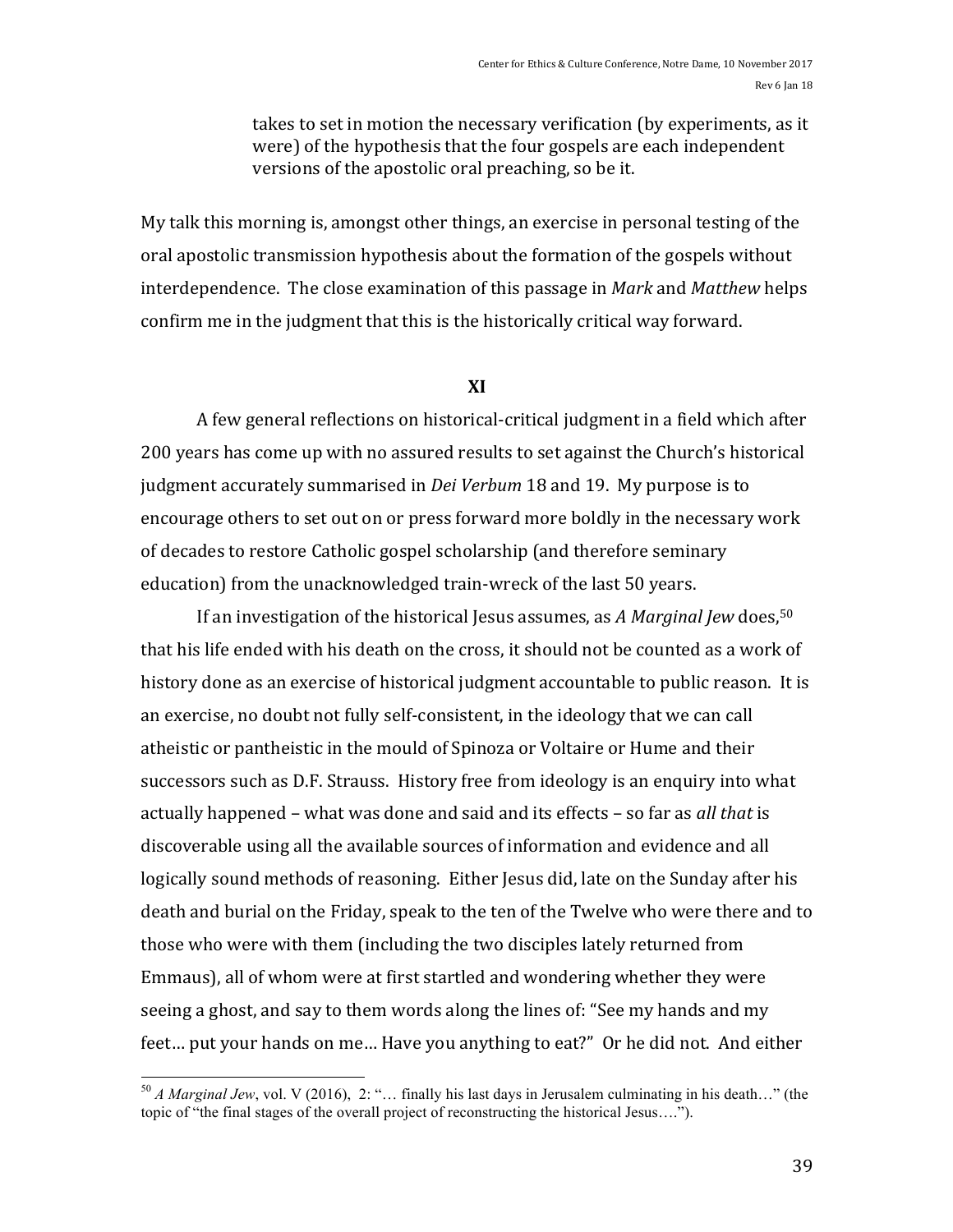he then and there ate a piece of broiled fish or he did not. And if he did, a scientific, professional history using sound standards of public reason can and should include it among the events of the history of Judea and the world, and part of the earthly historical biography of that in some ways marginal Jew, Jesus of Nazareth.

Sound arguments, acceptable in public reason even though widely contested, establish that atheism and pantheism err and there is instead a transcendently intelligent and powerful creator free from all necessity to create and therefore, as intelligent and free, essentially personal and therefore capable of communicating with persons reciprocally. But if the Creator hears prayers *at all*, or intended to communicate by public historical actions and statements a purpose of enabling people to live in unending communion with God and each other, or intended to communicate *anything* to people in Judea under Pontius Pilate, or to change history then or now in *any way*, it was entirely possible and highly fitting that those communications and happenings under Pontius Pilate should be accompanied by manifestations of divine power and benevolent purpose such as any and all of the miracles stated in the gospels, capped and confirmed by the resurrecting of Jesus from the dead and his multiple interactions with people and things – breaking loaves, fire-lighting and so on – as and when he chose, during a period of 40 days, at various locations in Judea and Galilee.

The positions very predominant in Catholic New Testament scholarship since the Council – positions directly contradicting clear teaching stated by the Council to be what the Church has always taught and teaches unhesitatingly – are positions that hold or take for granted that –

- a. the oral tradition preceded *Mark* and *John* for decades;
- b. those oral traditions were more a matter of vague hearsay than of discourse heard, memorized and accurately transmitted;
- c. those oral traditions were embellished in transmission;
- d. the authors of the gospels felt free to embellish the oral traditions they received;
- e. the authors of dependent gospels (certainly *Matthew* and *Luke*) felt free to (and did substantially) embellish what they took from the source-gospel on the table in front of them with  $(i)$  oral traditions  $(ii)$ their own theological opinions (perhaps derived from their local community's needs) and (iii) their own stylistic preferences as to vocabulary, syntax and word-order;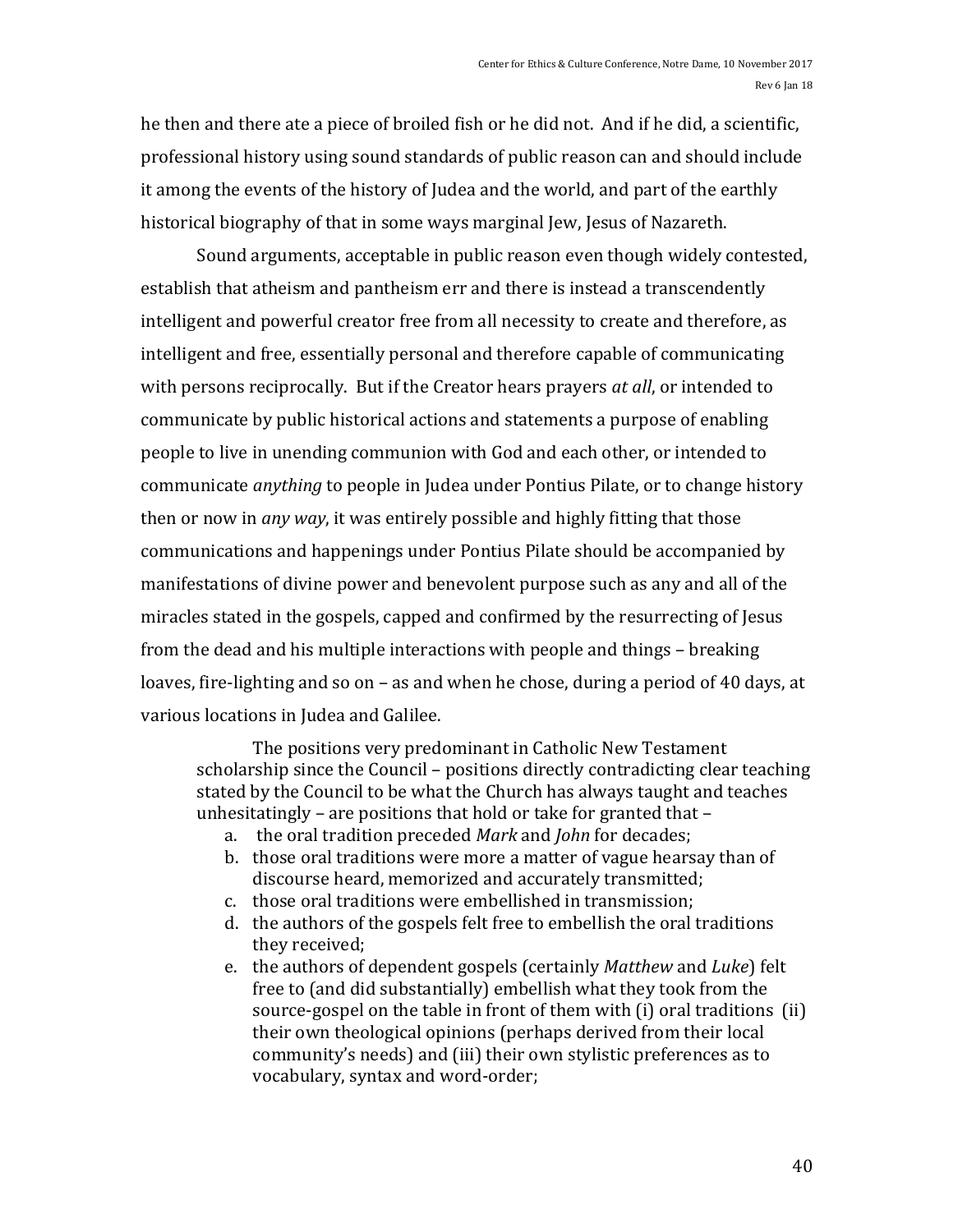- f. though usually not articulated expressly (as it was by Arthur Wright), it is taken to be a golden general rule of exegesis that "if a section is not found in a [gospel], the presumption is that [its author or redactor] was not acquainted with it", since [Arthur Wright's] "loadstar"51] "an Evangelist would omit nothing". From a gospel's or epistle's silence about  $X$  one can very often infer – as most  $New$ Testament exegetes constantly do -- that X could not have been so (or could not have been known to or believed by the maker of the gospel or epistle); or to infer that not-X, or Y, must have been so (or must have been written later than..., or earlier than...); or at least that Y or not-X was probably so.
- g. miracles (especially raising or being raised from the dead) should be presumed to occur never or only very rarely and unverifiably. The foregoing principles or presumptions enable us to think that the authors or redactors of gospels that allege (lots of) miracles could and presumably did convey these false allegations without being liars or intentional weavers of fiction.
- h. Or at least this must be said about miracles (including the resurrection): they cannot be affirmed by history, but can be affirmed by faith.

But no solid reasons have been given for accepting any of these positions, and there are good reasons to proceed with historical enquiry into what happened under Pontius Pilate on the basis that the best explanation of the data will include a rejection of all of them.

The late dating of the Gospels that is presupposed in several if not all of these positions is very inadequately justified. The critical survey of arguments conducted by the liberal Anglican Robinson<sup>52</sup> in the early 70s and (albeit much less ably and thoroughly) by the unbeliever James Crossley<sup>53</sup> in the early 2000s confirms what is visible in most works of contemporary New Testament scholarship one happens to read with attention: the grounds offered and widely accepted in the mainstream for dating *Mark* to shortly before or shortly after the Fall of the Temple in AD 70 are embarrassingly weak, and there is no sufficient reason to date *Mark* later than the early 40s.<sup>54</sup>

 <sup>51</sup> Wright, *Synopsis of the Gospels in Greek* (London: Macmillan), 1896 ed. p. viii (also p. v); 1906 ed. p. xi.

<sup>&</sup>lt;sup>52</sup> J.A.T. Robinson, *Redating the New Testament* (1972); *The Priority of John* (1985).<br><sup>53</sup> *The Date of Mark*, 44-8.<br><sup>54</sup> Likewise Maurice Casey, *Aramaic Sources of Mark's Gospel* (Cambridge UP, 1998), 259-61 (c. 40) The dissenting-mainstream arguments of Hengel, *Studies in the Gospel of Mark* ch. 1 for c. 69 are also weak.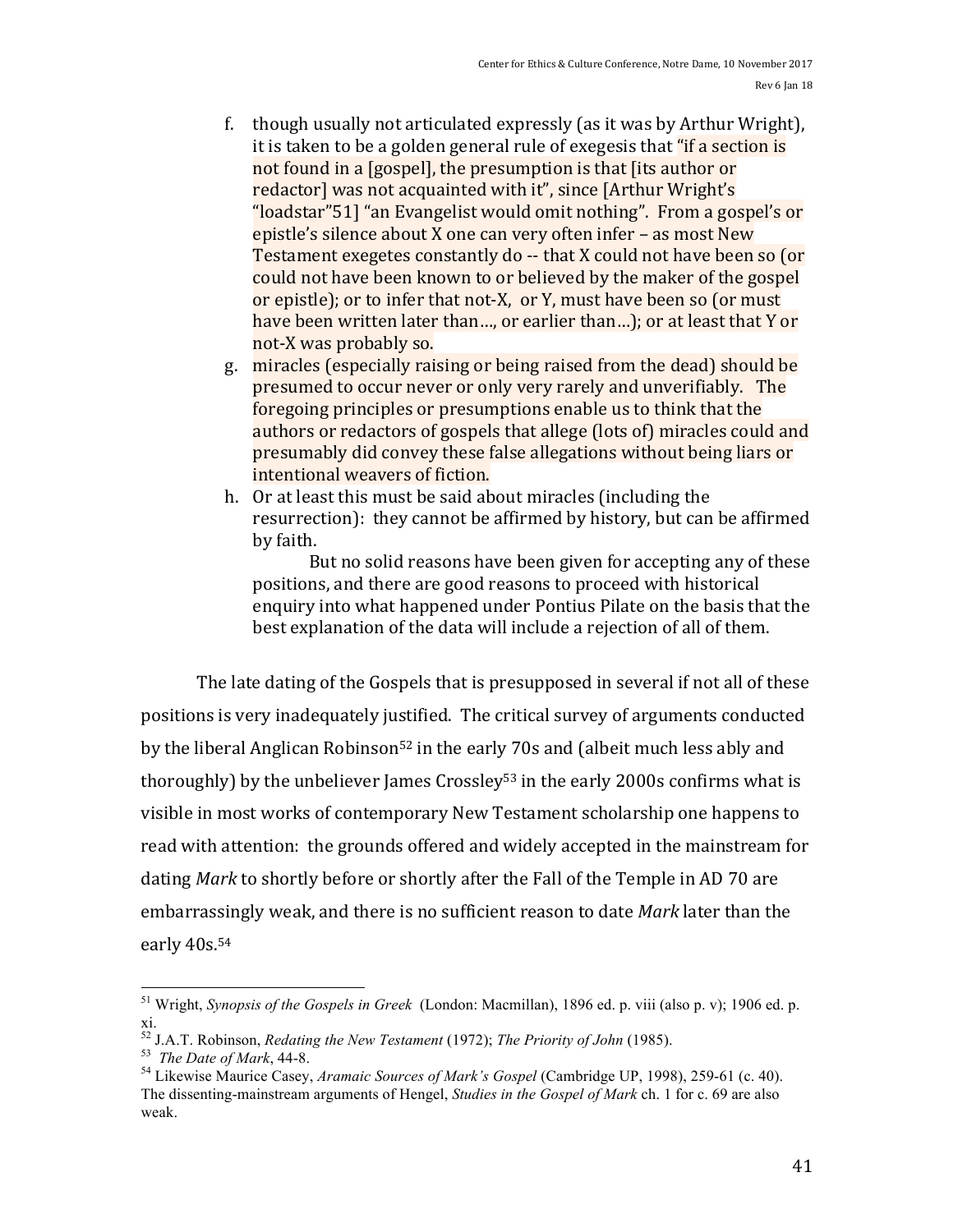It is reasonable to infer, moreover, that late dates have an apologetic purpose for very many scholars in the field, motivation of a kind to be added to my 2014 list of 15 understandable but unsatisfactory motives.<sup>55</sup> I have in mind the scholars who privately or openly hold as a presupposition of modern people that miracles do not occur. But the four gospels are full of (accounts of) miracles. So: to think that they were written early, by Apostles or their close associates, amounts to thinking that these apostles and their associates and their gospels are well-intentioned impostors and impostures. But that is a thought scarcely tolerable to faith, even faith reduced to something constituted and validated only by inner experience. By this faulty but very understandable route one arrives at the thought: the gospels and their sources (except the almost miracle-free sayings collected in  $Q$ ) are the product of Christian communities after the death or disappearance of the Apostles – or in the case of *John* 

 $<sup>55</sup>$  I said in 2014: "... a holistic reflection on all this needs to check the soundness of the argument that</sup> shows their position to be unreasonable and lacking in critical objectivity. The relevant check is the question *why* so thoroughly inadequate a position nonetheless *became the default position in Catholic (and most Protestant) bible studies*. To put the question another way: if the best explanation of guild positions and of their prevalence among Catholic biblical scholars since 1965 cannot be that they are correct, what is the best explanation of those positions and their prevalence? Pursuing that question (in either form) yields many overlapping sound answers, good explanations, evidence-based for anyone who has read into the publications and history of the Catholic branch of the guild. Here are 15 explanations, among those suitable for a public lecture; they point to good attitudes and bad, as causes of the adoption of the set of irrational guild positions: (1) desire to proclaim or adhere to faith on minimal and/or uncontroversial assumptions; (2) desire to occupy a *via media* between skepticism and fundamentalism; (3) desire for intellectual autonomy and openness to reason instead of subjection to authoritarian decrees; (4) awareness of pious frauds in the history of Christianity; (5) desire to be respected (as a genuine scholar) by competent and diligent scholars contemptuous of the Church's authority (and often even of Christianity) and academically well placed – peer pressure in the guild; "fear of men" – and this goes along with the failure to grasp that the aspiration even to use a methodology acceptable to unbelieving scholars is systematically misguided, as Dummett and Swinburne and others have pointed out; (6) desire not to be held to the labour of harmonising the Gospel testimonies – relaxation of effort and line of least resistance; (7) desire to have new things to say; (8) scepticism about divine interventions in history; (9) confusion (sometimes by muddle *bona fide*) of critical methods with sceptical results, and consequent *defaming as uncritical* or fundamentalist of all those who reach conservative judgments (even after rigorous critical inquiry and reflection); (10) under-informed and uncritical (under-researched) acceptance of calumnies against the competence and integrity of earlier generations of Catholic scholars (and of the Council fathers and experts); (11) indignation against excesses committed in the repression of Modernism between 1907 and say 1943 or even 1963; (12) desire to get a job or promotion in the modern academy; (13) fear of disappearing into a lifelong black hole of research on e.g. the Synoptic Problem such as might be involved in vindicating one's departure from the mainstream (the guild position); (14) desire for simple solutions (e.g. *Mark*an priority enables easy redaction-criticism of *Matthew* and *Luke*); (15) distraction by the now massive historical and present reality of Catholic institutional, intellectual and spiritual life, and of theological sub-disciplines obscuring the dependence of the whole edifice on the precise, narrow set of facts affirmed (as the fundamental) in *DV* 18 and 19 – resulting in the capacity of Catholic audiences to hear a Fr John Meier talk of "history as opposed to faith", and (like the bishops who give his books *imprimaturs*) discern no radical threat to the faith. And so on – the list can *certainly* be extended."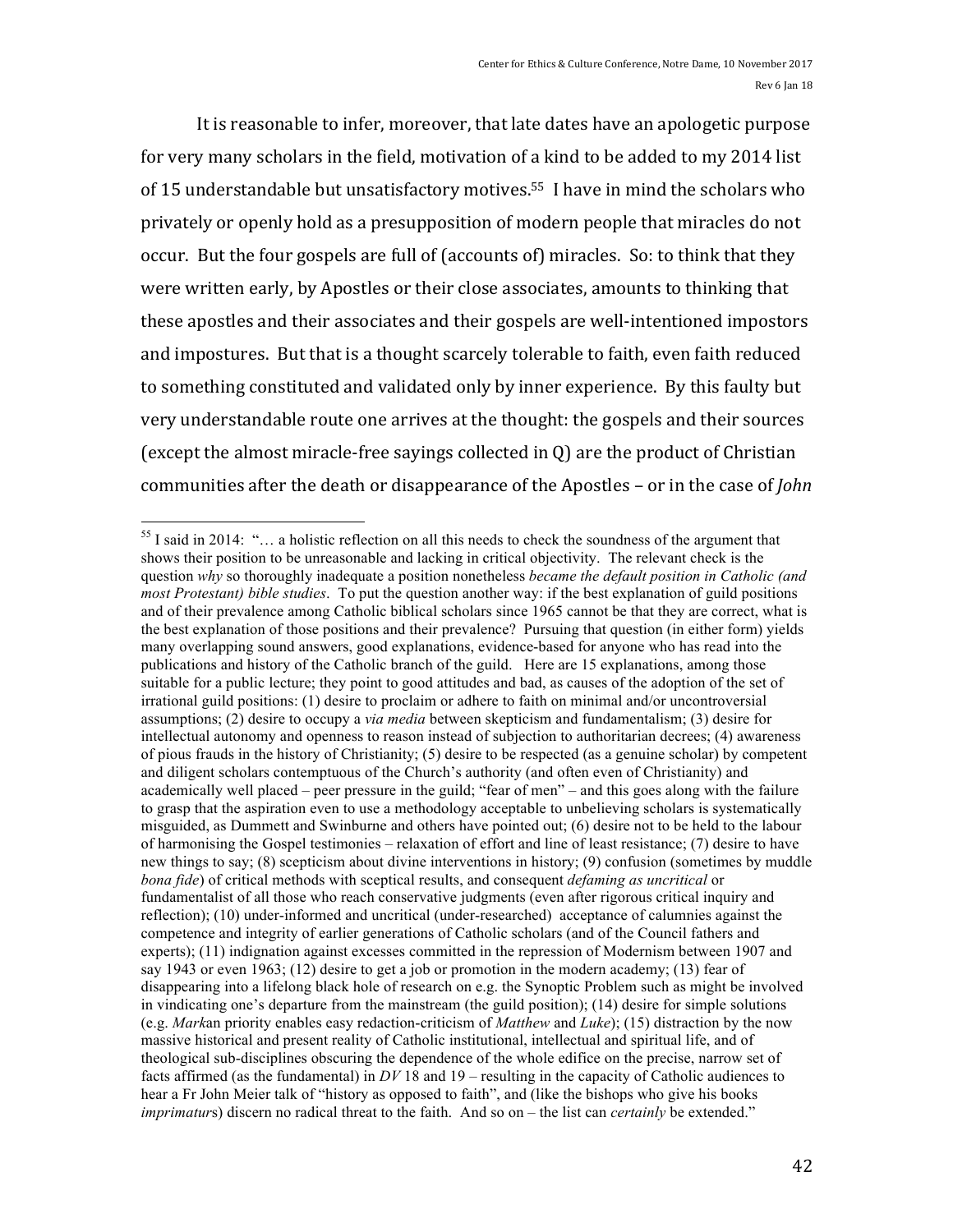are instead the work of symbolical, more or less mystical theologising in which  $$ despite the fourth gospel's surprising knowledge of Jerusalem and some other places – little or nothing as worldly as historical fact is actually asserted.

## **XII**

What is defilement, now that our civilization long ago left behind the term's original religious sense and context? A powerfully illuminating explication of it is the core of *Hebrews*. This exhortatory or imperative letter, which states much of the Catholic faith's central content,

> may well have been addressed to the Jerusalem or wider Palestinian Christians in the short interval between the murder of their bishop, James the 'brother' of the Lord, by the High Priest in AD 62 and their flight from Jerusalem to transJordania in AD 66 and the onset of the Judean-Galilean revolt against Rome which was to terminate in the destruction of the Temple, the cessation of its sacrifices (never to be restored), the disappearance of the Sadducees, and the Pharisees' reinvention of themselves (now away from Jerusalem) as rabbis of the kind eventually to be known as Talmudic.<sup>56</sup> Or it may have been addressed to the Judeo-Christian congregations in Rome in the uneasy period between the deaths of Peter and Paul in Rome in the mid-60s and the suicide of Nero in June 68. In any case, *Hebrews* is saturated with the thought both of Paul and of Peter, just as if it had been written – as it may well have been  $-$  by that great, apostolic57 figure of the earliest Church who is explicitly acknowledged in letters both of Paul and of Peter as virtual or actual co-author of one or more letters of theirs: Silas or in Latin Silvanus.<sup>58</sup>

is constructed in a chiasmic form that can be represented as A, B, C, D :  $D^1$ ,  $C^1$ ,  $B^1$ ,  $A^1$ . So its central teaching is located at the junction of D (8. 1 – 9. 10) and  $D^1$  (9. 11– 9.  $28$ ) – so: at or about 9.10-11. The argument of this pivotal passage, without saying

 <sup>56</sup> Philippe Rolland, *La succession apostolique* (1997), pp. 96-105; see also Lucien Houdry & Philippe Rolland, *La Naissance du Nouveau Testament* (2001) http://www.clerus.org/clerus/dati/2001-05/08- 6/HOUDRY2.html#\_Toc510195455

<sup>57</sup> The Council of Jerusalem decided that its momentous letter to Antioch and the gentiles should be conveyed not by Paul and Barnabas but by Judas Barsabbas and Silas, described by *Acts* 15. 22 in one breath as "leaders among the brethren."

<sup>58</sup> Robinson, *Redating* 106n: "…Silas, alias Silvanus, who was a leading Jerusalem disciple (Acts 15. 22) and a Roman citizen (16. 37f.)…, like Mark, served both Paul (Acts 15. 40; I Thess. 1. 1;

II Thess. 1. 1; II Cor. 1. 19; etc.) and Peter (I Peter 5. 12)." Robinson at 145 sees him setting out hastily from Rome for Pontus and the Asian churches in April 65, bearing *1 Peter*, just as the Neronian programme of arrests of Christians is shifting into top gear.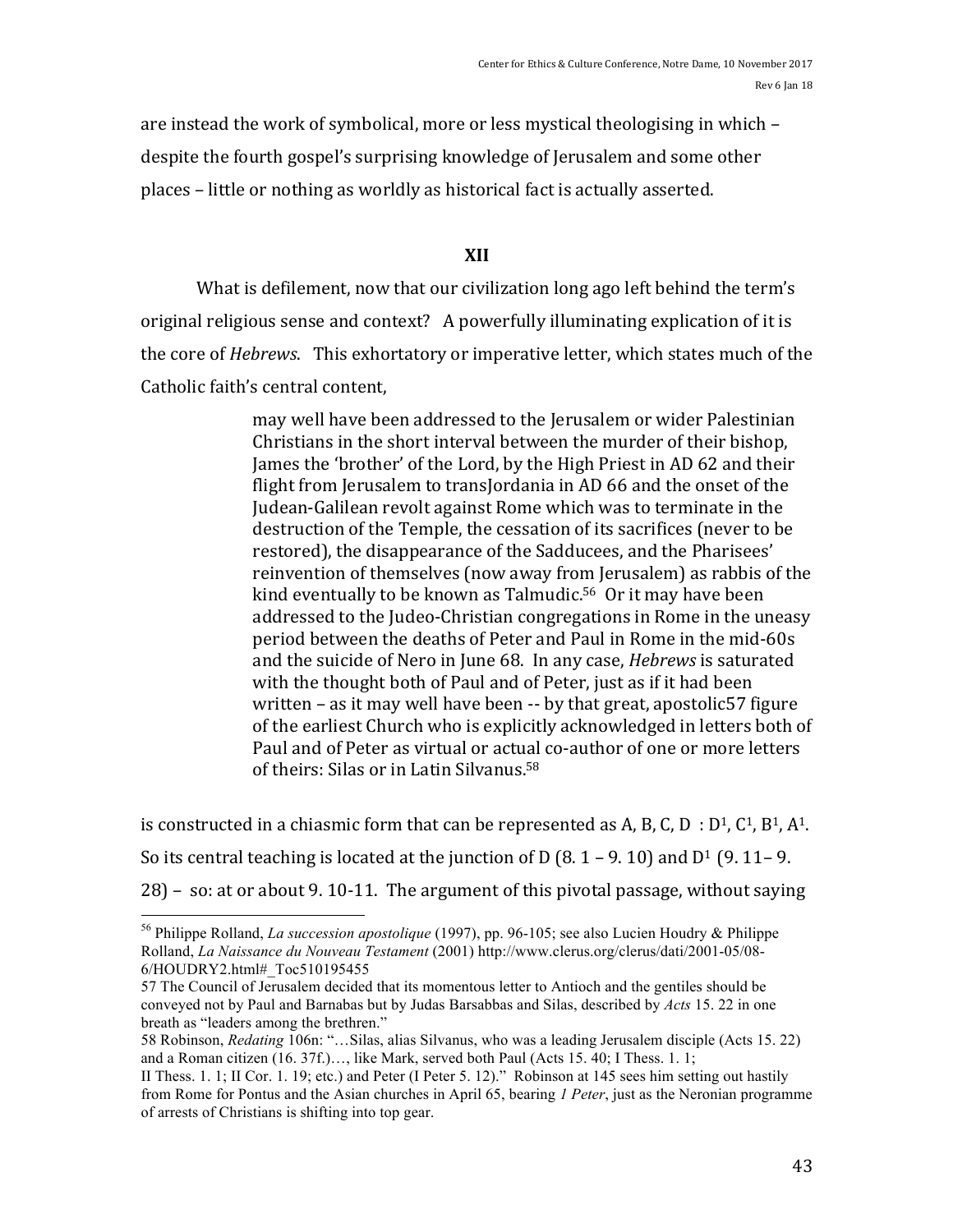so, takes up that explanatory critique of the Pharisees which Jesus made to his closest followers<sup>59</sup> indoors, away from the crowds  $(Mk 7. 17-23; Matt 15. 15-20)$ .

The issue, as it is posed at this juncture in the Letter, is how to "perfect the conscience of worshippers" (Heb 9. 9), by "putting [God's] laws in their minds, and writing  $[these laws]$  on their hearts"  $[Heb. 8. 10$ , repeated in 10. 16). To do this is precisely to "purify – cleanse or undefile (*katariei*) – our conscience from dead works to worship the living  $God''(9. 14)$  – worship not just in forms and ceremonies but in choices to do good and rightful deeds (such as giving due hospitality and help to strangers and prisoners) and to repudiate and abstain entirely from "the fleeting pleasures of  $sin''$  (11. 25), from delightful wrong acts such as adultery and every other form of non-marital sex act  $(13. 2-4)$ . The sacrifices offered by the priests of the old, deficient, soon-to-disappear Covenant  $(8. 7-13)$  are offerings that cannot perfect our conscience, because these sacrifices "deal only with food and drink, and various immersions, regulations for the body imposed until the time [now!] of setting things right" (9. 10). What Christ accomplished as high priest of his own selfimmolating and bloody sacrifice, "offer[ing] himself without blemish to God", will indeed "purify our conscience" and "obtain eternal redemption" for us by purification – more precisely by a purification of what had been defiled (i.e. of those who had been defiled by their own words and deeds). This purification of conscience far exceeds any cleansing (*katharōteta*) of those who had been defiled (*ke***koinō***menous*) that the priests of the old covenant could accomplish for them with the blood of animals (9. 13-14). This action of Christ's *is* his mediation and actualization of the new Covenant "so that those who are called may receive the promised eternal inheritance" (9. 15), redeemed from their transgressions of the law of the old Covenant and now purified and perfected in conscience  $(9.9, 14, 15)$  – "our hearts sprinkled clean from an evil conscience"  $(10. 22)$ . There is the defilement, as it is understood in the ever-new dispensation.

But we are efficaciously redeemed, and are brought to glory as brothers and sisters of Jesus (2. 10-13), ONLY IF we "hold our first confidence [in redemption and

 <sup>59</sup> *Matt* 15. 15 tells us that it was made specifically at Peter's request. *Mk* 7. 17 as usual displays Peter's modesty.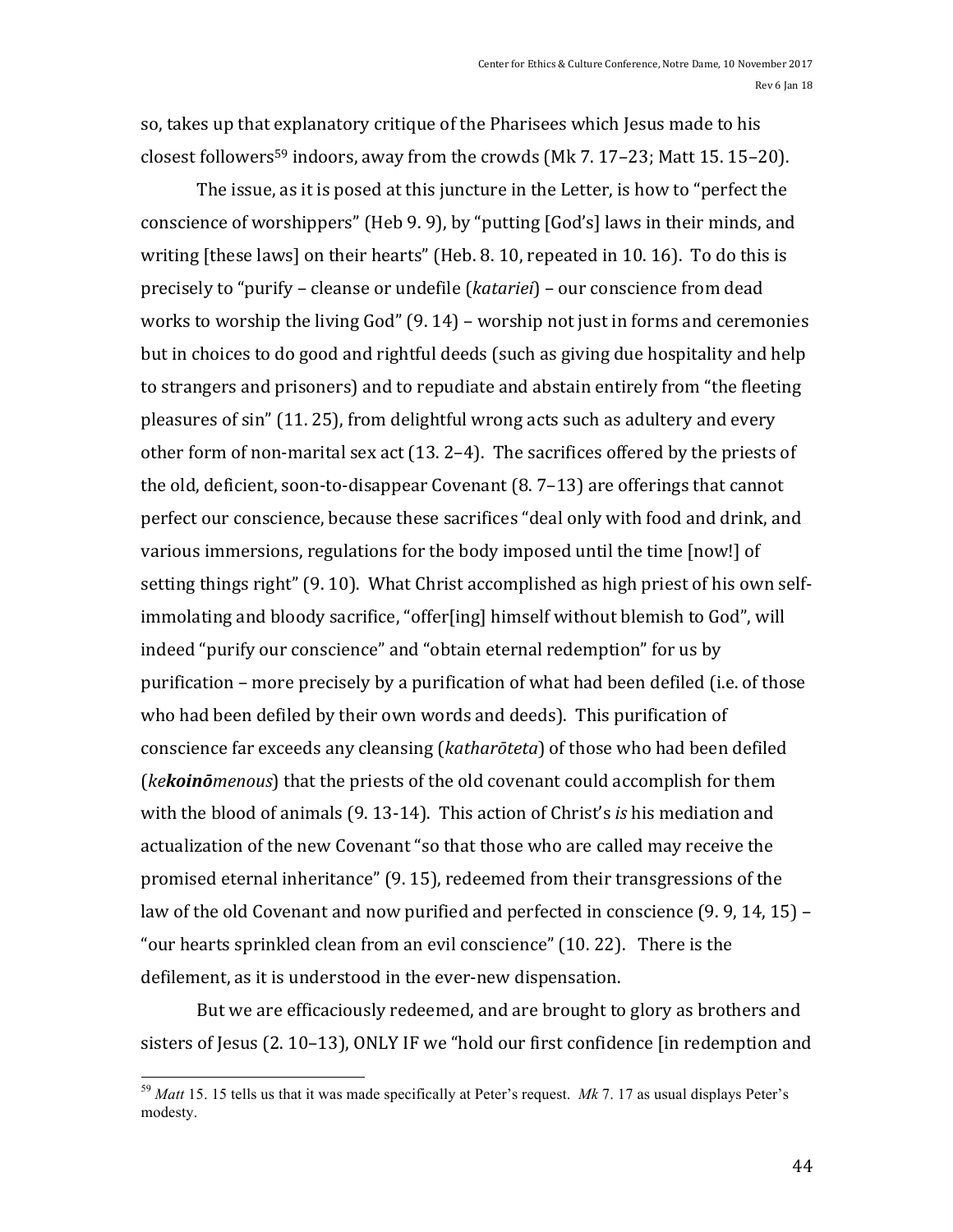eternal life] to the end" and do not fall back, hardened, into the "deceitfulness of sin"  $(3.13; 4.14).$ 

> For, as a first approximation, it is reasonable to think that (as Heb 6. 4–6 very starkly puts it), "it is impossible to restore again to repentance those who have once been enlightened (by the Gospel), and have tasted the heavenly gift, and have shared in the Holy Spirit, and have tasted the goodness of the word of God and the powers of the age to come, and then have fallen away...", rebelling against the purified conscience and doubtless replacing it with a newly evil one. "For you need endurance, so that when you have done the will of God, you may receive what was promised" (10. 36). Those who shrink back are, or will be, lost (10. 39), for God " takes no pleasure in anyone who shrinks back" (10. 38).

The *defilement* which Jesus identified as the problem is therefore to be translated less metaphorically as *profanation* – rendering non-sacred, non-holy. So *Hebrews* restates the point of God's law and discipline: God "disciplines us for our good, in order that we may share his holiness" (12. 10). Without such holiness, such responsiveness to "the grace of God", "no one will see the Lord" (12. 14); without it, one "become[s] defiled" (12. 15; *mianthōsin*) and may suffer the destiny of an "immoral and godless person," like Esau, who "when he wanted to inherit the blessing, ...was rejected, for he found no chance to *repent*, even though he sought the blessing with tears"  $(12.16-7)$ . This holiness is not something other-worldly, not a mere "spirituality", but an alignment of one's "heart", that is, of one's human intelligence and will (one's deliberations and choices) with God's. And that is the beginning of the blessedness of the pure in heart who, Jesus said on a plateau of the Galilean mountain, will see God.<sup>60</sup> So Hebrews.

But let me finish this talk with Peter, who asked<sup>61</sup> Jesus for an explanation of the "what goes in/what goes out enigma (*parabole*)." In AD 59 (so the evidence suggests) Peter wrote to Christians in Asia Minor the letter we call 1 Peter, using as his secretary (as he says at the end,  $5.12$ ) Silvanus (a person whom it is reasonable

 $60$  "For if we willfully persist in sin after having received the knowledge of the truth, there no longer remains a sacrifice for sins, but a fearful prospect of judgment, and a fury of fire that will consume the adversaries" of God and man (*Heb* 10. 26–27). "It is a fearful thing to fall into the hands of the living God" (10. 31).

 $61$  n. 59 above.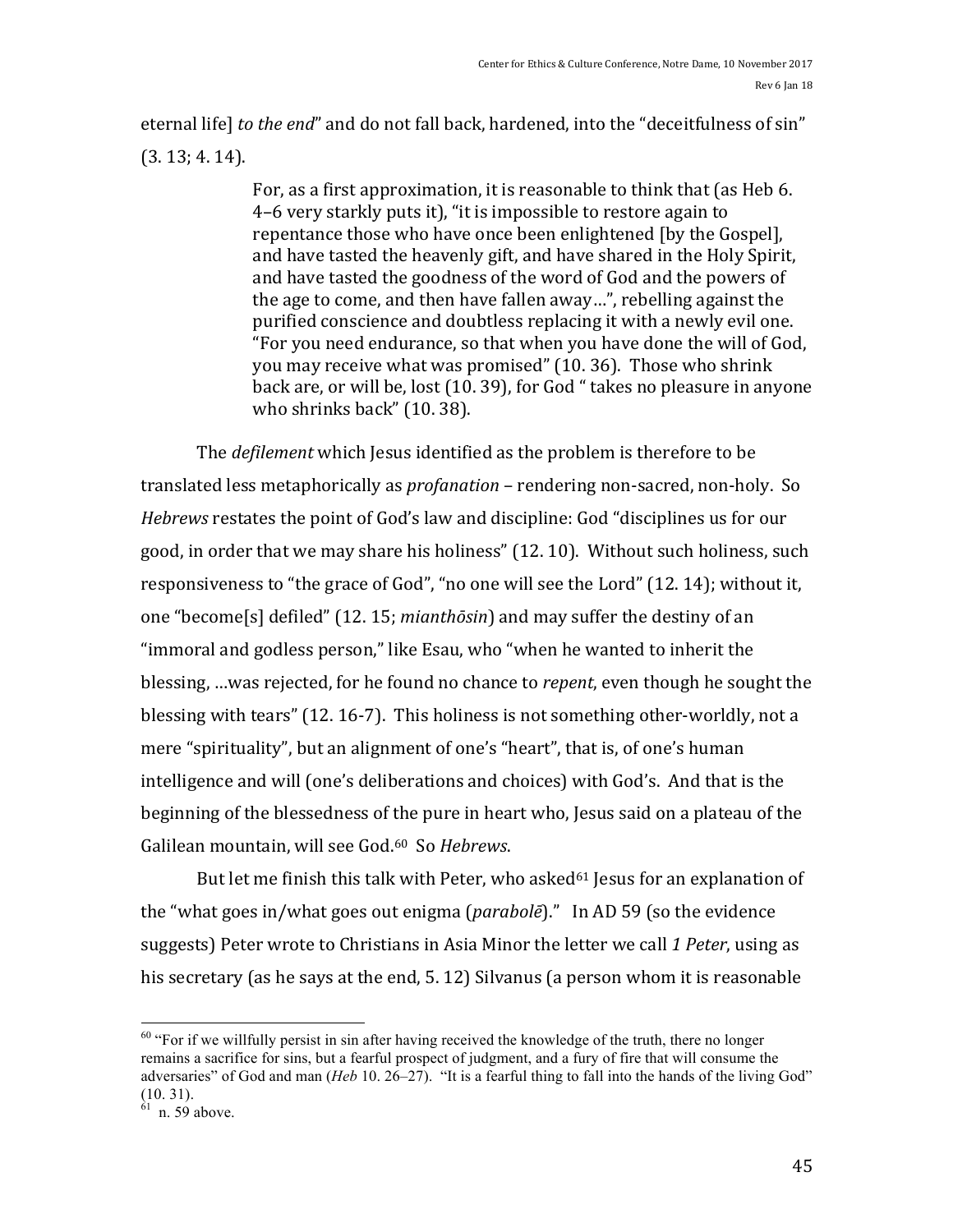to think of as real author of *Hebrews*), and with a purpose, among other things, of implicitly approving both the letter of Paul to the *Romans*, to *Titus* and to *Timothy*, and the letter of *James*. In the middle  $(3.13 - 16, 21)$  he says in words as fresh today as then, in the days before  $-$  but in the event not long before  $-$  Rome began distinguishing between followers of Christ and the legally protected religion of Judaism, and Nero began persecuting the Christians: "Who is there to harm you if you are zealous for what is good? But even if you should suffer for the sake of the right *(dikaiosúne)*, you are blessed... and should sanctify in your *hearts* Christ as Lord, being always ready to give an answer (a defence, a reason, *apologían*) to everyone who asks you to give *reason* (*logon*) for the hope that is in you..., having a good conscience (suneídesin)... [For] through the resurrection of Jesus Christ, baptism now saves you, not by removing dirt from the body but by appealing to God for a good conscience."

END

#### *Dei Verbum* Dogmatic Constitution on Divine Revelation<sup>62</sup> 18 November 1965

**[18.2]** The Church always and everywhere has held and holds that the four Gospels are of apostolic origin. For [*enim*] what the Apostles preached by Christ's command, **they themselves, and men associated with them** [*apostolici viri*], by inspiration of the Holy Spirit **handed down to us in writing**, as **foundation** of the faith: the fourfold Gospel, according to Matthew, Mark, Luke and John.

**[19] [i]** Holy Mother Church *[Sancta Mater Ecclesia]* firmly and with utmost constancy has held and holds that the aforesaid four **Gospels, whose historicity the Church** unhesitatingly affirms, faithfully convey what Jesus the Son of God, while he lived among men and women, **actually/really did and taught** (down to the day of his ascension: *Acts* 1: 1-2) for their eternal salvation.

**[ii]** For after the Lord's ascension, the Apostles conveyed to their hearers those **things that he had said and done**, and did this with the fuller understanding they now enjoyed having been instructed by the events of Christ's risen life and taught by the light of the Spirit of truth.

**[iii]** The sacred authors of the four Gospels wrote them by [a] selecting some among the many things handed on either orally or in writing, by [b] synthesizing some things or [c] explicating them with an eye to the situation of the churches, and by [d] retaining the form/style of proclamation/preaching – **but always in such a way** that they [the authors] communicated to us the honest truth about Jesus.

 $62$  Edited by JMF by addition of emphases (bold), and insertion of numbers and letters to indicate its structure.